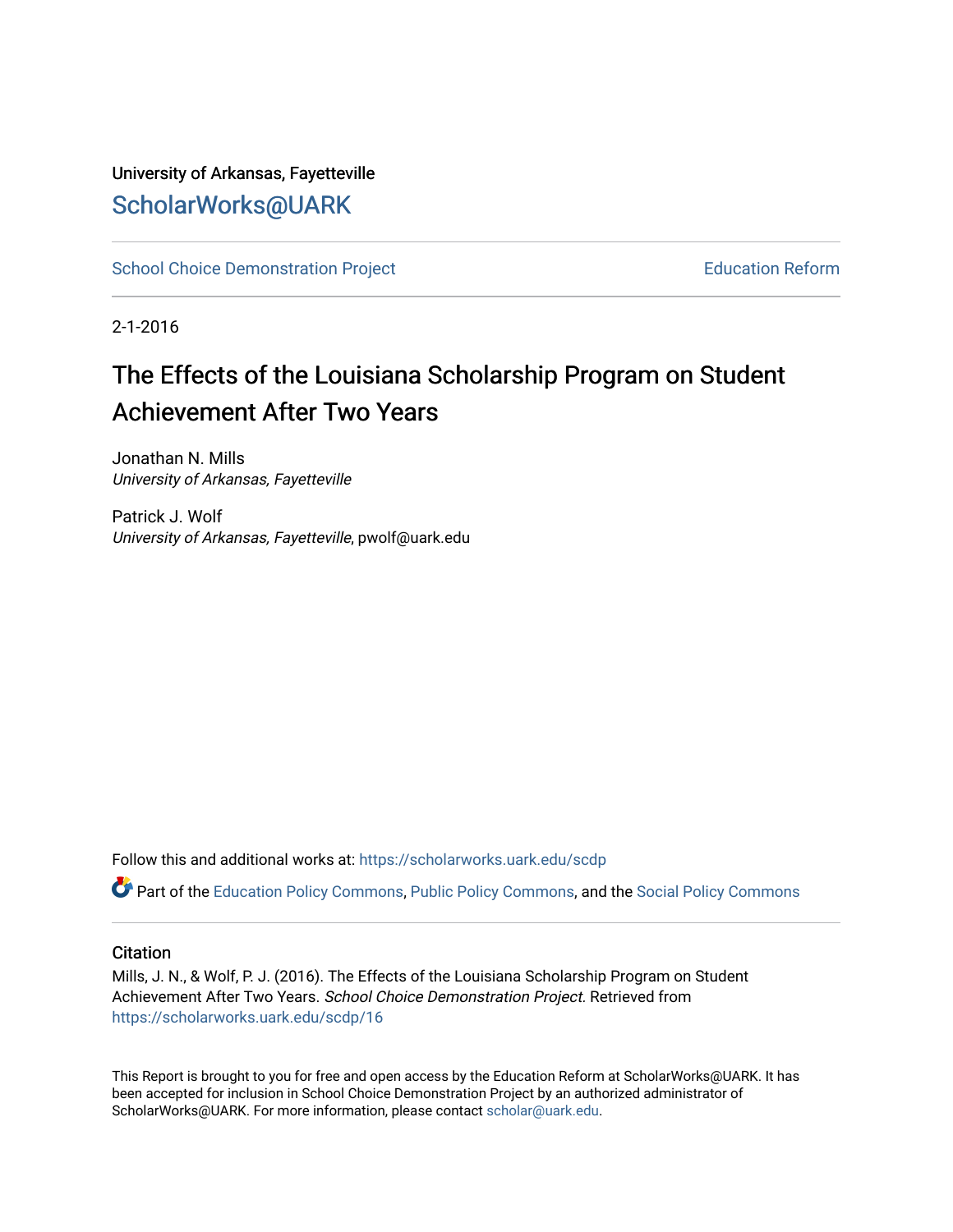*Technical Report*

# THE EFFECTS OF THE LOUISIANA SCHOLARSHIP PROGRAM ON STUDENT ACHIEVEMENT AFTER TWO YEARS



**FOR NEW ORLEANS** 



Jonathan N. Mills & Patrick J. Wolf

*February 22, 2016*

EducationResearchAllianceNOLA.com UAedreform.org/school-choice-demonstration-project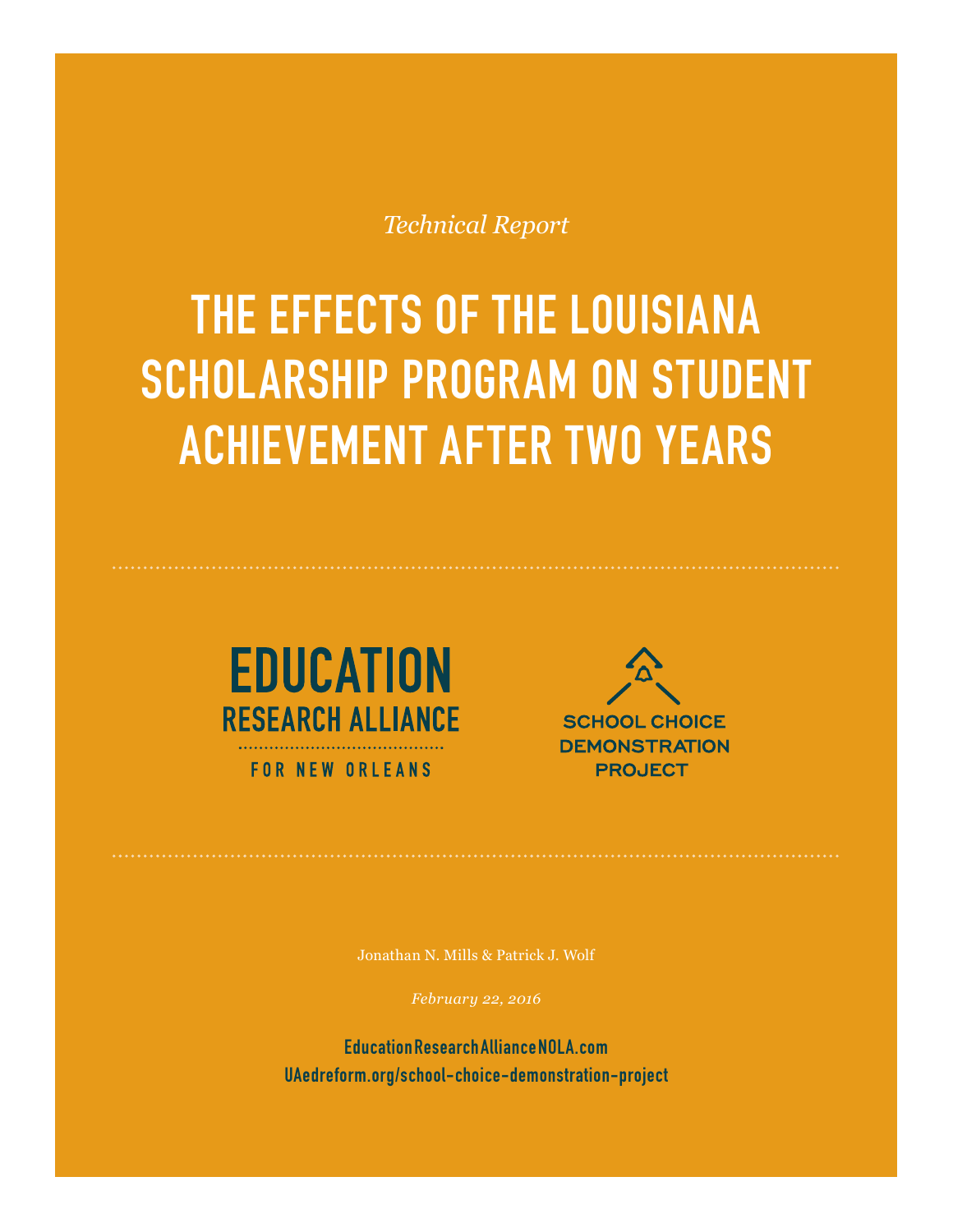#### **THE EFFECTS OF THE LOUISIANA SCHOLARSHIP PROGRAM ON STUDENT ACHIEVEMENT AFTER TWO YEARS**

Jonathan N. Mills Education Research Alliance for New Orleans, Tulane University New Orleans, LA 70112 [jmills10@tulane.edu](mailto:jmills10@tulane.edu)

> Patrick J. Wolf Department of Education Reform, University of Arkansas Fayetteville, AR 72701 [pwolf@uark.edu](mailto:pwolf@uark.edu)

Louisiana Scholarship Program Evaluation Report #1 February 2016

School Choice Demonstration Project, University of Arkansas, Fayetteville, AR Education Research Alliance, Tulane University, New Orleans, LA

#### **Acknowledgments**

We thank the Smith Richardson Foundation for financial support for this research. The content of the report is solely the responsibility of the authors and does not necessarily represent the views of the Smith Richardson Foundation, University of Arkansas, or Tulane University. We gratefully acknowledge Jay P. Greene, Gema Zamarro, Brian Kisida, Joshua Cowen, David Figlio, Brian Gill, and Douglas Harris for their extensive helpful comments on previous drafts and the Louisiana Department of Education for their cooperation and assistance with providing the necessary data to conduct the analyses.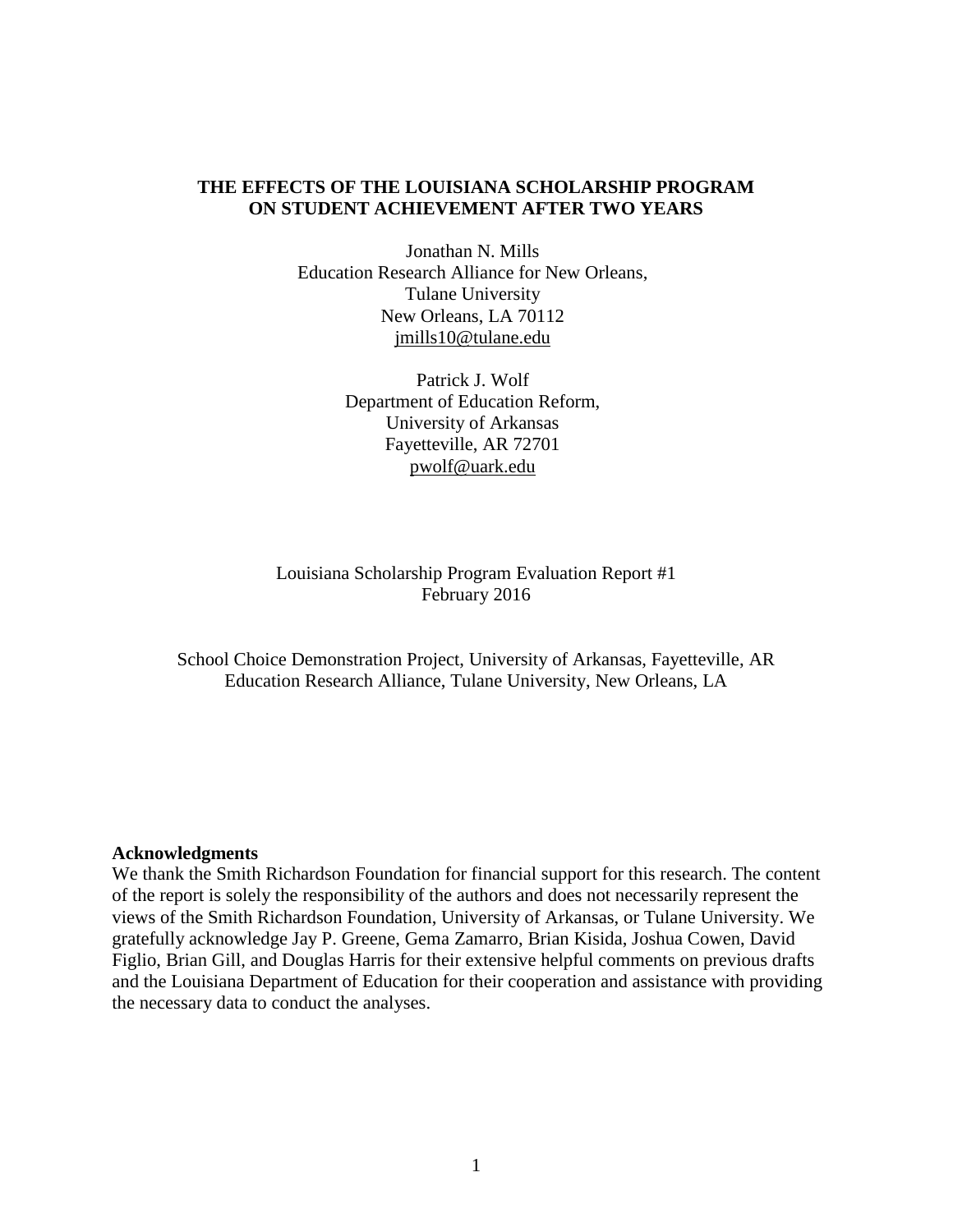#### **The Effects of the Louisiana Scholarship Program on Student Achievement after Two Years**

# **Abstract**

The Louisiana Scholarship Program (LSP) is a statewide initiative offering publicly-funded vouchers to enroll in local private schools to students in low-performing schools with family income no greater than 250 percent of the poverty line. Initially established in 2008 as a pilot program in New Orleans, the LSP was expanded statewide in 2012. This paper examines the experimental effects of using an LSP scholarship to enroll in a private school on student achievement in the first two years following the program's expansion. Our results indicate that the use of an LSP scholarship has negatively impacted both ELA and math achievement, although only the latter estimates are statistically significant. Moreover, we observe less negative effect estimates in the second year of the program.

**Keywords**: school vouchers, student achievement, randomized control trial, experiment, school choice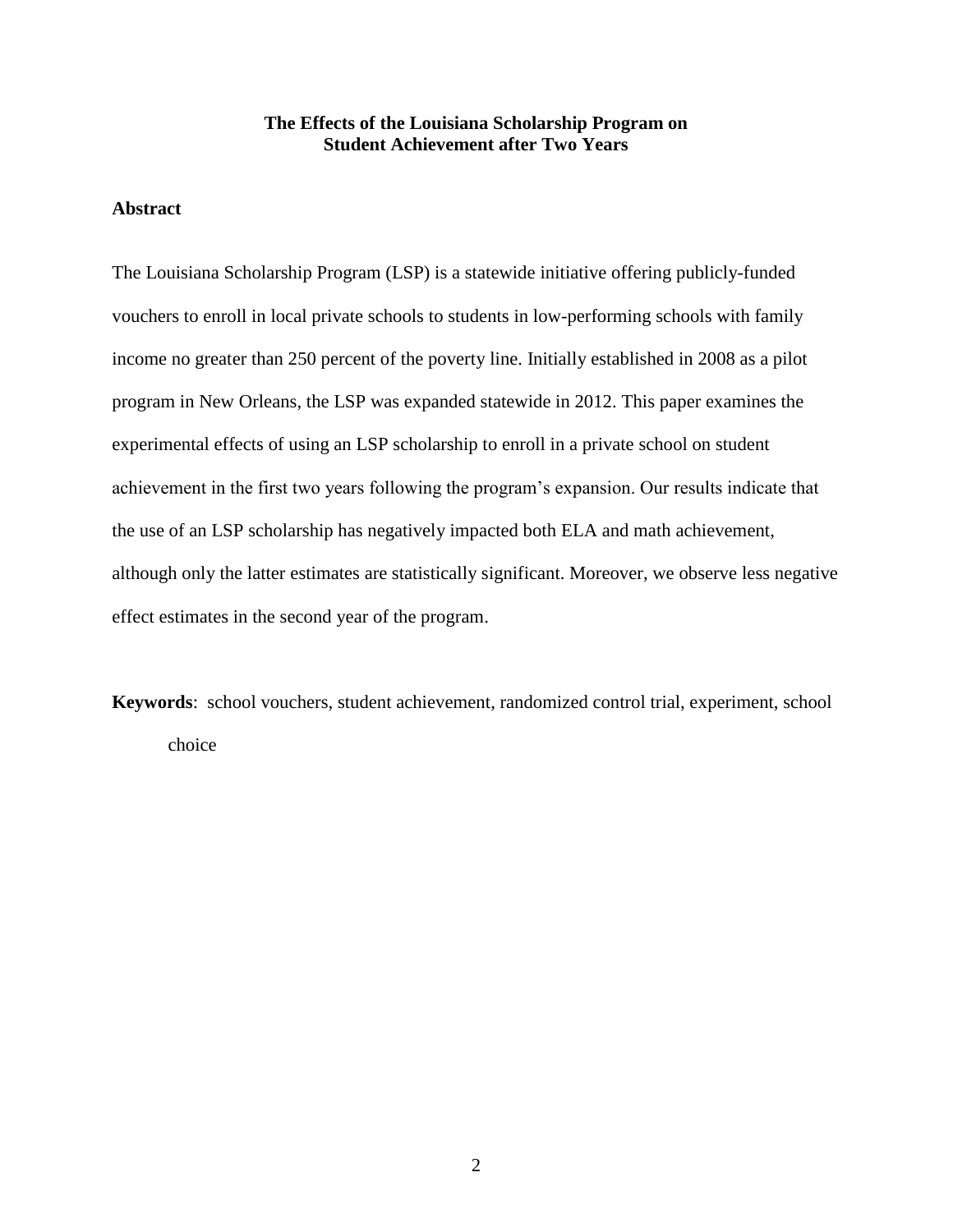#### **The Effects of the Louisiana Scholarship Program on Student Achievement after Two Years**

# **1. Introduction**

 $\overline{a}$ 

The Louisiana Scholarship Program (LSP) is a statewide school voucher initiative that provides public funds for low-income students in underperforming public schools to attend participating private schools.<sup>1</sup> Originally piloted in New Orleans in 2008, the statewide expansion of the LSP in 2012-13 allowed almost 5,000 low- to moderate-income students across the state of Louisiana to transfer out of their traditional public schools and into private schools at state expense.<sup>2</sup> The empirical evidence presented here examines how the LSP has impacted student achievement two years after the statewide expansion.

Our analysis uses the results of the oversubscription lotteries for nearly 10,000 eligible applicants to analyze the achievement impacts of LSP as a randomized control trial (RCT). In particular, we use admission lotteries as instrumental variables to estimate the effect of using an LSP scholarship to enroll in a private school for applicants to oversubscribed lotteries who were induced to attend a private school as a result of winning the lottery. Our analysis uses studentlevel data obtained via a data-sharing agreement with the state of Louisiana.

In general our results indicate that the use of an LSP scholarship to enroll in private schools is associated with statistically significant—and substantively large—negative effects on

 $1$ <sup>T</sup>he program was initially called the Student Scholarships for Educational Excellence Program but is now referred to as the Louisiana Scholarship Program.

 $<sup>2</sup>$  There are currently three private school choice programs in operation in Louisiana in addition to the Louisiana</sup> Scholarship Program (Friedman Foundation for Educational Choice, 2015). The Louisiana Elementary and Secondary School Tuition Deduction program was implemented in 2008 to offer tax deductions to individual tax payers seeking to cover some of their private school expenses. The Louisiana School Choice Program for Certain Students with Exceptionalities initially launched in 2011 serving students with disabilities. Lastly, the Louisiana Tuition Donation Rebate Program, a tax-credit scholarship program, was implemented in 2012.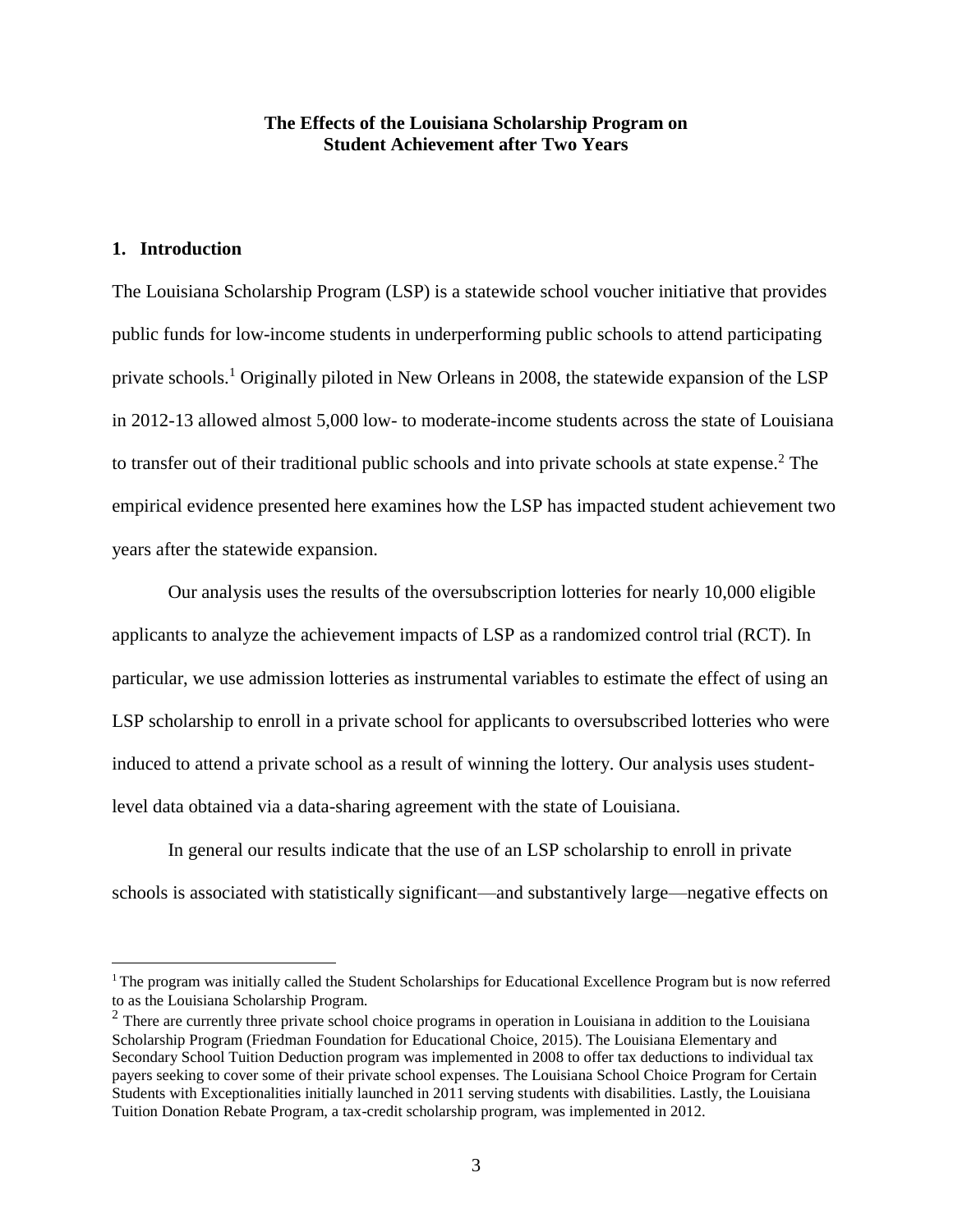student math achievement in the first two years of the program's statewide expansion. Specifically, LSP users are 34 percent of a standard deviation behind in math after attending their most preferred private school for two years. The magnitude of these negative estimates is unprecedented in the literature of random assignment evaluations of school voucher programs. In contrast, we observe statistically insignificant negative impact effects associated in ELA after two years. Finally, we present evidence indicating that the negative effects are somewhat smaller magnitude in Year 2 relative to Year 1, especially in math. While not conclusive, these results suggest the negative impacts of the program may dissipate over time.

The remainder of this paper proceeds as follows. In the next section, we provide a brief background on vouchers as a policy instrument in K-12 education. Then we summarize the existing literature on random assignment evaluations of the participant effects of school voucher programs. After that, we provide a brief description of the LSP and the lottery process that enabled the experimental analysis. Next we describe the data and analytical strategy used to estimate the participant effects of the first year of the statewide expansion of the LSP. We then describe the results of our analyses. We conclude with a discussion of our findings.

#### **2. School Vouchers** a**nd K-12 Education**

School vouchers are a mechanism by which government resources are provided to families that enable them to attend a private school of their choosing (Wolf, 2008). Strictly speaking, a private school choice program is only a "voucher" program if the government funds the program directly out of an appropriation. Other private school choice programs are funded indirectly, through tax credits provided to businesses or individuals who contribute to nonprofit scholarship-granting organizations. Such arrangements are commonly called tax-credit scholarship programs. Since tax-credit scholarship programs accomplish the same general purpose as voucher programs we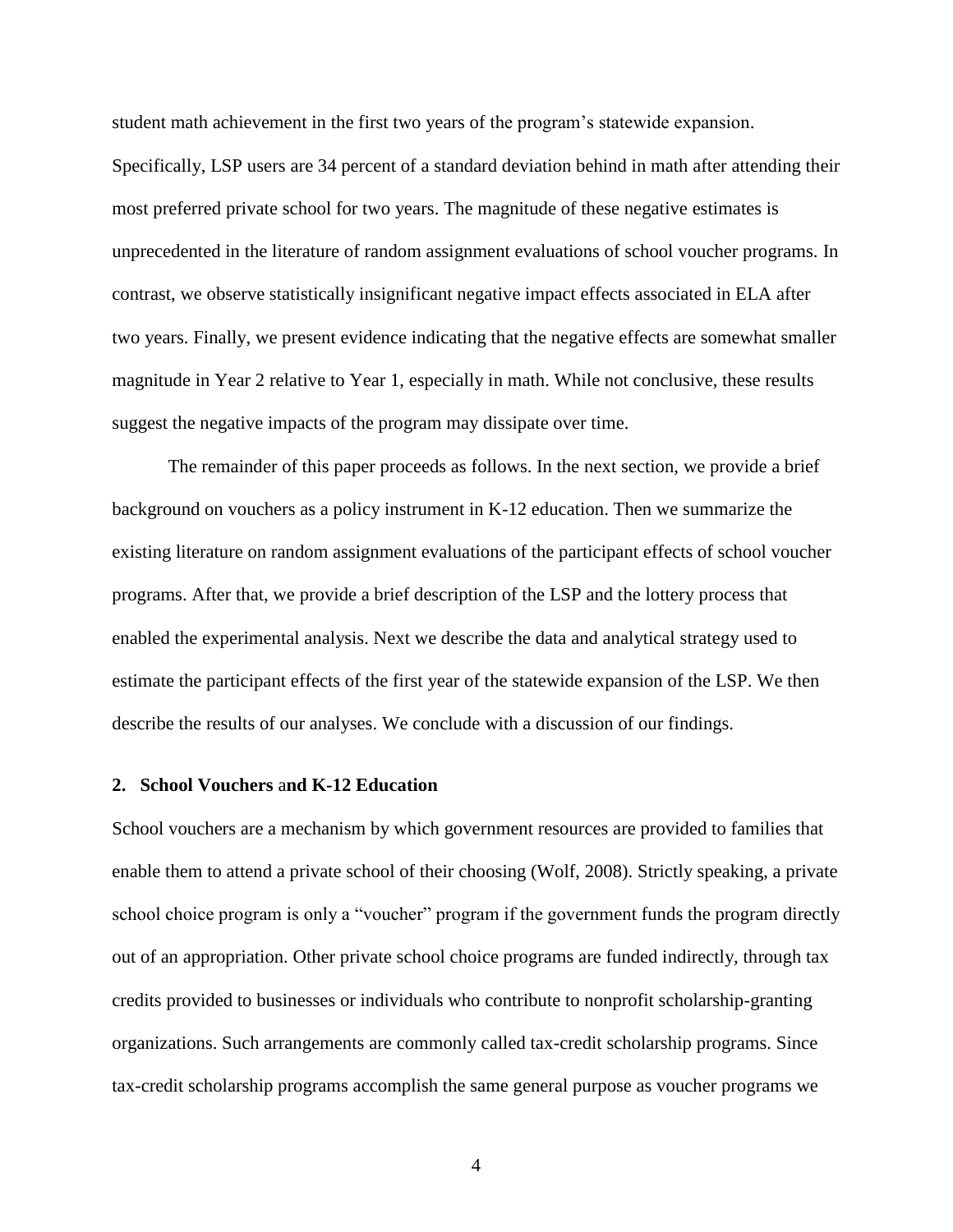will treat both types of private school choice programs as functionally equivalent for purposes of this study, although we will specify whether individual initiatives are voucher or tax-credit scholarship programs when discussing them.

Although the origin of the voucher idea generally is linked to economist Milton Friedman (1955), political philosophers Thomas Paine (1791) and John Stuart Mill (1962 [1869]) supported the theoretical debate about their desirability. The theory of school vouchers is that government should provide funds in support of compulsory education but need not necessarily deliver the schooling itself.

Whether or not students benefit from non-governmental organizations providing their education is an empirical question central to the voucher debate (Doolittle  $&$  Connors, 2001). For example, Richard Murnane (2005) argues:

Providing families who lack resources with educational choices makes sense. The consequences of attempting to do this through a large-scale voucher…system are unknown. Carefully designed experiments could provide critical knowledge. (p. 181)

Experimental design is critical in the case of evaluating school voucher programs because of concerns about selection bias due to more motivated and able families self-sorting into private schools on their own or through access to a voucher. Fortunately, much of the research on school vouchers in the U.S. has taken the form of random assignment experiments.

#### **Prior Random Assignment Evaluations of School Voucher Programs**

Prior rigorous empirical studies of the effects of school vouchers on participants' achievement have been inconsistent in their pattern of results and have yet to produce a scholarly consensus about the impacts of vouchers on students' academic outcomes (Wolf, 2008; Barrow & Rouse, 2008). The test-score results from experimental and the most rigorous quasi-experimental voucher studies are almost equally divided between findings of modest positive effects and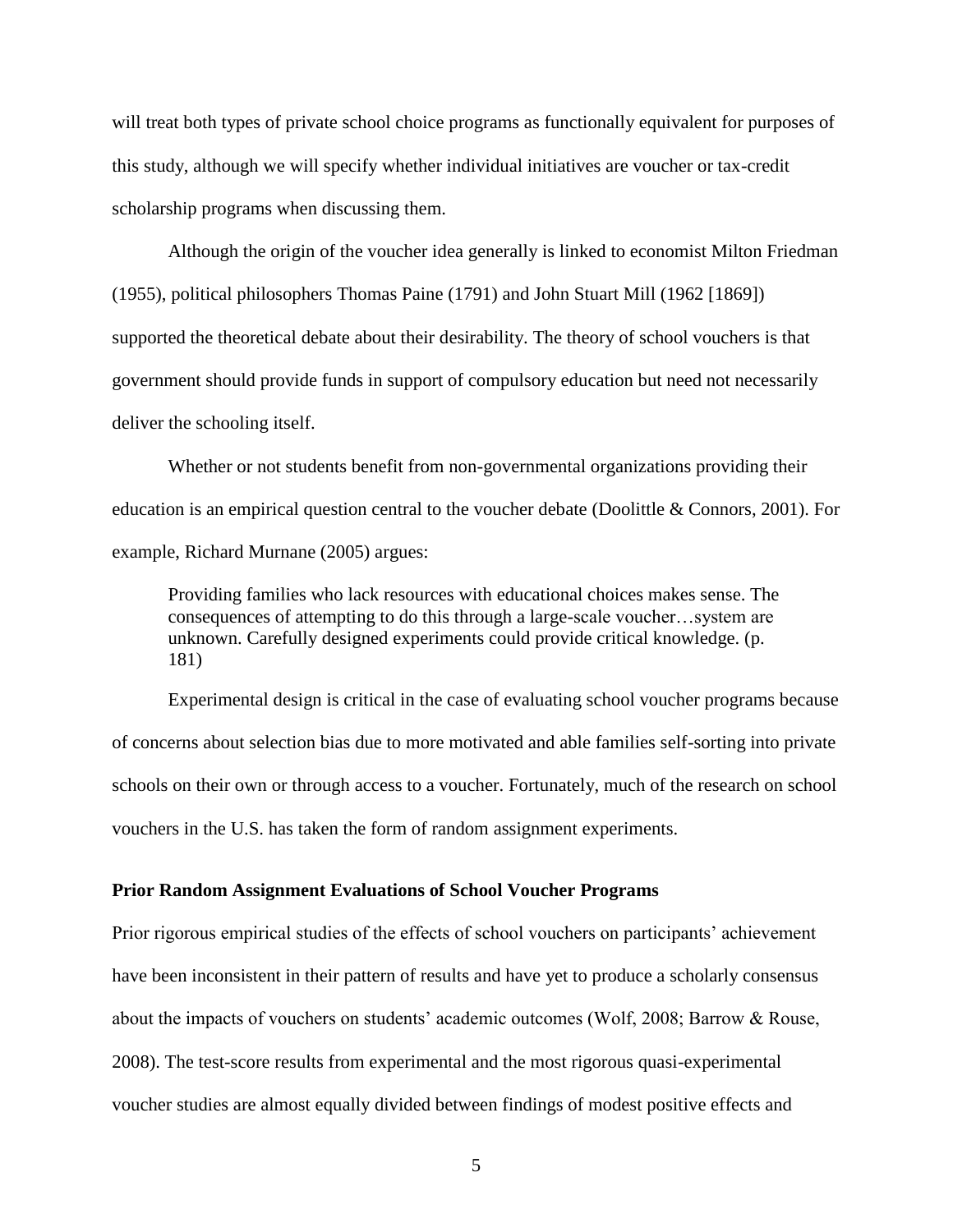findings of no significant difference. To date, no rigorous evaluation of vouchers has reported any statistically significant negative voucher impacts.

A total of 14 analyses have applied experimental, regression discontinuity design (RDD), or reliable student matching methods to data from voucher and voucher-type scholarship programs in Charlotte, Dayton, the District of Columbia, Florida, Milwaukee, and New York to determine their impacts on student achievement. Both analyses of the Charlotte data reported that the scholarship program produced positive and statistically significant achievement impacts (Greene, 2001; Cowen, 2008). The experimental evaluation of the Dayton scholarship program concluded that it produced achievement gains, but only for the African American subgroup of participants (Howell et al., 2002). A single analysis of experimental data from an early scholarship program in the District of Columbia concluded that achievement gains from the program that were evident after two years disappeared in the third and final year of the evaluation (Howell & Peterson, 2006). The congressionally mandated evaluation of the District of Columbia Opportunity Scholarship (voucher) Program, established in 2004, reported achievement impacts, but only in reading, that were statistically significant at a 99 percent level of confidence after three years (Wolf et al. 2009, p. 36) but only at a 94 percent level of confidence in the fourth and final year of the study (Wolf et al. 2013; Wolf et al. 2010, p. 35). An RDD analysis of the tax-credit scholarship program in Florida concluded that students near the income eligibility cutoff experienced clear achievement gains in reading, but not necessarily in math, if they had access to the program (Figlio, 2011).

Two different analyses of experimental data from the early years of the Milwaukee voucher program reached slightly different conclusions, with one reporting that voucher students realized statistically significant achievement gains in both reading and math (Greene, Peterson,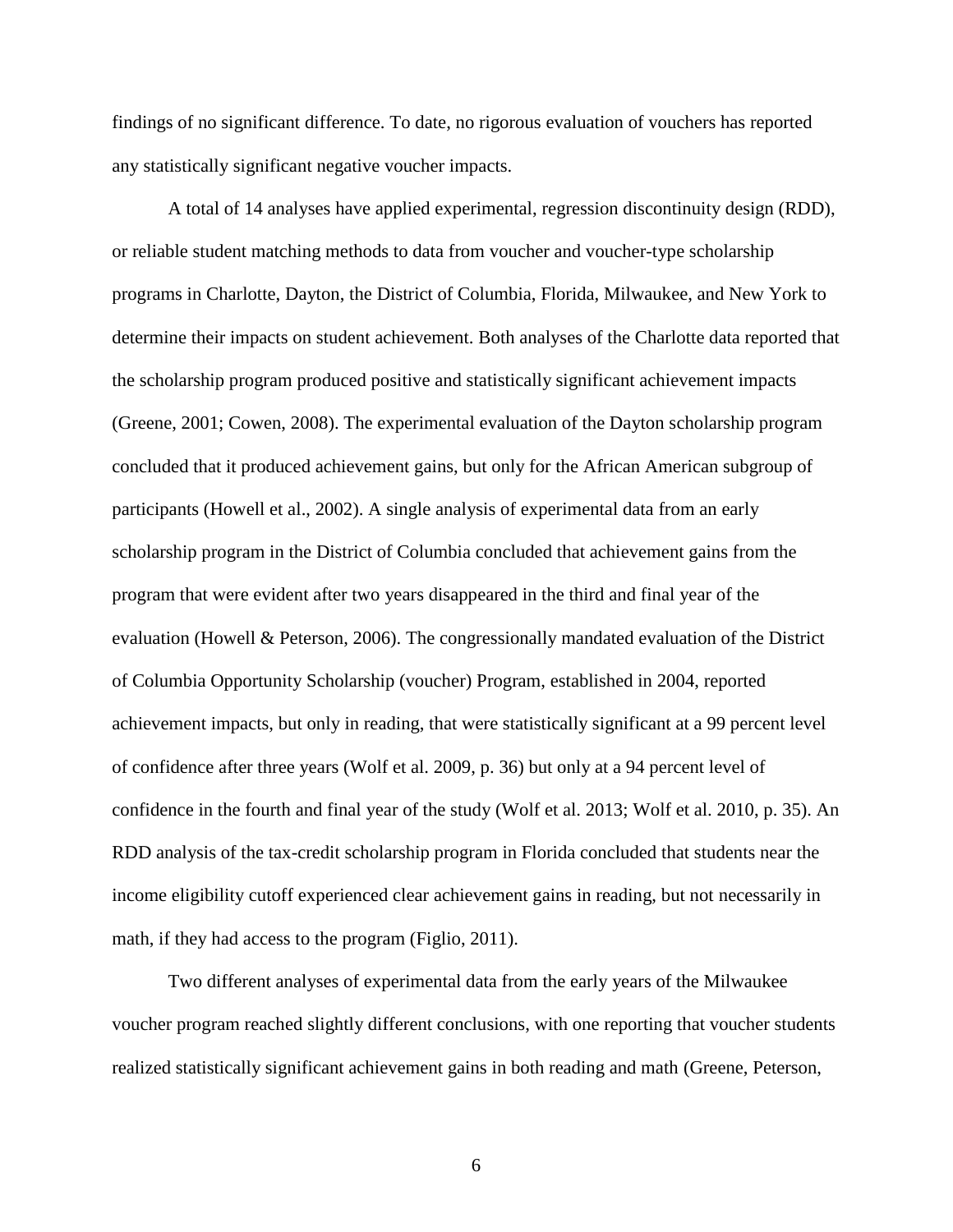& Du, 1999) and the other stating that the voucher achievement gains were limited to just math (Rouse, 1998). A more recent evaluation of the Milwaukee program concluded that a combination of the choice program and a high states testing policy generated test score gains but only in the fourth and final year of the study and only in reading (Witte et al. 2014).

Five different analyses of data from the New York scholarship experiment also reached somewhat divergent conclusions. One study reported no significant achievement gains from the scholarship program, overall or for any subgroup of participants (Krueger & Zhu, 2004). Two other analyses employing alternative methods for addressing missing data found programinduced gains, but only for African Americans in math (Barnard, Frangakis, Hill, & Rubin, 2003; Jin, Barnard,  $\&$  Rubin, 2010). The original experimental analysis concluded that African American scholarship students outperformed the control group students on a combined measure of math and reading scores (Mayer et al., 2002).<sup>3</sup> Finally, Bitler, Domina, Penner, and Hoynes (2013) employed quantile analysis in concluding that the program had no clear effects for individual subgroups along the achievement distribution.

Four additional studies have examined the impact of vouchers on student educational attainment. Chingos and Peterson (2015) found no overall impact of the New York scholarship program on the rate of college enrollment but concluded that the African American students and children of parents born in the U.S. were more likely to enroll in college and earn a bachelor's degree if they had used a voucher. Wolf et al. (2013) determined that the effect of using a DC voucher was to increase high school graduation rates by 21 percentage points. Cowen et al. (2013) identified positive effects of the Milwaukee program on high school graduation, college enrollment, and college persistence that ranged from 4 to 7 percentage points. Warren (2011)

<sup>3</sup> Nevertheless, as Peterson and Howell (2004) note, Krueger and Zhu's insignificant subgroup findings appear to be driven in part by the particularly unique way in which they chose to classify students as African American.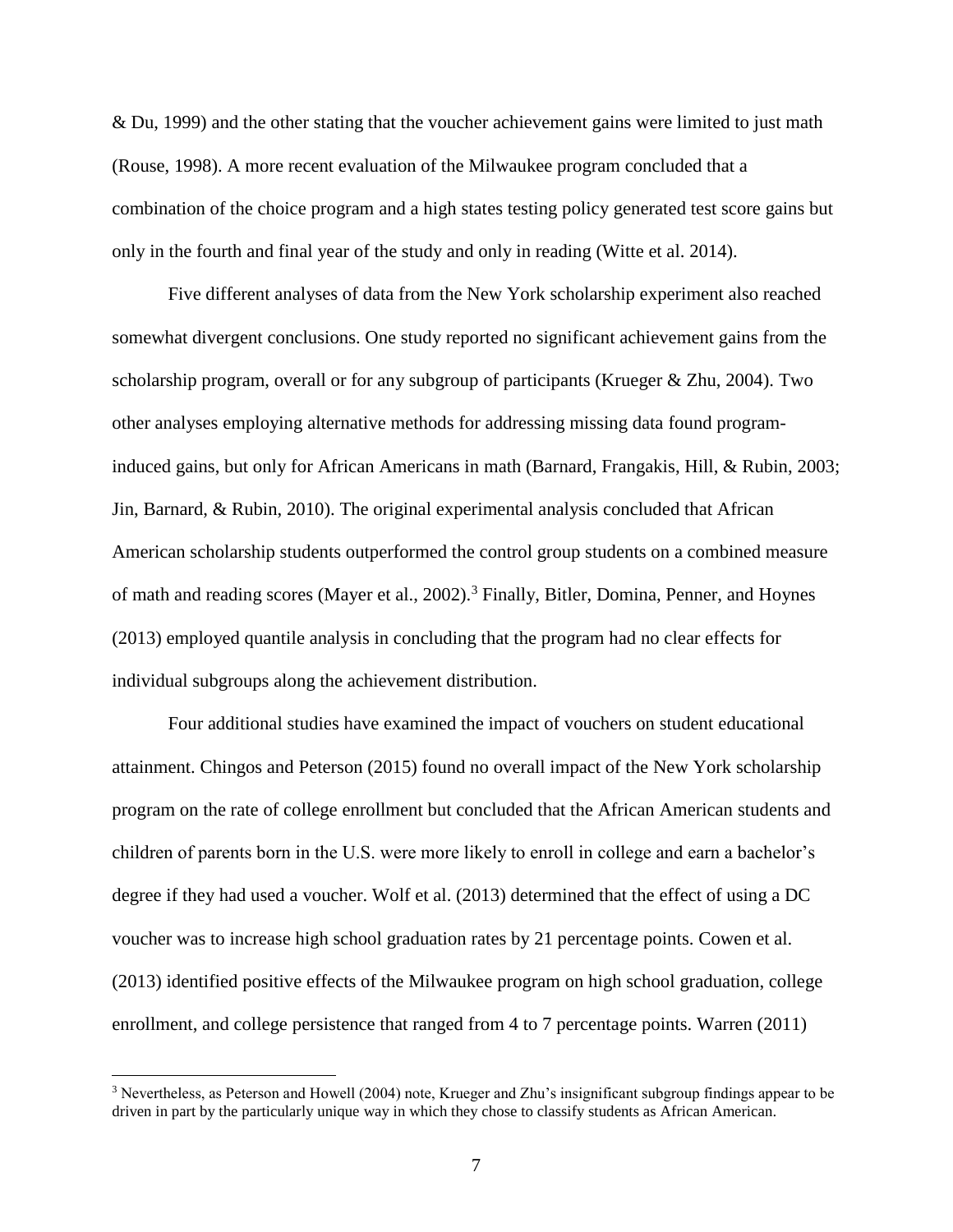concluded from cross-sectional data that graduation rates were 18 percentage points higher in Milwaukee voucher schools compared to Milwaukee Public Schools.

Since the pattern of results from previous experimental and RDD evaluations of voucher programs has ranged from neutral to positive, with no statistically significant negative impacts of vouchers on student achievement or attainment having been reported to date, our operating hypothesis at the start of our evaluation was that the LSP would have a neutral to positive impact on student outcomes.

#### **Prior Reports on the Test Score Effects of the LSP**

Several preliminary reports of the achievement effects of the LSP have been issued from the Louisiana Department of Education (LDE), our research team, and a second team of scholars. The LDE has reported annually on the achievement proficiency rates of LSP students aggregated to the program level and disaggregated to the school level (Louisiana Department of Education 2013; 2014). These reports are descriptive, focus on proficiency cut points, and are used to evaluate and sanction, if necessary, the private schools participating in the program. Our evaluation, in contrast, is causal, focuses on student achievement gains relative to similar students who did not win the scholarship lottery, and is an evaluation of the program as a whole and not individual private schools. While both types of reports are helpful to policy makers and the public, they differ in focus and purpose.

Our research team has presented earlier papers on the achievement effects of the LSP to academic audiences for their reaction and feedback. Our first presentation of one-year results from our evaluation was at an international conference in January of 2014 (Wolf & Mills, 2014). We provided additional presentations of our one-year results at national and international policy conferences in March of 2014 (Mills & Wolf, 2014), September of 2014 (Mills, Wolf & Greene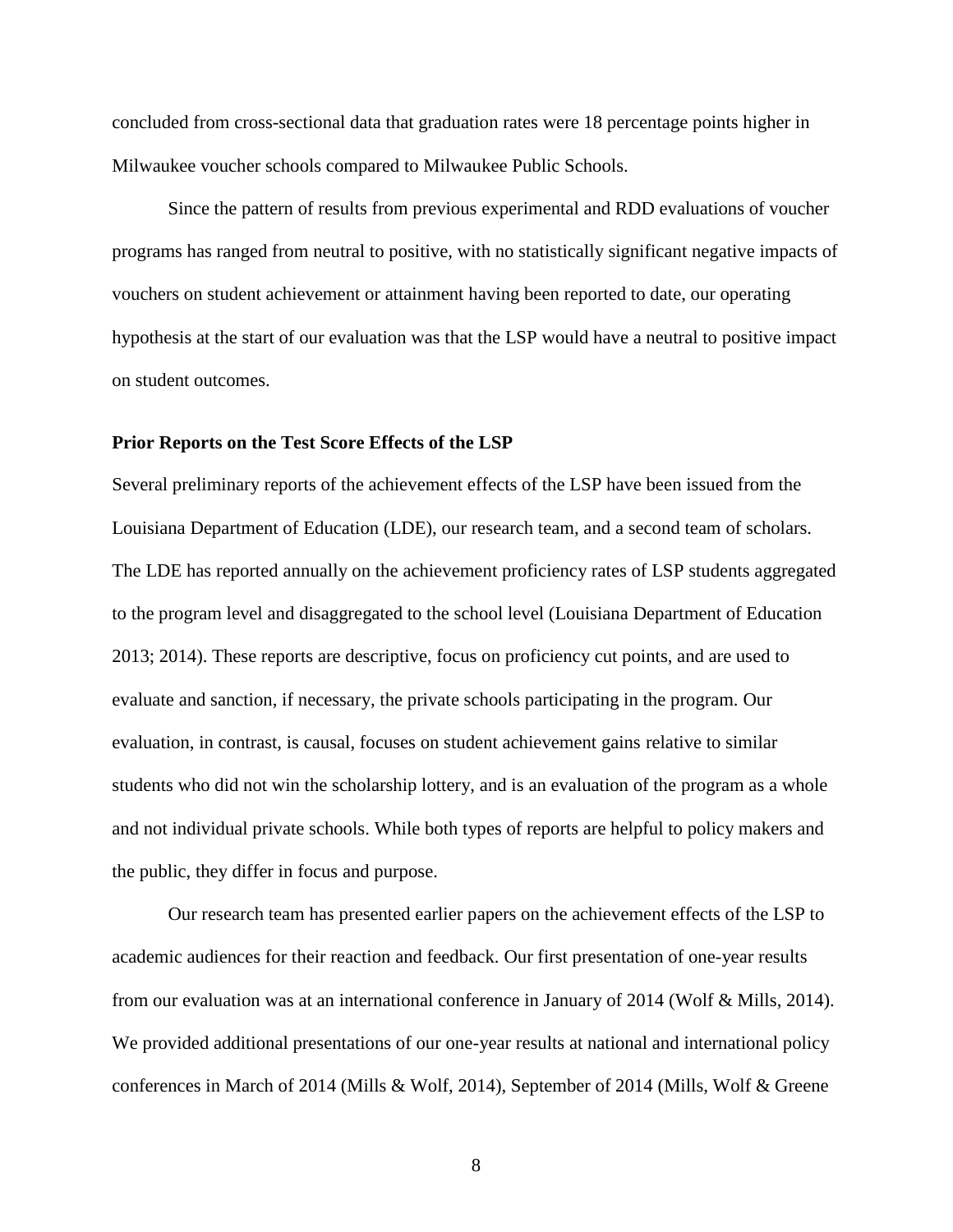2014a; 2014b), November of 2014 (Mills, Wolf & Greene, 2014c) and January of 2015 (Mills, Wolf & Greene, 2015). A preliminary version of this report on the two-year effects of the LSP was presented at the Annual Meetings of the Association for Policy Analysis and Management in November of 2015 (Mills, Sude & Wolf, 2015). Thus, this particular report represents the culmination of a long process of research development and refinement to ensure the accuracy and rigor of the analysis.

A second research team with access to the LSP lottery and student achievement data released a working paper reporting the one-year impacts of the program in January 2016 (Abdulkadiroglu, Pathak & Walters, 2016). They report negative achievement effects of the LSP on math, reading, science and social studies that they describe as large. Their analysis only includes student outcomes in the first year of statewide implementation of the Louisiana voucher program, as students were tested eight months after switching to a participating private school. Our evaluation, in contrast, is longitudinal, eventually covering student achievement one, two, three, and four years after the initial scholarship lottery. Our experimental sample also is slightly larger than the sample used by the second research team. Finally, to gauge the size of the test score effects, the second research team compares the effects to annual student gains for the entire population of students in the Recovery School District of New Orleans, which includes some students who are not eligible for the LSP and excludes all Louisiana students outside of New Orleans who are eligible for the program. In this report, we instead determine the magnitude of the LSP achievement effects by comparing them to the distribution of test score gains of the randomized control group in our study, which is the ideal counterfactual to the LSP participants. With these distinctions in mind, readers should note that findings of Abdulkadiroglu et al. (2016) largely correspond with our previously presented papers on the one-year impacts of the LSP, at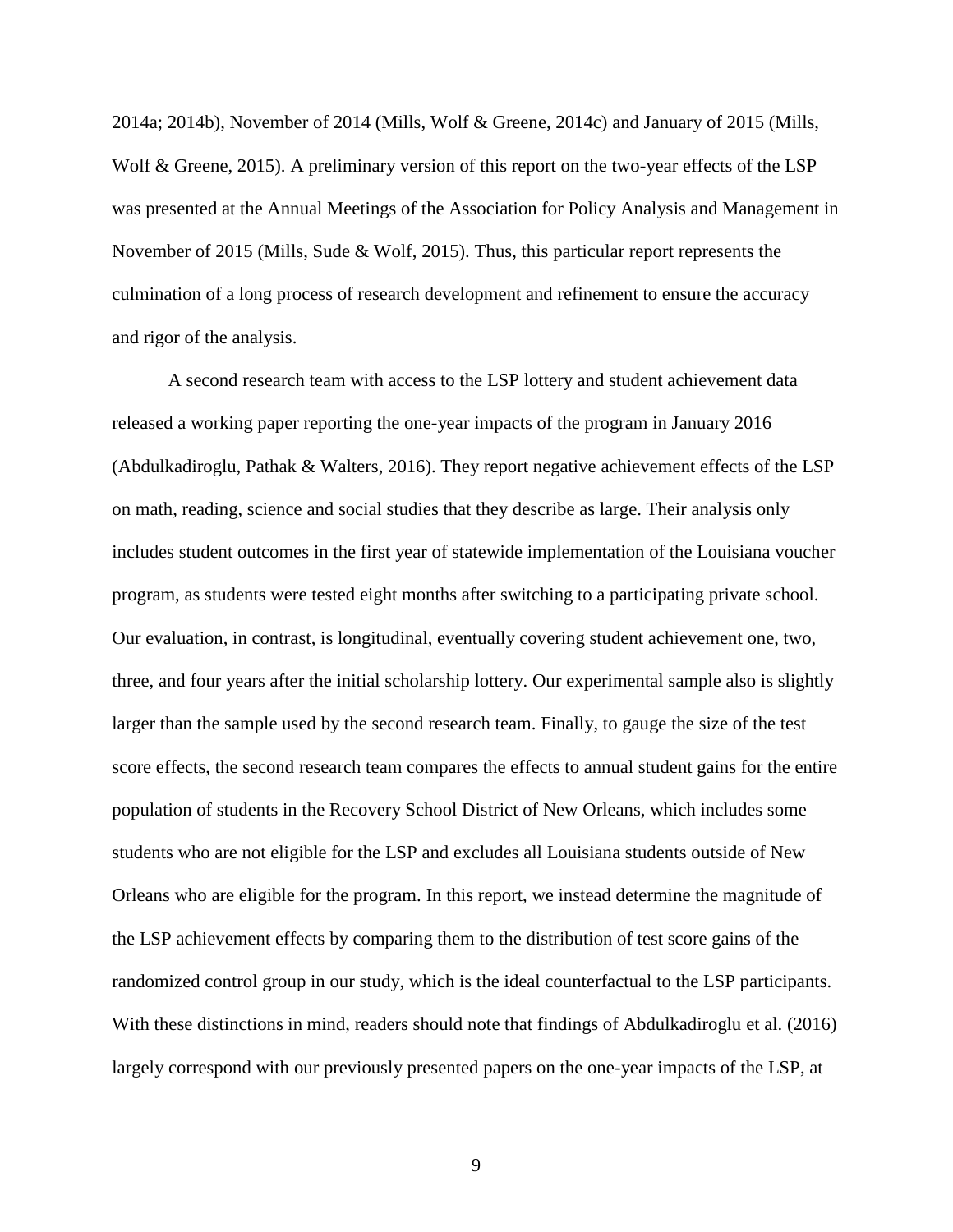least in math and reading. What follows is a description of our more comprehensive evaluation of the impacts of the LSP both one and two years after random assignment.

#### **3. Description of the Intervention**

The Louisiana Scholarship Program (LSP) is a statewide school voucher program available to moderate- to low-income students in low-performing public schools. The scholarship program is limited to students (1) with family income at or below 250 percent of the federal poverty line attending a public school that was graded C, D, or F for the prior school year according to the state's school accountability system, (2) entering kindergarten, or (3) enrolled in the Recovery School District. In the program's first year, 9,809 students were eligible applicants, with a majority of them located outside of Orleans parish.

The LSP was created by Act 2 of the 2012 Regular Session of the Louisiana Legislature and Senate. Act 2 required the state board to allocate the funds for the program annually from the minimum foundation program. The voucher size is the lesser of the amount allocated to the local school system in which the student resides or the tuition charged by the participating private school that the student attends. Average tuition at participating private schools ranges from \$2,966 to \$8,999, with a median cost of \$4,925, compared to an average total minimum foundation program per pupil amount of \$8,500 for Louisiana public schools.

Private schools must meet certain criteria in order to participate in the program. Those criteria involve (1) enrollment, (2) financial practice, (3) student mobility, and (4) health, safety and welfare of students. A recent survey of participating and non-participating private schools in Louisiana suggests that the program's regulatory barriers have influenced schools' choices to participate (Kisida, Wolf, & Rhinesmith, 2013), a possibility that we plan to explore in greater depth in future research.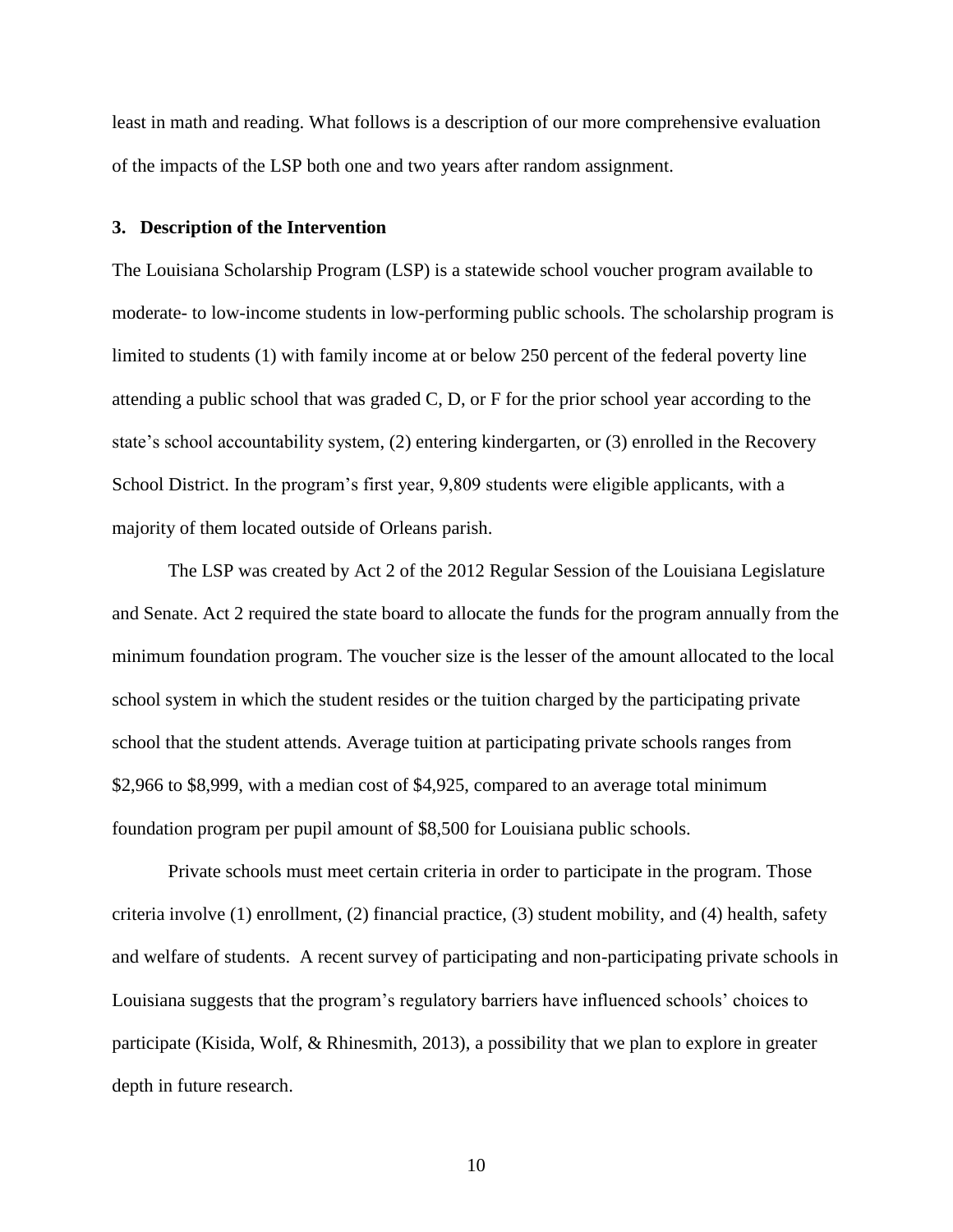#### **4. Research Methodology**

#### **Experimental Design**

When the LSP was expanded to a statewide program in 2012, the Louisiana Department of Education also changed the lottery process determining scholarship awards. While the original application process in the New Orleans pilot version of the LSP limited families to submitting the name of only one private school for admission, the revised application process allowed individuals to offer up to five private school preferences. This new lottery process is similar to the deferred acceptance lotteries used in New York City to assign students to schools through the city's public school choice program (see Abdulkadiroglu, Pathak, & Roth, 2005). The deferred acceptance algorithm is designed to encourage families to reveal their true school preference rankings and thereby reduce the likelihood of gaming.

While it is not the case that all eligible LSP applicants were awarded scholarships through a lottery process in the 2012-13 school year, we can isolate cases in which lotteries occurred in order to perform an experimental evaluation of the program.

Specifically, eligible LSP applicants are allowed to submit up to five private school preferences and the LSP lottery algorithm attempts to place students into schools while taking into account several lottery priorities. First, students with disabilities and "multiple birth siblings<sup>"4</sup> are manually awarded LSP scholarships if there is available space at their given school preference. Remaining students are grouped into one of six priority categories:

- **Priority 1** Students who received LSP scholarships in the prior school year who are applying to the same school
- **Priority 2** Siblings of Priority 1 awardees in the current round

<sup>4</sup> "Multiple birth siblings" are twins, triplets, etc.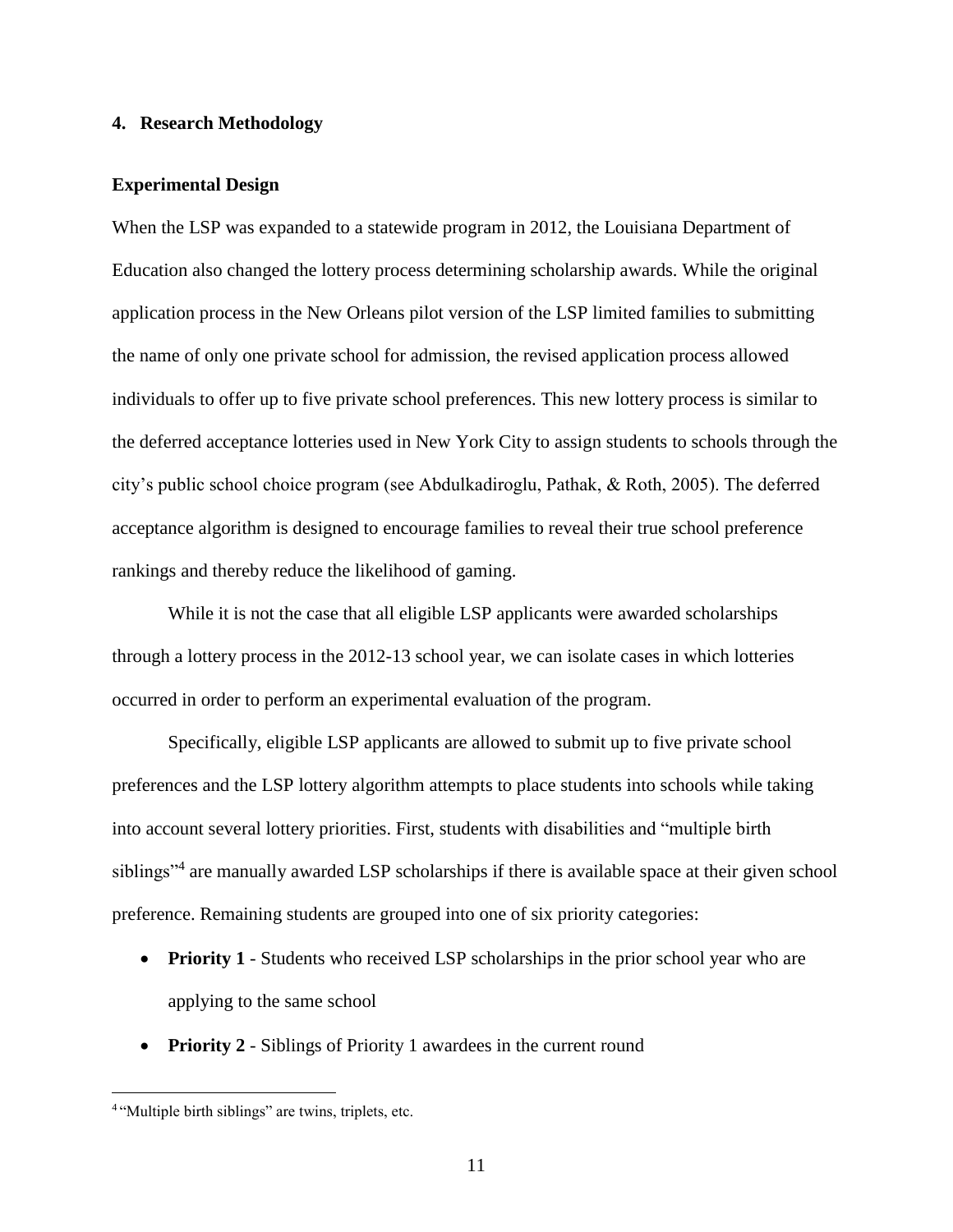- Priority 3 Students who received LSP scholarships in the prior school year who are applying to a different school
- **Priority 4** New applicants who attended public schools that received a "D" or "F" grade in Louisiana's school accountability system at baseline
- **Priority 5** New applicants who attended public schools that received a "C" grade in Louisiana's school accountability system at baseline
- **Priority 6** New applicants who are applying for kindergarten placements

The first stage of the LSP award process is summarized in Figure 1. The process begins by attempting to place all Priority 1 category students into their first choice school.<sup>5</sup> The algorithm first groups Priority 1 students applying to the same school and grade combination and then checks the number of available seats for that grouping. If there are more seats than applicants, all students receive an LSP scholarship. If there are no seats available, no students in the given group receive a scholarship. Finally, if there are more applicants than seats, students are awarded LSP scholarships through a lottery. Once the process is complete for all Priority 1 students, the algorithm attempts to place Priority 2 students into their first choice school. After cycling through all remaining priority categories, the LSP algorithm moves to the second stage of the allocation process by attempting to place students who have yet to receive a scholarship in their second choice schools. The LSP algorithm continues until all eligible applicants have either been awarded or not awarded an LSP scholarship.

 $5$  By definition, the first choice school for a priority 1 category student is the school they previously attended in the New Orleans pilot version of the program.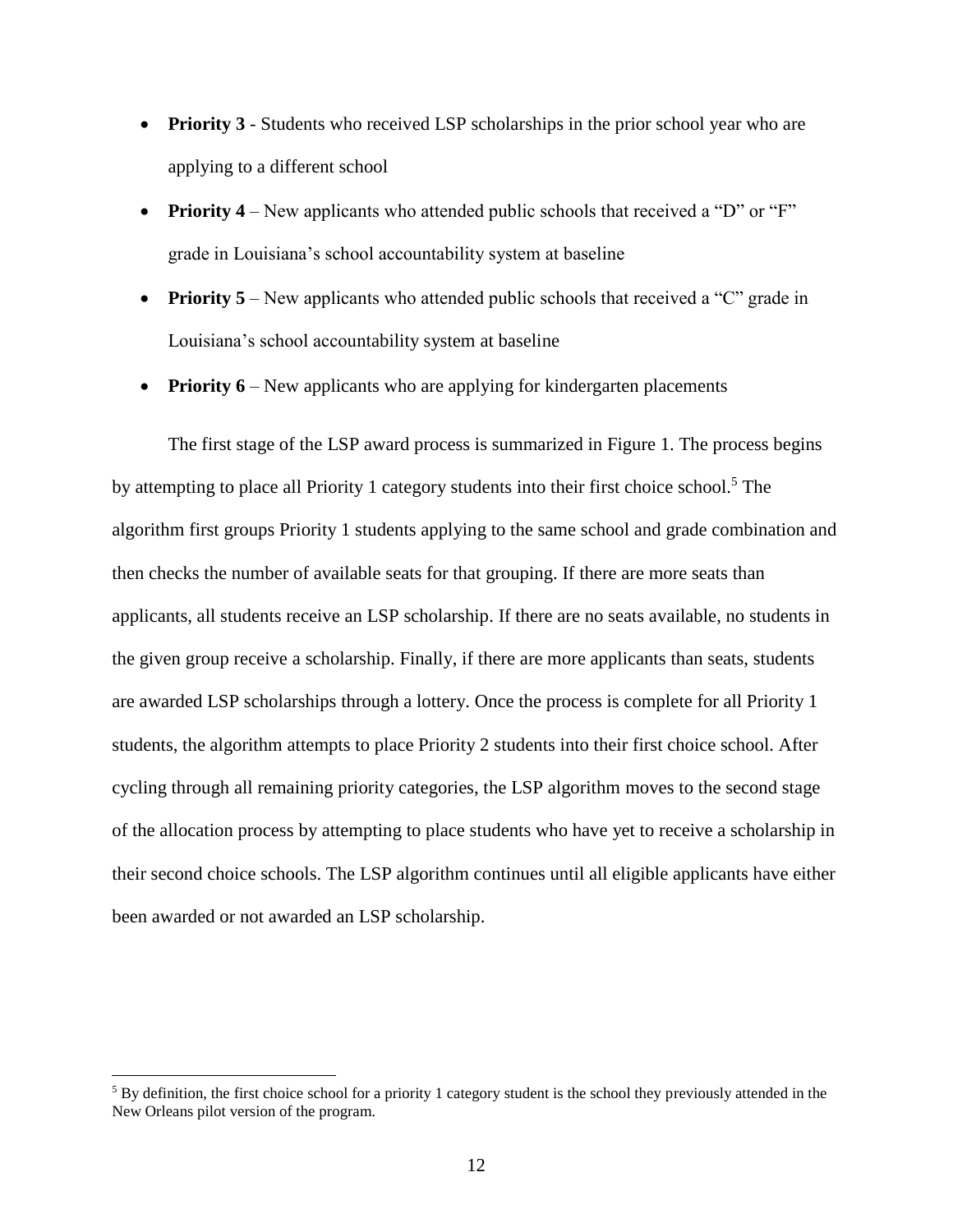

*Figure 1*. First stage of the Louisiana Scholarship Program award allocation process for the 2012-13 school year. This figure illustrates the iterative process used to allocate LSP scholarships to students. In addition, this figure highlights the fact that only a subset of students was awarded LSP scholarships via lotteries. Our analysis focuses on isolating lotteries for one's first choice school.

Only a subset of eligible applicants were awarded or not awarded an LSP scholarship via a lottery process. Specifically, only those students in priority categories one through six whose school-grade combination had more applicants than available seats participated in a lottery. Fortunately, using data on student characteristics and school preferences, we can identify the subset of eligible applicants who experienced a lottery process.<sup>6</sup> We will focus on this subset of lottery participants to estimate the effects of the LSP on student achievement after two years of program participation because these are the only applicants for whom LSP scholarship award

<sup>6</sup> We identify a lottery as occurring when the percentage of students awarded an LSP scholarship falls between 0 and 100 percent for a given school preference by grade by priority category combination. For example, if 60 percent of Priority 1 category students applying to third grade at school "A" as their first choice school actually received scholarships, we identify all students in that combination as having been subject to a lottery.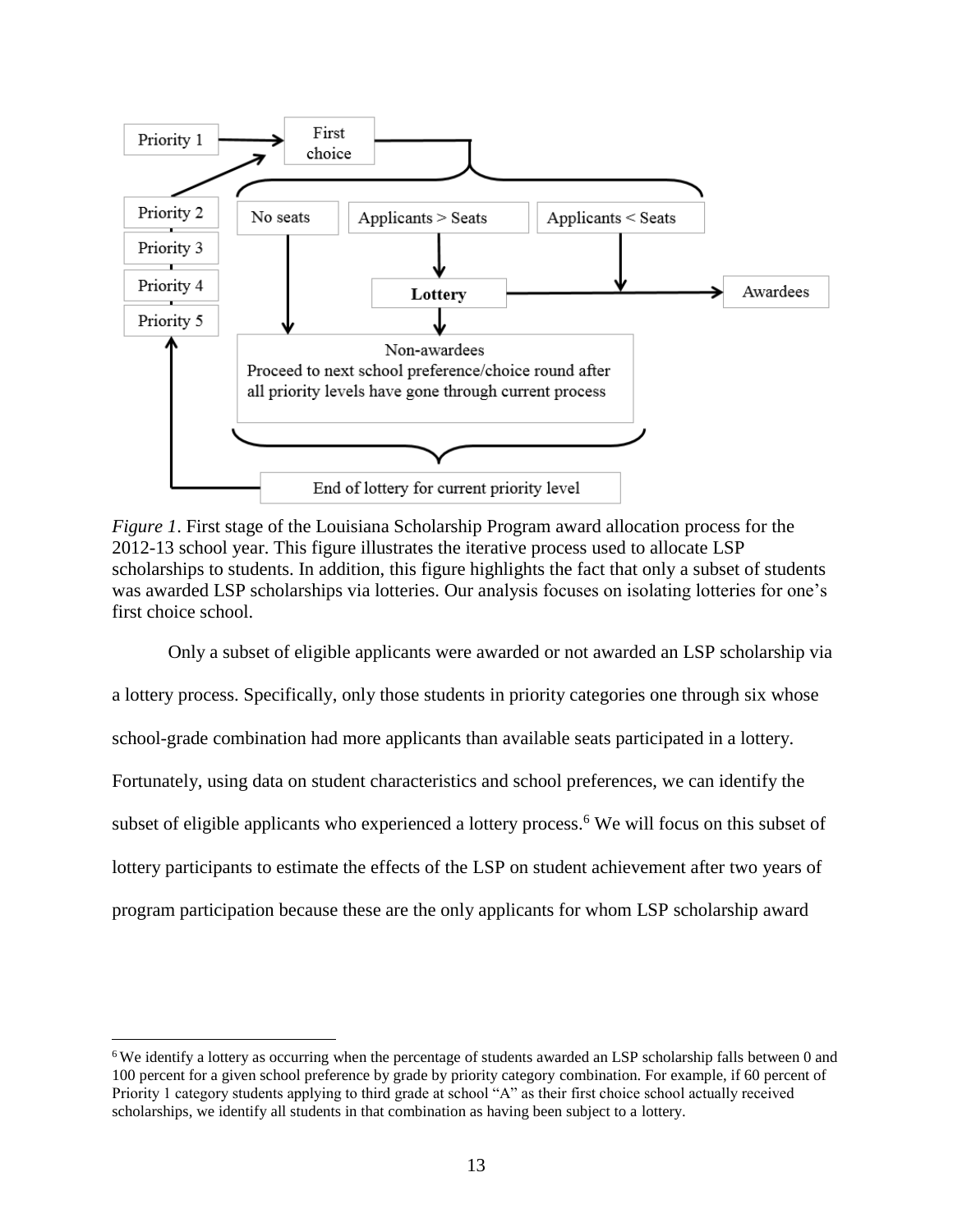was randomly determined.<sup>7</sup> This focus on oversubscription lotteries suggests our analysis may be capturing the most favorable estimates of the program's effectiveness, as higher quality schools are often more likely to be oversubscribed than lower quality schools (Abdulkadiroglu, Angrist, Dynarski, Kane, & Pathak, 2011).

### **Data Description**

 $\overline{a}$ 

Most of the data for this study come from student-level datasets provided by the Louisiana Department of Education (LDE) in compliance with our data agreement with the state. The LDE provided us with their:

- Student Information Systems (SIS) files for 2011-12 ("Baseline") and 2012-13 ("Year 1 Outcome") which includes data on student enrollment and demographic background;
- LSP eligible applicant file, which includes information on the school choice sets of all eligible applicants as well as the results of the 2011-12 placement lottery;
- State assessment files for the 2011-12 and 2012-13 school years, which include data on each student's participation in the annual accountability assessments and their scores.

The Louisiana state accountability system places a strong emphasis on test-based accountability, with standardized assessments offered in most grades—including alternative

 $<sup>7</sup>$  After accounting for student testing, demographic, and school data while also limiting our analysis to students in</sup> binding lotteries, approximately 8 percent of the analytical sample were in Priority Category 1, 1 percent were in Priority Category 3, 73 percent were in Priority Category 4, and 18 percent were in Priority Category 5. Priority Category 2 is not represented in our analysis.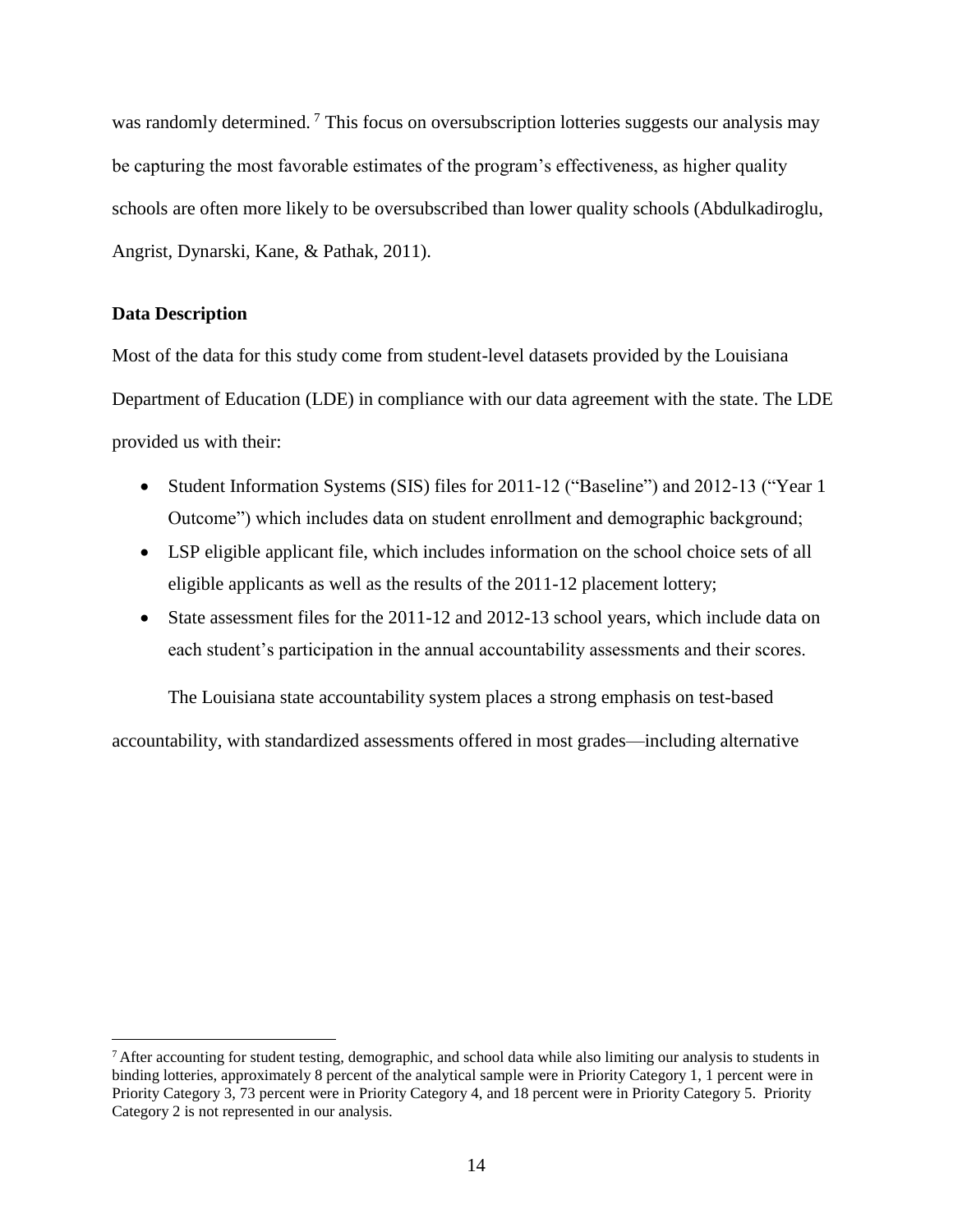assessments, end-of-course exams, and exams measuring college-readiness.<sup>8</sup> This study uses student performance on the Louisiana state assessments in grades three through eight as our primary outcome measure of interest.<sup>9</sup> All students participating in the LSP are required to be tested by their private schools, using the state accountability assessments, for any grade in which the public school system also tests its students.

In addition to individual performance outcomes, the state-provided assessment data files include information on student demographics as well as participation in school initiatives such as the free- and reduced-price lunch (FRL) program and special education program enrollments. Our analysis includes these baseline covariates in order to improve effect estimate precision.<sup>10</sup>

<sup>8</sup> Students in Louisiana who are not classified as having a special need that qualifies them for alternative programs take one of two state assessments in grades three through eight. In grades four and eight, students take the Louisiana Educational Assessment Program (LEAP) exams, a series of criterion-referenced tests aligned with Louisiana's state standards for the subjects of math, English language arts, science, and social studies. In the remaining grades, students take the Integrated Louisiana Educational Assessment Program (iLEAP) exams, a series of hybrid exams including both criterion-referenced and norm-referenced test items in the same subjects as the LEAP exams. Performance on both sets of exams ranges between a minimum possible score of 100 and a maximum possible score of 500. All exams are scaled with means of 300 and standard deviations of 50 (Louisiana Department of Education, 2013a; 2013b). Rather than rely on these scale score values, which differ across grades by design, our analysis is primarily based on standardized values of individual LEAP and iLEAP performance. While the LEAP and iLEAP item differences introduce noise into our model, the fact that both treatment and control students in a particular grade take the same exam (either LEAP or iLEAP), and our inclusion of prior achievement on the right-hand side of the model, should reduce the likelihood of bias due to these test differences.

<sup>9</sup> Our initial investigation of the test databases revealed 391 eligible LSP applicants in tested grades with missing testing data at baseline and 516 observations in Year 1. These observations represent approximately 10 and 15 percent of the eligible LSP applicants in relevant grade ranges for these years, respectively. Further investigation revealed that 82 of the missing observations took the Louisiana alternative assessments at baseline and 115 took them in Year 1. All records with missing baseline testing data are excluded from our analysis. In addition, a small number of eligible LSP applicants have duplicate records in the baseline (12 duplicate pairs) and Year 1 testing data (42 duplicate pairs). When possible, we have resolved duplicates by keeping records with the most complete data on LSP participants. For the remaining observations, we have randomly kept one record and dropped the other. These records represent less than 1 percent of the LSP applicants in both years.

 $10$  A single individual in our final analysis sample has missing data for their gender status as baseline (2011-12). We have updated this individual's gender status using their reported gender in the 2012-13 assessment data. After making this substitution, all records in our final analysis sample have complete information on baseline covariates.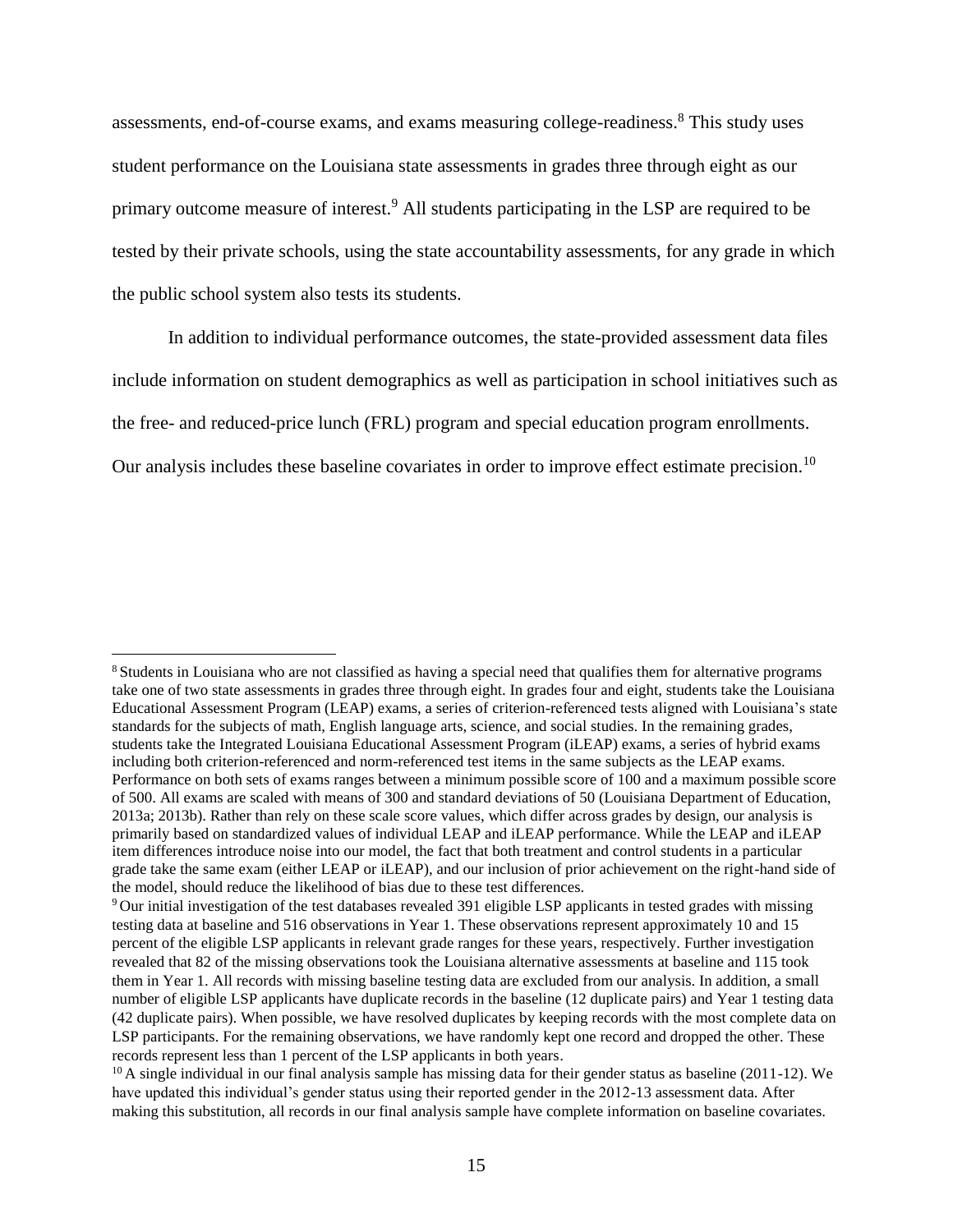#### **Sample Selection Process**

The student-level data provided by the LDE indicate an initial sample of 9,809 eligible LSP applicants in the first year of the statewide expansion of the program. Of these, 5,777 students received LSP scholarship placements in a specific private school and 4,038 did not receive a voucher-supported placement. Our analysis relies on a non-random sample of this original population comprised of eligible applicants with baseline testing data in grades three through six who did not list a special education designation on their application and who were not multiple birth siblings. Of the 2,541 observations meeting these criteria, we identify 1,688 individuals as participating in LSP scholarship lotteries. Of these, 668—or 40 percent—won LSP scholarships.

#### **Analytical Strategy**

 $\overline{a}$ 

We begin with a description of our primary analyses, which use the results of eligible applicants' first school choice lotteries to estimate the impact of LSP scholarship usage on student achievement in a two-stage least squares (2SLS) framework. We then outline a series of subgroup analyses conducted to examine possible effect heterogeneity of the LSP.

**Local Average Treatment Effect estimation.** As Bloom and Unterman (2014) note, because students can participate in multiple lotteries in a deferred-acceptance award process, the traditional intent-to-treat (ITT) estimator has limited policy relevance.<sup>11</sup> Instead, we estimate the impact of LSP scholarship usage on student achievement—also known as the Local Average Treatment Effect (LATE) (Angrist & Pischke, 2009, Cowen, 2008)—by using the result of one's first choice school lottery as an instrumental variable to predict scholarship usage in a 2SLS framework.<sup>12</sup> The lottery is an ideal instrumental variable as the high placement take-up rate for

 $11$  For example, a student who loses her first lottery can still win an LSP scholarship to her second choice school via lottery.

 $12$  Prior experimental evaluations of voucher programs have varied in their focus on ITT and LATE.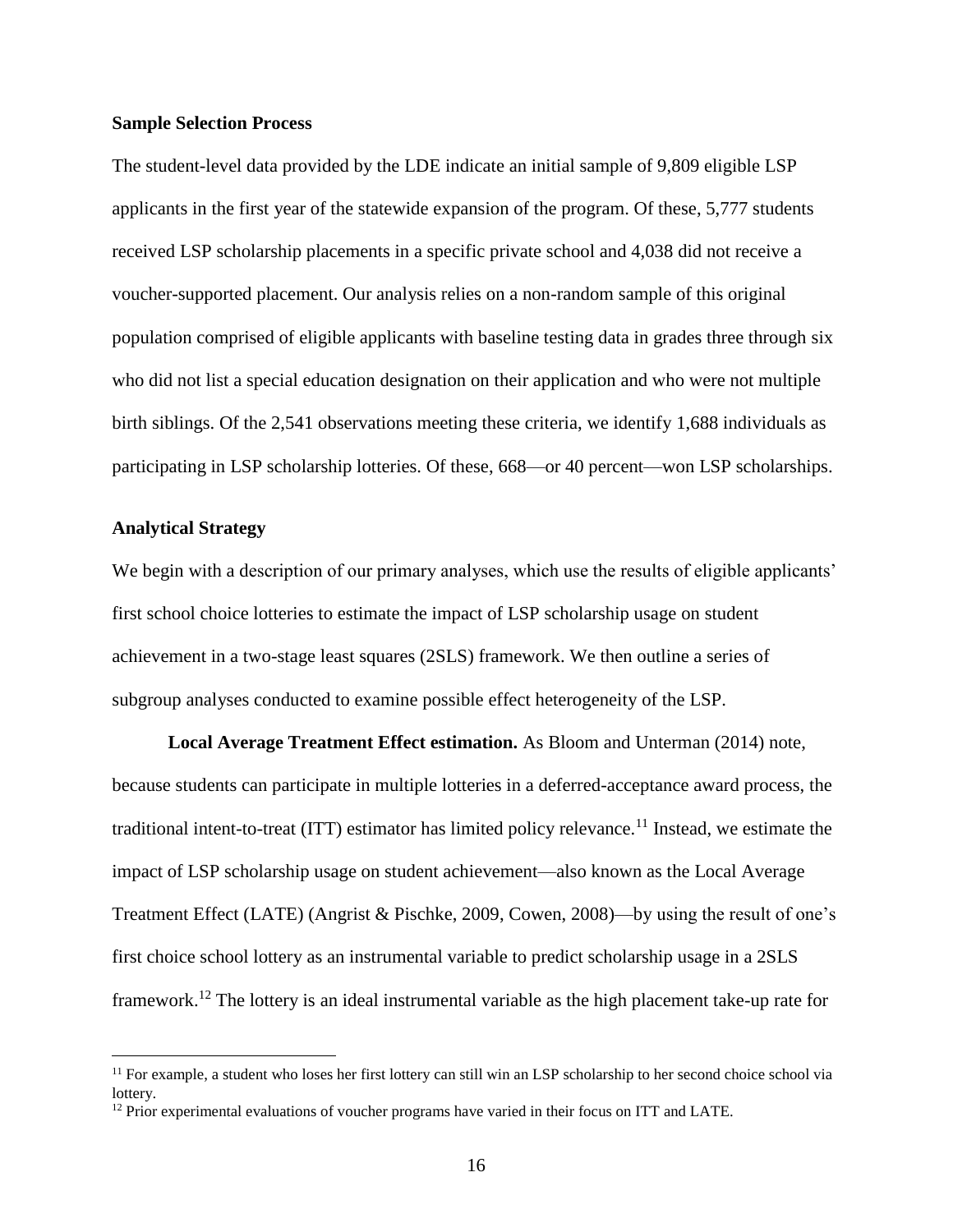this program ensures that it is a strong predictor of private schooling while the random nature of the lottery process assures that scholarship receipt is uncorrelated with unobserved factors related to student achievement (Murray 2006). Because the lottery is the only way a student could receive an LSP scholarship to attend a private school, we can be confident that the variable only influences student outcomes through the private schooling that it enables.

Specifically, we use the following 2SLS model to estimate the effects of LSP scholarship usage on student achievement after two years:

1. 
$$
E_i = \sum \pi_j R_{ji} + \delta T_i + X\beta + u_i
$$

2. 
$$
A_i = \sum \alpha_j R_{ji} + \tau \widehat{E}_i + X\gamma + \epsilon_i
$$

 $\overline{a}$ 

Where i denotes student and j denotes lottery:

- *E* is a variable indicating if a student used an LSP scholarship to enroll in a private school $13$
- $R_i$  is a fixed effect for a student's first choice school lottery<sup>14</sup>
- $\bullet$   $T_i$  is a variable indicating if a student received an LSP scholarship to their first choice school
- $A_i$  is student standardized math or English Language Arts achievement in Year 2 of the program (2013-14) 15
- $X_i$  is a vector of student characteristics—including achievement—collected at baseline (2011-12)

<sup>&</sup>lt;sup>13</sup> Prior evaluations of school voucher programs have examined enrollment effects in several ways. For example, Mayer et al. (2002) define enrollment as being "consistently enrolled in a private school", while Rouse (1998) defines enrollment as the number of years enrolled in an attempt to capture potential dosage effects. By defining enrollment as "ever attending a private school" our study falls in line with the Wolf et al. (2013) evaluation of the DC Opportunity Scholarship Program.

<sup>&</sup>lt;sup>14</sup> We include a fixed effect for first school choice lottery to account for differing probabilities of success across lotteries (Gerber & Green, 2012). By using fixed effects, we are essentially comparing lottery winners and losers within the same strata to calculate unbiased estimates of the effect of being randomly offered an LSP scholarship. The approach is comparable to analyzing the impact of hundreds of "mini-experiments" and aggregating the results across them.

<sup>&</sup>lt;sup>15</sup> Student achievement scores are standardized using distributional parameters of outcomes from the control group.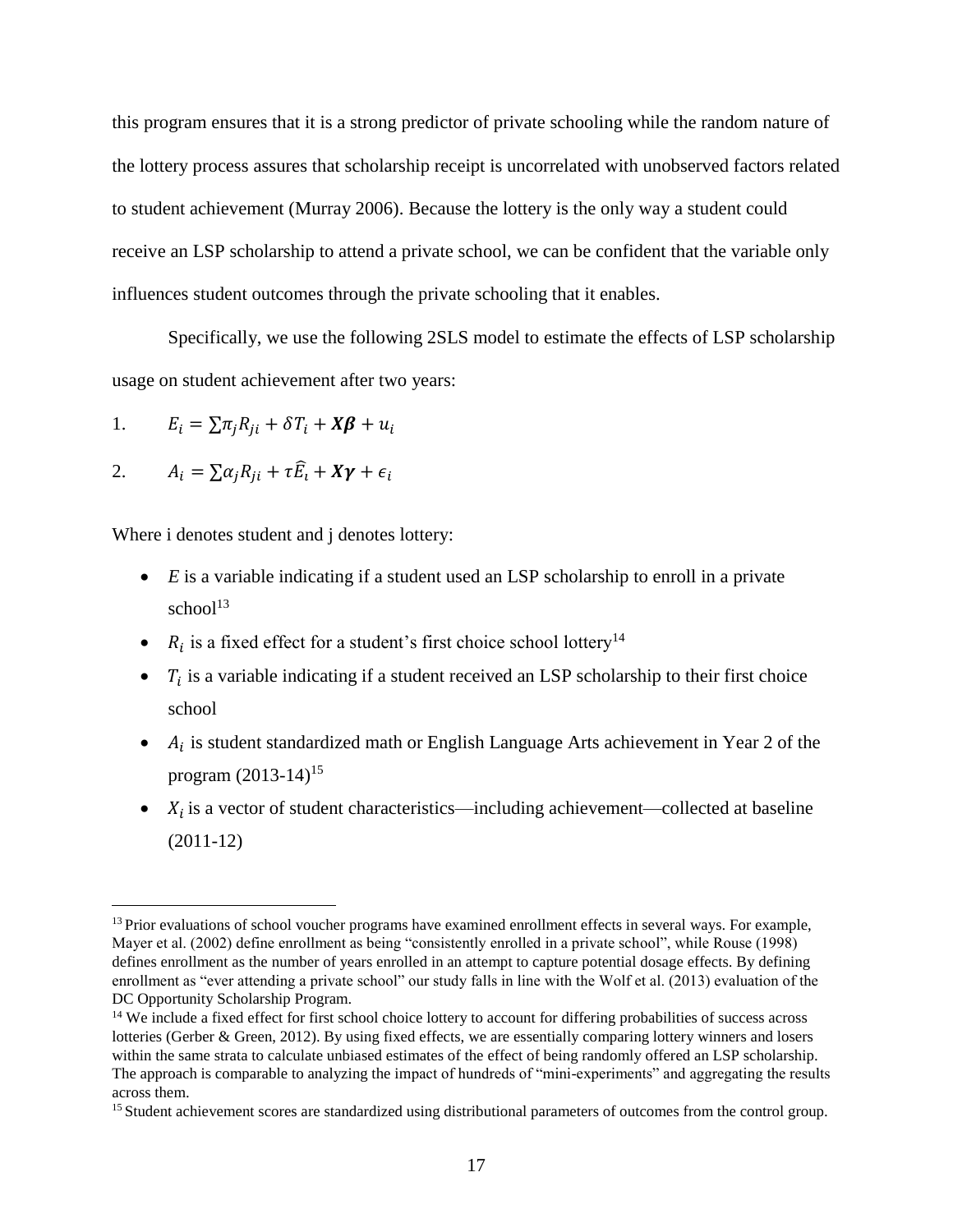The 2SLS procedure first uses one's treatment status to predict the number of years they will use a scholarship and then uses this predicted value to provide an unbiased LATE effect estimate  $(\hat{\tau})$  for the program. The proposed method instruments for LSP usage with the result of one's first choice school lottery outcome (*T*). The 2SLS procedure will effectively treat students who lose their first choice lottery but go on to win an LSP to a lower school preference as control-group crossovers, thereby effectively excluding them from the estimated LATE (Bloom & Unterman, 2014).

There are at least two types of nesting in the LSP data that could lead to biased inference (Angrist & Pischke, 2009). First, members of both the treatment and control group are nested within schools in the first year of the program analysis. Second, observations can be nested within family units, with the potential for several children participating from the same family.<sup>16</sup> This was also the case in the evaluation of the Opportunity Scholarship Program (OSP) in Washington, DC, in which researchers used standard errors clustered at the family level to account for error-covariance (Wolf et al., 2013). The results presented here do not account for these types of nesting due to the complex nature of multi-level clustering. Instead, we currently only account for nesting of observations within risk set.<sup>17</sup> We do not believe our results are strongly influenced by sibling clustering, as siblings constitute only 19 percent of our analytical sample.

**Subgroup analysis.** In addition to estimating overall program impacts, we examine the extent to which LSP effects differ across different subgroups. In particular, we determine if there are differential impacts experienced for four subgroups: (1) males relative to females, (2) African

<sup>&</sup>lt;sup>16</sup> Approximately 23 percent of individuals in our final analytical sample have siblings that also appear in the sample.

 $17$  Clustering on risk set should capture a large amount of the nesting of individuals within current school as risk set includes school of application.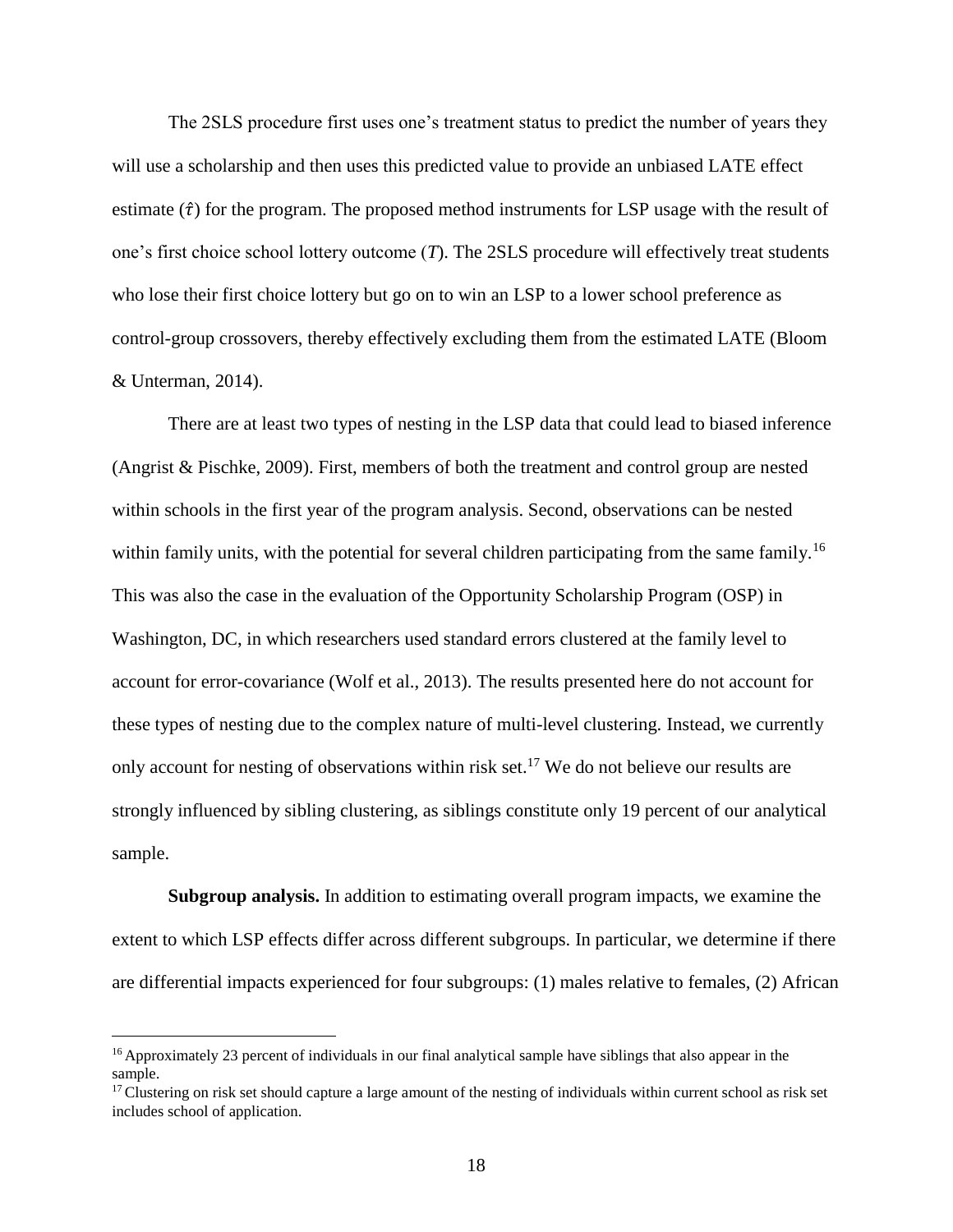American participants compared to all other program participants, (3) students in different baseline achievement categories, and (4) New Orleans participants compared to other participants. The first three comparisons are motivated by prior evaluations of school choice programs, which have found differential effects by gender, ethnicity, and baseline achievement groups.<sup>18</sup> The final subgroup comparison is motivated by the strong existing market for school choice in New Orleans in comparison with the rest of the state. In addition to having a pilot version of the LSP in place since 2008, New Orleans has a thriving charter school market and a history of public school choice (Cowen Institute, 2013). Moreover, there is evidence that the New Orleans reforms have increased student achievement by between 20 and 40 percent of a standard deviation (Harris, 2015). As such, the experiences of LSP participants in New Orleans may differ from other participants.

#### **5. Treatment-Control Contrast**

Here we examine the extent to which treatment assignment is correlated with school enrollment by looking at school enrollments for lottery winners and losers. We then assess the extent to which the lottery process resulted in covariate balance at baseline for our analysis sample.

#### **Scholarship Usage**

 $\overline{a}$ 

While eligible applicants were randomly assigned to receive or not receive an LSP scholarship with private school placement, participating families were not required to use the scholarship to attend their designated school. Lottery winners, for example, could choose to attend traditional public schools or charter schools rather than use their scholarship offer to attend the private

<sup>&</sup>lt;sup>18</sup> Analyses of the New York Scholarship Program have found significant effects for African Americans, but insignificant effect estimates overall (Mayer et al., 2002; Barnard et al., 2003). Similarly, Wolf and colleagues (2013) report significant improvement in reading for female participants in the DC OSP evaluation, but no significant differences for males. Finally, Wolf and colleagues additionally note positive achievement effects for students who were already performing well at baseline.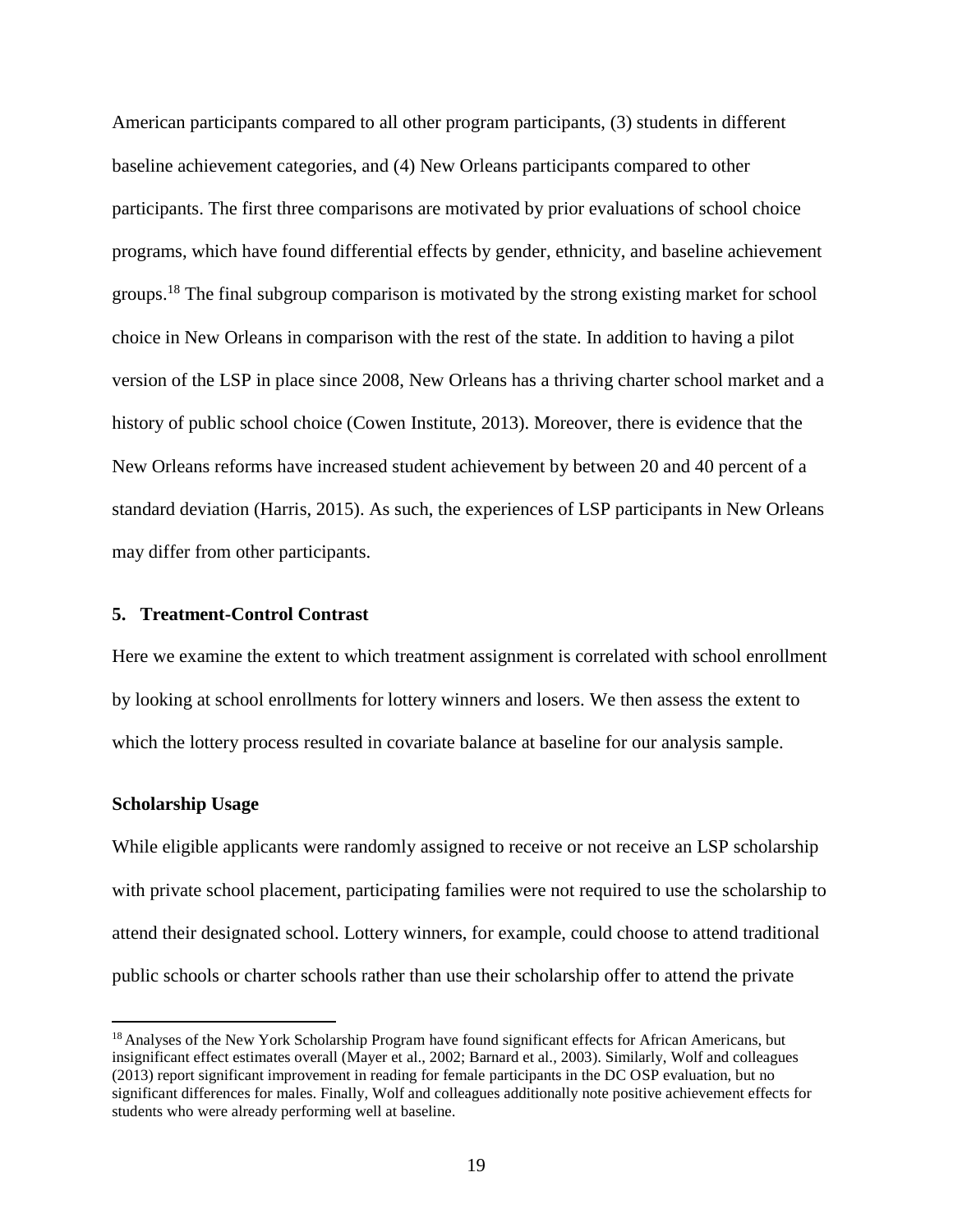school in which they were placed by the lottery. Lottery losers, on the other hand, could choose to attend a traditional public school, attend charter schools, or elect to enroll in private schools without a scholarship.

Table 1 describes the patterns of enrollment for student applicants for the 2012-13 school year who received and did not receive LSP scholarships to their first choice schools in the first and second years of the program. Because our LATE analysis focuses on the results of first choice school lotteries, the control group includes both students who were never awarded a scholarship and students who received a scholarship to one of their non-first choice school preferences. The latter group, who account for the 61 control group members appearing in private schools in 2012-13 and 133 in 2013-14, are the control-group crossovers in our LATE analysis.<sup>19</sup>

The majority of lottery winners used their scholarships to attend private schools, while over 75 percent of students who did not receive scholarships attended public sector schools in both years. Sample attrition represents less than 10 percent of the analytical sample in both years; however it is only in Year 1 that the difference in attrition rates between treatment and control (at 5 percentage points) is sufficiently large to merit concern (What Works Clearinghouse, 2014). These missing outcome observations could represent control-group crossovers attending private schools or students that moved out of Louisiana in the 2012-13 school year. Unfortunately, our reliance on the state testing data does not allow us to distinguish the causes behind these missing data. While our primary estimates of the effects of LSP scholarship usage on student achievement after two years do not account for differential attrition, we examine the sensitivity

<sup>&</sup>lt;sup>19</sup> The increase in control group students attending private schools between 2012-13 and 2013-14 is explained by students re-applying for the program in Year 2. Our LATE analysis additionally treats these students as "noncompliers".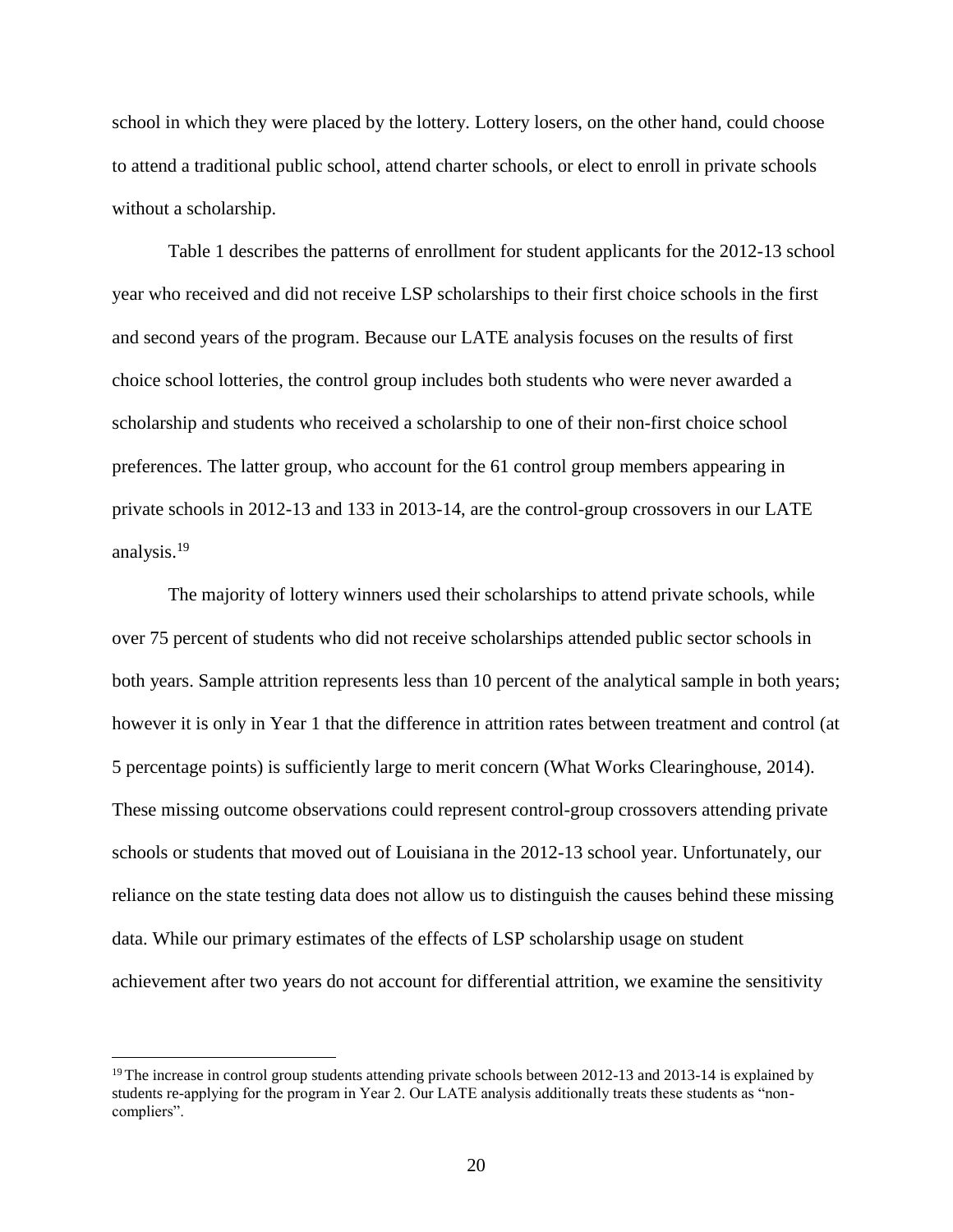of our results to differential attrition using an effect bounding exercise developed by Lee

 $(2009)$ <sup>20</sup> In general, the results from our bounding analyses do not suggest that differential

attrition has strongly influenced our primary LATE estimates.

# Table 1.

|                        |     | <b>Treatment Group</b>      | Control Group                 |                         |  |  |
|------------------------|-----|-----------------------------|-------------------------------|-------------------------|--|--|
|                        |     | (Received Scholarship to    | (Did Not Receive Scholarship) |                         |  |  |
| School of Attendance   |     | <b>First Choice School)</b> |                               | to First Choice School) |  |  |
|                        | N   | %                           | N                             | %                       |  |  |
| Year 1 (2012-13)       |     |                             |                               |                         |  |  |
| Private School         | 508 | 77%                         | 54                            | 6%                      |  |  |
| Public School          | 123 | 19%                         | 857                           | 85%                     |  |  |
| Unknown/Missing School | 28  | 4%                          | 93                            | 9%                      |  |  |
| Year 2 (2013-14)       |     |                             |                               |                         |  |  |
| Private School         | 387 | 59%                         | 126                           | 13%                     |  |  |
| <b>Public School</b>   | 215 | 33%                         | 784                           | 78%                     |  |  |
| Unknown/Missing School | 57  | 9%                          | 94                            | 10%                     |  |  |
| Total                  | 659 |                             | 1,004                         |                         |  |  |

*School enrollment patterns by scholarship award*

*Notes*. Sample represents all students with baseline testing data in grades three through six who did not list a special education exclusion on the LSP application and who were not identified as multiple birth siblings. For students in the treatment group attending public schools, 73 percent attended a traditional public school (TPS), 24 percent attended a charter school, and 2 percent attended a magnet school in Year 1. In Year 2, the corresponding percentages are 69 percent TPS, 27 percent charter, and 5 percent magnet. For control group students attending public schools in Year 1, 76 percent attended TPS, 16 percent public charters, and 8 percent attended public magnet schools. In Year 2, the respective percentages are 71 percent TPS, 20 percent charter, and 9 percent magnet. *Source*. Authors' calculations.

# **Baseline Equivalence**

 $\overline{a}$ 

The final step required before moving on to our empirical analysis of the participant effects of

the statewide expansion of the LSP is to analyze the extent to which the LSP lottery process

<sup>&</sup>lt;sup>20</sup> We have two broad methods available to account for non-response bias: employing non-response weights or making assumptions about the nature of non-response to estimate bounds around the program's true effect (Gerber & Green, 2012). Nonresponse weights effectively reweight the data to allow respondent values to account for the values of non-respondents (Kreuter & Valliant, 2007). Nevertheless, nonresponse weights do not account for potential unobservable forces that may be driving patterns of nonresponse. If, for example, those in the control group with higher expected outcomes both in public and private school leave the sample with higher probability, our LATE estimates will be positively biased. Given the likelihood that the observed control non-response reflects potential selection effects, we prefer instead to estimate the degree to which attrition might affect our estimates via a bounding exercise (Lee, 2009). Specifically, if we assume that the causes of missing data are monotonic, we can estimate an upper and lower bound for the LSP effect by omitting a portion of the control group from the data in order to balance non-response probabilities among treated and controls.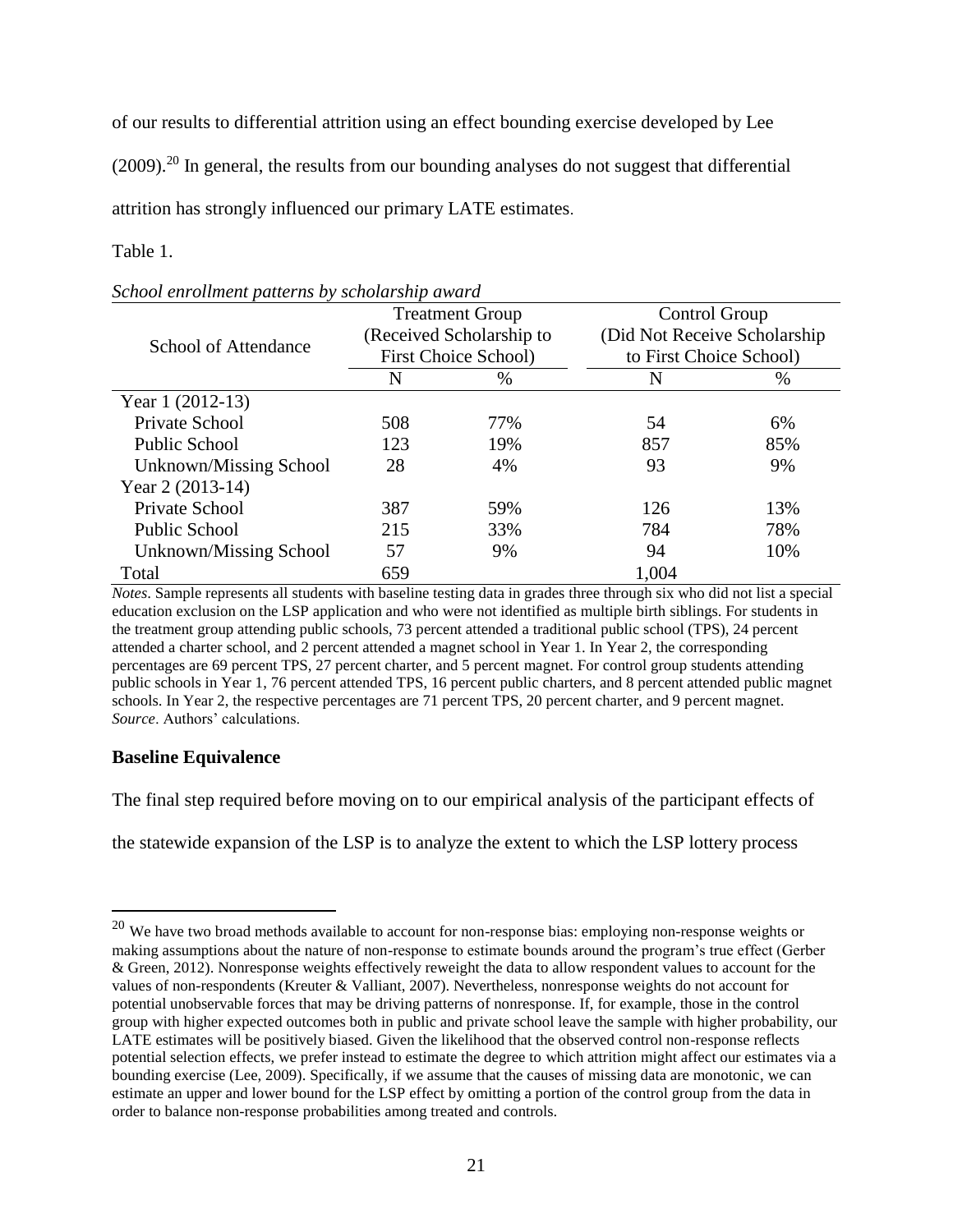actually ensured independence of assignment to the treatment and control groups. While we cannot know the extent to which members of the treatment and control group differ on unobservable characteristics, we can get a good idea of the success of the lottery process by examining if there is baseline equivalence in observable characteristics between lottery winners and losers. The results of this analysis are presented in Table 2, which provides the results of ttests for differences in means on key baseline covariates between members of the treatment and control groups included in our analysis sample, with  $p < 0.10$  as the lowest threshold of statistical significance. $21$ 

Table 2.

| Buseine equivalence of n'eaument and conn'or groups on covariancs | N     | Lottery<br>Winners | Lottery<br>Losers | Diff.      | s.e. |
|-------------------------------------------------------------------|-------|--------------------|-------------------|------------|------|
| Female                                                            | 1,663 | 0.51               | 0.51              | 0.01       | 0.03 |
| Race/Ethnicity                                                    |       |                    |                   |            |      |
| African American                                                  | 1,663 | 0.90               | 0.91              | 0.00       | 0.02 |
| Hispanic                                                          | 1,663 | 0.02               | 0.01              | 0.01       | 0.01 |
| White                                                             | 1,663 | 0.06               | 0.07              | $-0.01$    | 0.01 |
| Other                                                             | 1,663 | 0.02               | 0.01              | 0.00       | 0.01 |
| Limited English Proficiency                                       | 1,663 | 0.02               | 0.01              | 0.00       | 0.00 |
| Free-or-Reduced Price Lunch                                       | 1,663 | 0.86               | 0.86              | 0.00       | 0.01 |
| Number of School Preferences Listed                               | 1,663 | 2.15               | 2.35              | $-0.20***$ | 0.06 |
| Standardized Performance†                                         |       |                    |                   |            |      |
| <b>ELA Scale Score</b>                                            | 1,662 | $-0.35$            | $-0.35$           | 0.01       | 0.05 |
| <b>Math Scale Score</b>                                           | 1,663 | $-0.39$            | $-0.45$           | 0.06       | 0.05 |
| <b>Science Scale Score</b>                                        | 1,660 | $-0.47$            | $-0.50$           | 0.03       | 0.05 |
| <b>Social Studies Scale Score</b>                                 | 1,660 | $-0.41$            | $-0.42$           | 0.02       | 0.05 |

#### *Baseline equivalence of treatment and control groups on covariates*

\*\*\* - p<.01, \*\* - p<.05, \* - p<0.10

 $\overline{a}$ 

† Scores are standardized within grade based on the observed distributions of scale scores across Louisiana*. Notes.* The analysis sample excludes students with disabilities, multiple birth siblings, and individuals without baseline testing data in grades three through six All analyses include fixed effects for one's first school choice lottery. "s.e." indicates standard error of the difference, which accounts for clustering within risk sets. *Source*. Authors' calculations

<sup>&</sup>lt;sup>21</sup> All analyses include fixed effects for one's first school choice lottery to account for different probabilities of selection.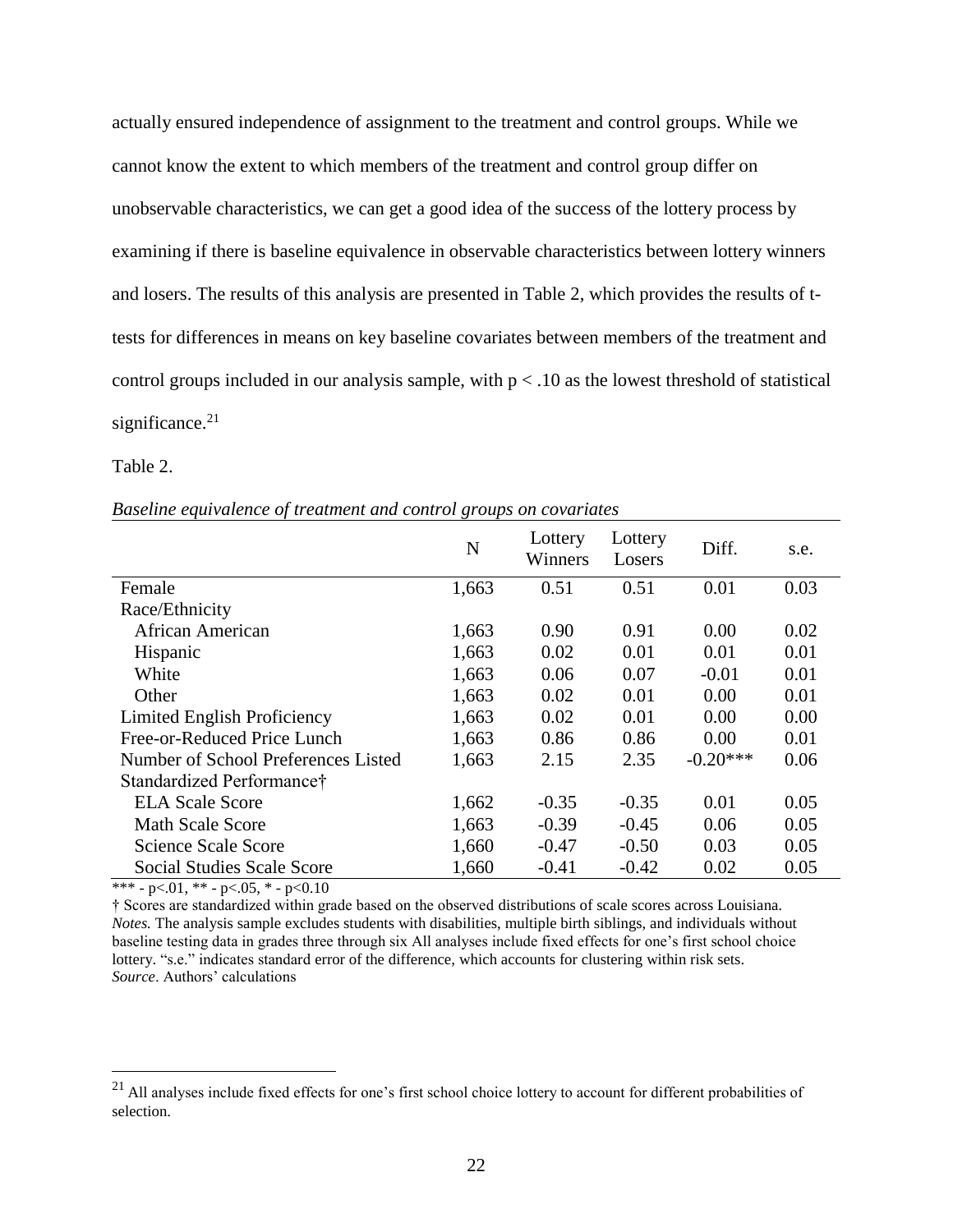The results are favorable for our analysis, as nearly all of the estimated differences between lottery winners and losers are statistically insignificant, suggesting that we have adequately identified random lotteries in our analytical sample. The lone exception is that lottery winners provided significantly fewer school preferences on average than lottery losers. Given this differences, our preferred models include controls for the full set of variables examined in Table  $2^{22}$ 

#### **6. Results**

 $\overline{a}$ 

This section presents the results of our primary analyses of the impacts of the statewide expansion of the LSP on student achievement after two years.

#### **Primary Estimates of the Impact of Using an LSP on Student Achievement**

The results of our primary LATE analyses are presented in Table 3. Column 1 displays coefficient estimates for first stage regressions using scholarship award to predict the likelihood of usage.<sup>23</sup> The results indicate that students who received an LSP scholarship to their most preferred school were nearly 50 percentage points more likely to attend a private school two years later. Columns 2 through 5 present our primary LATE estimates, with models controlling for an increasing number of baseline covariates as one moves from left to right in the table. Given the observed differences on some baseline covariates in Table 2, our preferred estimates of the effect of using an LSP scholarship come from the fully specified model presented in column 5.

<sup>&</sup>lt;sup>22</sup> We present in Appendix Table A1 a supplemental analysis that does not require the inclusion of baseline achievement. The presented results do not differ substantively from our primary effect estimates (presented in Table 3).

 $23$  Estimates are presented for fully specified models. In general, results from all first-stage regressions indicate that winning an LSP lottery to attend one's most preferred school strongly predicts actual enrollment.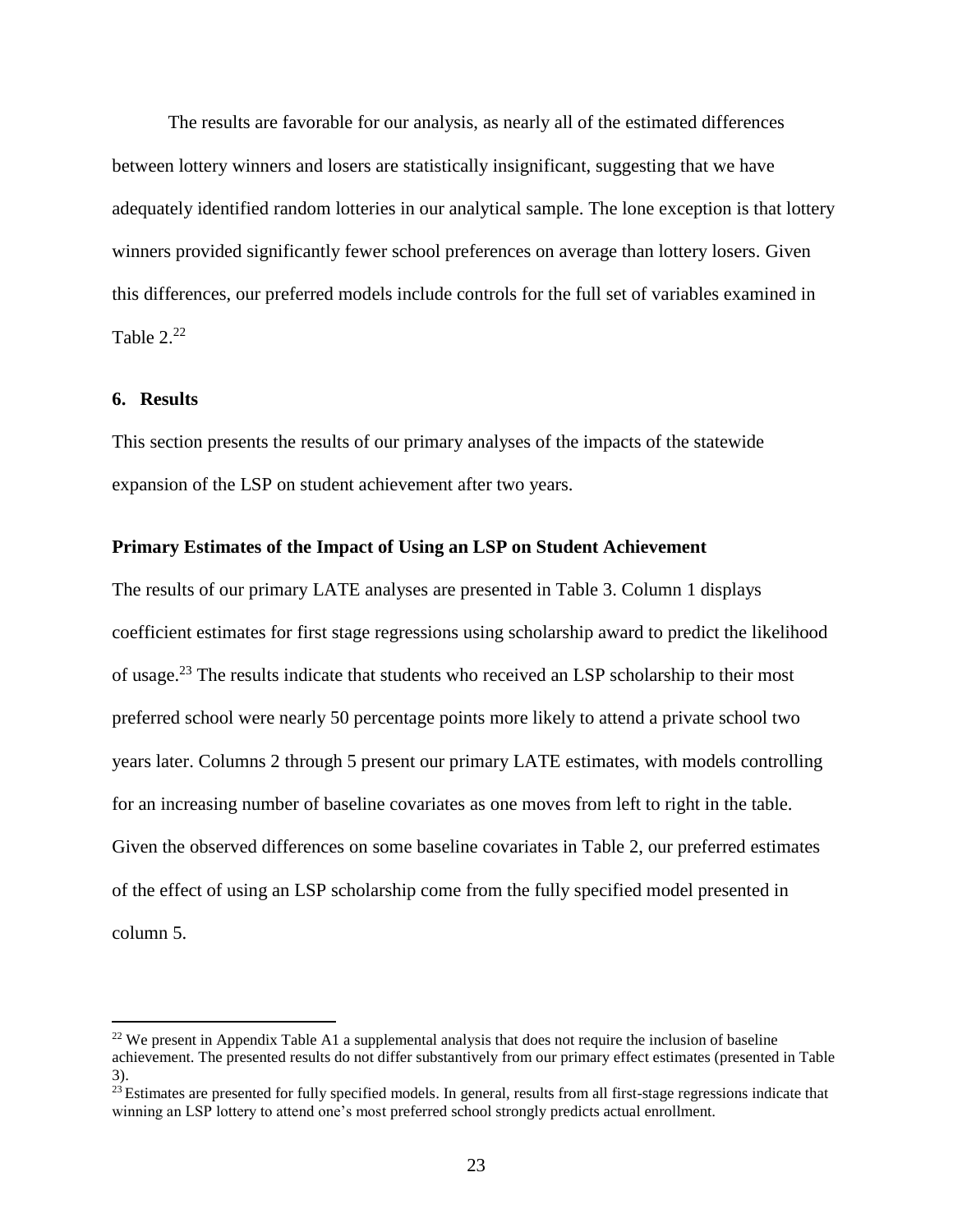In general, LSP scholarship users appear to score worse than their control group counterparts on the state's ELA and math exams; however the negative estimates for ELA achievement are not statistically significant. In contrast, LSP scholarship users score 34 percent of a standard deviation behind their control group counterparts in math after two years of enrollment in their most-preferred private school.<sup>24</sup> These large and statistically significant negative findings for math are unprecedented among experimental evaluations school vouchers programs in the U.S.

#### Table 3.

 $\overline{a}$ 

|                              | <b>First Stage</b> | <b>Local Average Treatment Effect</b> |           |           |           |  |
|------------------------------|--------------------|---------------------------------------|-----------|-----------|-----------|--|
| Outcome                      |                    | (2)                                   | (3)       | (4)       | (5)       |  |
|                              | $0.48***$          | $-0.18$                               | $-0.18$   | $-0.17$   | $-0.18$   |  |
| <b>English Language Arts</b> | (0.02)             | (0.12)                                | (0.12)    | (0.11)    | (0.12)    |  |
| <b>Mathematics</b>           | $0.48***$          | $-0.32***$                            | $-0.33**$ | $-0.33**$ | $-0.34**$ |  |
|                              | (0.02)             | (0.11)                                | (0.16)    | (0.14)    | (0.14)    |  |
| Controls                     |                    |                                       |           |           |           |  |
| <b>Baseline Achievement</b>  | X                  | X                                     | X         | X         | X         |  |
| Demographics                 | X                  |                                       | X         | X         | X         |  |
| Number of Choices            | X                  |                                       |           | X         | X         |  |
| New Orleans                  | Χ                  |                                       |           |           | X         |  |
| N                            |                    |                                       | 1,525     |           |           |  |
| <b>Risk Sets</b>             |                    |                                       | 177       |           |           |  |

*Estimated effects of LSP usage on student achievement after two years*

\*\*\* - p<.01, \*\* - p<.05, \* - p<0.10

*Notes*. Performance measures standardized within grade based on control group score distributions. All models include risk set fixed effects. Standard errors (parentheses) account for clustering within risk sets. First stage Fstatistics all exceed Staiger and Stock's (1997) recommended threshold of 10. *Source*. Authors' calculations.

While the focus of this paper is on how the LSP has affected achievement over two years,

we are also interested in the extent to which the program's effects vary over time. Figure 2

presents LATE estimates for ELA and math achievement separately conducted for years 1 and 2.

 $24$  The results presented in Table 3 do not appear to be driven by a dramatic achievement gains in the control group relative to the treatment group (see figures A1 and A2 in the Appendix).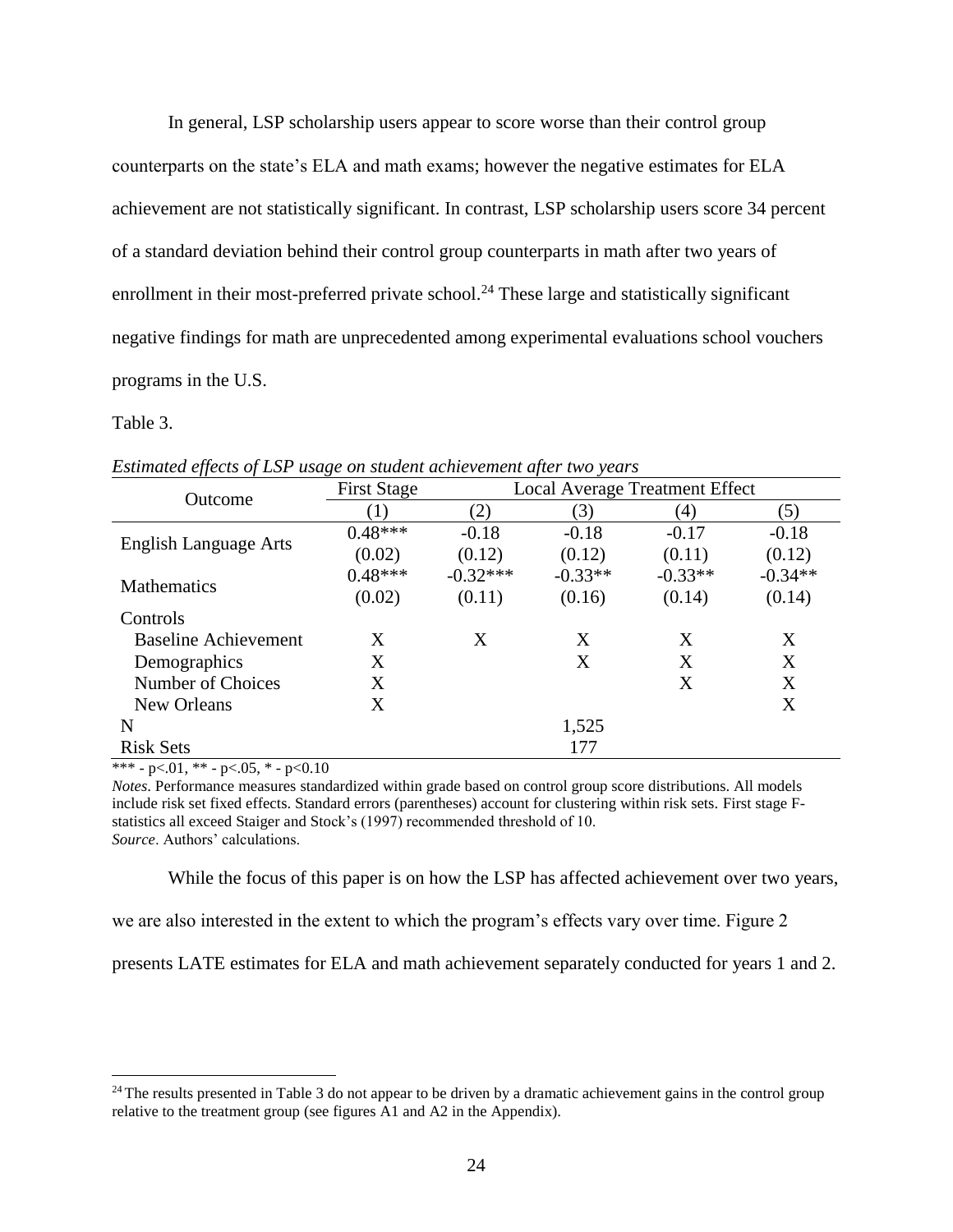The vertical axis represents within-grade and subject standardized achievement in 2013-14 and the dashed lines represent 95% confidence intervals. All models are fully specified.



*Figure 2*. Estimated Local Average Treatment Effects over time. Figure presents point estimates from fully specified models in Year 1 and Year 2 for both math and ELA. Dashed lines represent 95% confidence intervals for the performance averages. These results indicate large negative achievement effects associated with LSP scholarship usage after one year of program participation. By 2013-14, treatment group students appear to have been making small gains on the control group, with the effect on ELA achievement statistically indistinguishable from zero and the effect on math nearly half that observed after one year of participation.

The findings in Figure 2 indicate that, in both years, LSP scholarship usage is associated with negative and statistically significant impacts on math achievement; with seemingly larger negative effects in Year 1. In contrast, the results for ELA indicate a statistically significant initial negative impact on achievement in Year 1 that dissipates to insignificance by Year  $2.25$ Thus, for both ELA and math, we find evidence suggesting the magnitude of the negative impacts are shrinking over time.

<sup>&</sup>lt;sup>25</sup> The ELA effect is estimated with less precision in Year 2 relative to Year 1, as reflected in the larger confidence interval.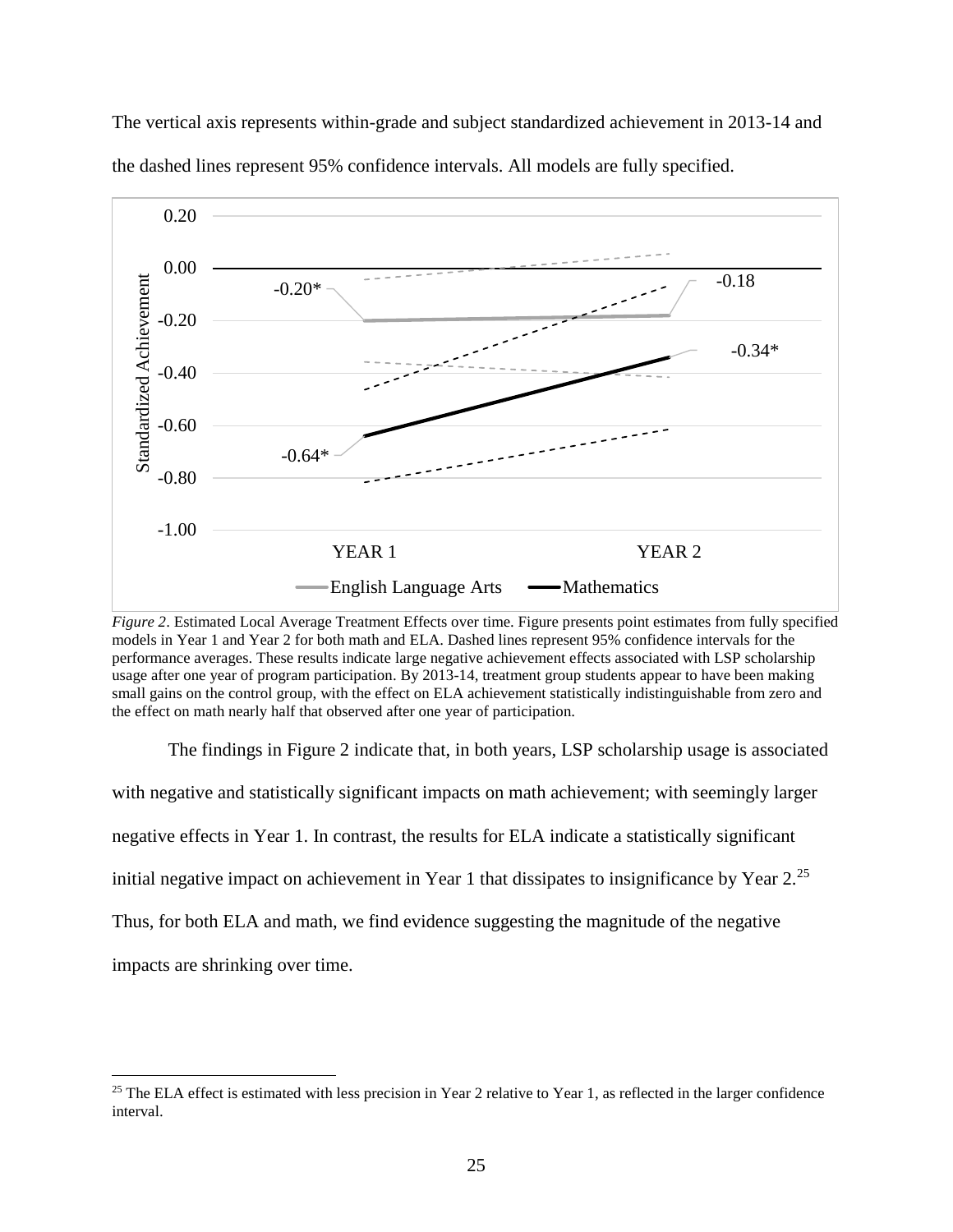To summarize, our primary models indicate that students using LSP scholarships to attend their most-preferred private school have experienced negative achievement impacts, especially in math. While there is some evidence suggesting the magnitude of these negative effects may be dissipating over time, it is important to recognize that we find negative and statistically significant effects across all models. Relative to the existing experimental evaluations of voucher programs in the U.S., these negative and statistically significant findings are unique. At the same time, it is important to note that our evaluation is also unique among voucher experiments in its use of state criterion-referenced tests (CRTs) as outcome measures instead of norm-referenced tests  $(NRTs)$ .<sup>26</sup> Furthermore, these results are based on a subset of students (approximately twenty percent of all eligible LSP applicants) who are often enrolling in new private schools in non-typical entry grades for schools. Thus, it is possible these effects may not be representative of the experiences of all LSP participants.<sup>27</sup> Nevertheless, the results presented in Table 3 indicate sizeable negative two-year achievement impacts in math associated with using an LSP scholarship.<sup>28</sup>

#### **Subgroup Analysis**

 $\overline{a}$ 

In addition to estimating the general impacts of participation in the LSP on student achievement, we are interested in how various student subgroups respond to the treatment. Table 4 presents LATE estimates for two subgroup comparisons: females versus males and black students

<sup>&</sup>lt;sup>26</sup> All of the studies discussed in section 4 used NRT exams as their primary outcome measures. In contrast, the legislation creating the Louisiana Scholarship Program has determined the state's LEAP and iLEAP CRT exams to be the primary outcome measure of interest in the program's evaluation.

 $27$  We are able to expand our sample slightly by relaxing the baseline achievement requirement in our models. While we observe changes in magnitude, the negative findings present in Table 3 do not change substantially when relaxing this requirement (see Appendix Table A1).

<sup>&</sup>lt;sup>28</sup> While our analysis focuses on differences in ELA and math achievement, we have confirmed that these large negative effects are equally present in both science and social studies achievement. In particular, the results presented in Appendix Table A2 indicate that negative results for science and social studies, however only the latter finding is statistically significant.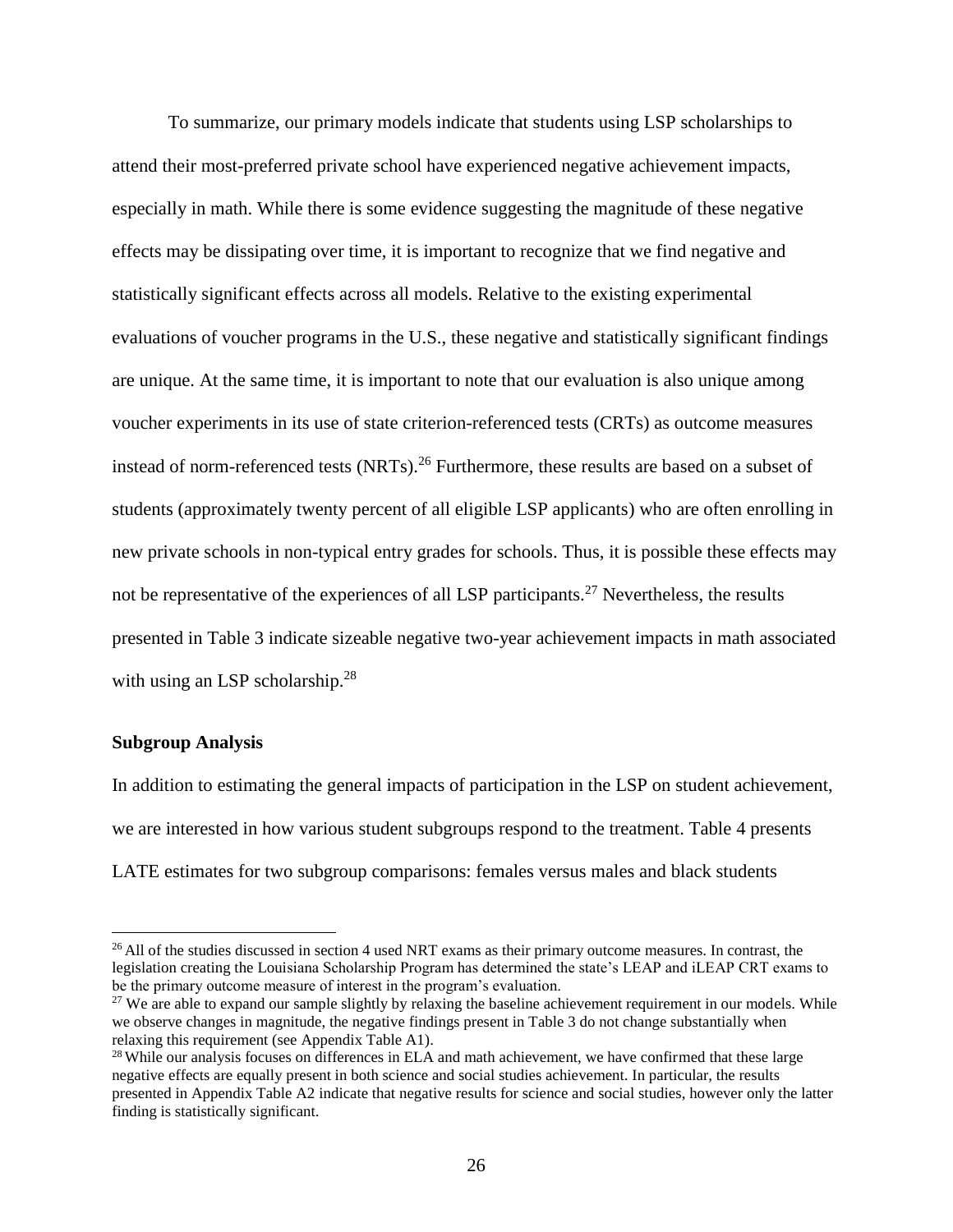compared to students of other race/ethnicities.<sup>29</sup> Columns 1 through 3 present differences across gender and columns 4 through 6 present models comparing black students to other students. The table is further divided into two panels, with Panel A presenting results for models controlling only for baseline achievement and risk set fixed effects and Panel B presenting results from fully-specified models. Joint F-statistics from first stage regressions predicting LSP usage and an interaction of LSP usage and a subgroup identifier are presented along with the overall results. Each of the reported F-statistics suggests that LSP scholarship receipt is a relevant predictor of usage.

Looking first at the gender subgroup analysis, we see that, in general, the estimated math effects for females (column 1) and males (column 2) are not substantially different from the overall effect estimates presented in Table 3. This is furthermore supported by the lack of significant findings in column 3, the estimated differences in treatment effects between females and males. In ELA, the estimated effect is significant for females, but not for males. Nevertheless, the difference between the two groups is not statistically significant.

The race/ethnicity subgroup analysis results presented in columns 4 through 6 indicate that black students and other race students did not experience significantly different effects of LSP scholarship usage. The effect estimates for other race students are somewhat noisy, however. While this is not surprising, as these students comprise a relatively small proportion of LSP applicants, they may have experienced substantially larger negative impacts on math achievement relative to black students. Nevertheless, as indicated by the insignificant difference estimates presented in column 6, we cannot say with any reasonable level of statistical certainty that the true effects differ between the two groups.

<sup>&</sup>lt;sup>29</sup> The results are based on the models that include terms interacting predicted LSP usage with the particular subgroup of interest.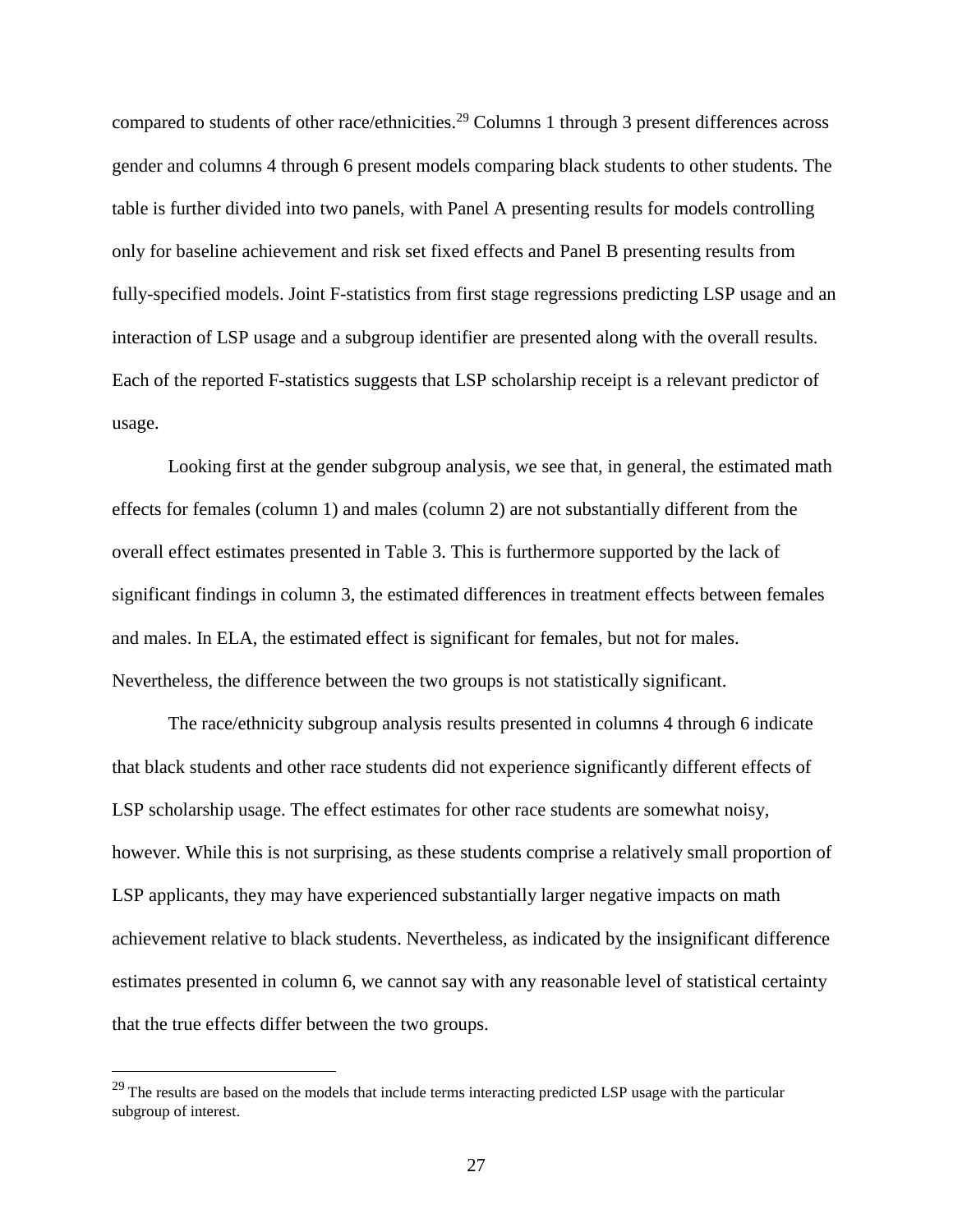### Table 4

|                                   | Females   | Males     | Diff.                          | <b>Black</b><br><b>Students</b> | Other<br><b>Students</b> | Diff.   |
|-----------------------------------|-----------|-----------|--------------------------------|---------------------------------|--------------------------|---------|
|                                   | (1)       | (2)       | (3)                            | (4)                             | (5)                      | (6)     |
| Panel A: Simple Model             |           |           |                                |                                 |                          |         |
| <b>English Language Arts</b>      | $-0.21*$  | $-0.14$   | $-0.07$                        | $-0.18$                         | $-0.13$                  | $-0.05$ |
|                                   | (0.12)    | (0.19)    | (0.20)                         | (0.12)                          | (0.25)                   | (0.27)  |
| <b>Mathematics</b>                | $-0.30**$ | $-0.34**$ | 0.04                           | $-0.29**$                       | $-0.58$                  | 0.29    |
|                                   | (0.13)    | (0.17)    | (0.16)                         | (0.13)                          | (0.39)                   | (0.35)  |
|                                   |           |           | Panel B: Fully Specified Model |                                 |                          |         |
|                                   | $-0.22*$  | $-0.14$   | $-0.08$                        | $-0.19$                         | $-0.14$                  | $-0.05$ |
| <b>English Language Arts</b>      | (0.12)    | (0.17)    | (0.20)                         | (0.13)                          | (0.24)                   | (0.26)  |
| <b>Mathematics</b>                | $-0.33**$ | $-0.35**$ | 0.02                           | $-0.30**$                       | $-0.62**$                | 0.32    |
|                                   | (0.16)    | (0.15)    | (0.16)                         | (0.15)                          | (0.29)                   | (0.27)  |
| <b>Model Summary</b> <sup>†</sup> |           |           |                                |                                 |                          |         |
| N                                 |           | 1,525     |                                |                                 | 1,525                    |         |
| <b>Risk Sets</b>                  |           | 177       |                                |                                 | 177                      |         |
| <b>First Stage F Statistics</b>   |           |           |                                |                                 |                          |         |
| LSP Use                           |           | 41.36     |                                |                                 | 54.47                    |         |
| Interaction                       |           | 74.27     |                                |                                 | 57.55                    |         |

*Estimated effects of LSP usage after two years, gender and race/ethnicity subgroups*

\*\*\* - p<.01,  $\overline{**}$  - p<.05, \* - p<0.10

 $\overline{a}$ 

† Model summary is from fully specified math regressions.

*Notes*. Panel A (Simple Model) presents results of estimations that only control for baseline achievement and risk set fixed effects. Panel B (Fully Specified Model) additionally controls for student demographics, number of school preferences offered, and geography. Performance measures standardized within grade based on control group score distributions. Standard errors (parentheses) account for clustering within risk sets. *Source*. Authors' calculations.

Finally, we examine the extent to which the estimated effects vary by baseline

achievement and geographic location, as captured by one residing in or outside New Orleans

when applying to the program. Table 5 presents results of regressions run separately for three

performance subgroups (columns 1 through 3), as well as program applicants originally residing

within and outside New Orleans (columns 4 and  $5$ ).<sup>30</sup>

 $30$  For the baseline achievement comparison, we must run separate regressions because we are unable to include both a control for baseline achievement and variables indicating baseline performance categories in the same model. For the New Orleans comparison, we must run separate regressions due to the inclusion of lottery fixed effects. Lotteries are defined by the school a student is applying to, which will either be located within or outside New Orleans. In order to identify an interaction of treatment status and New Orleans residency, a model employing lottery fixed effects requires variation on city of residence within treatment status within a given lottery. This is highly unlikely and, even when such variation exists, it is unlikely to be representative of the experience of New Orleanians and non-New Orleanians. We avoid this issue by estimating separate regressions.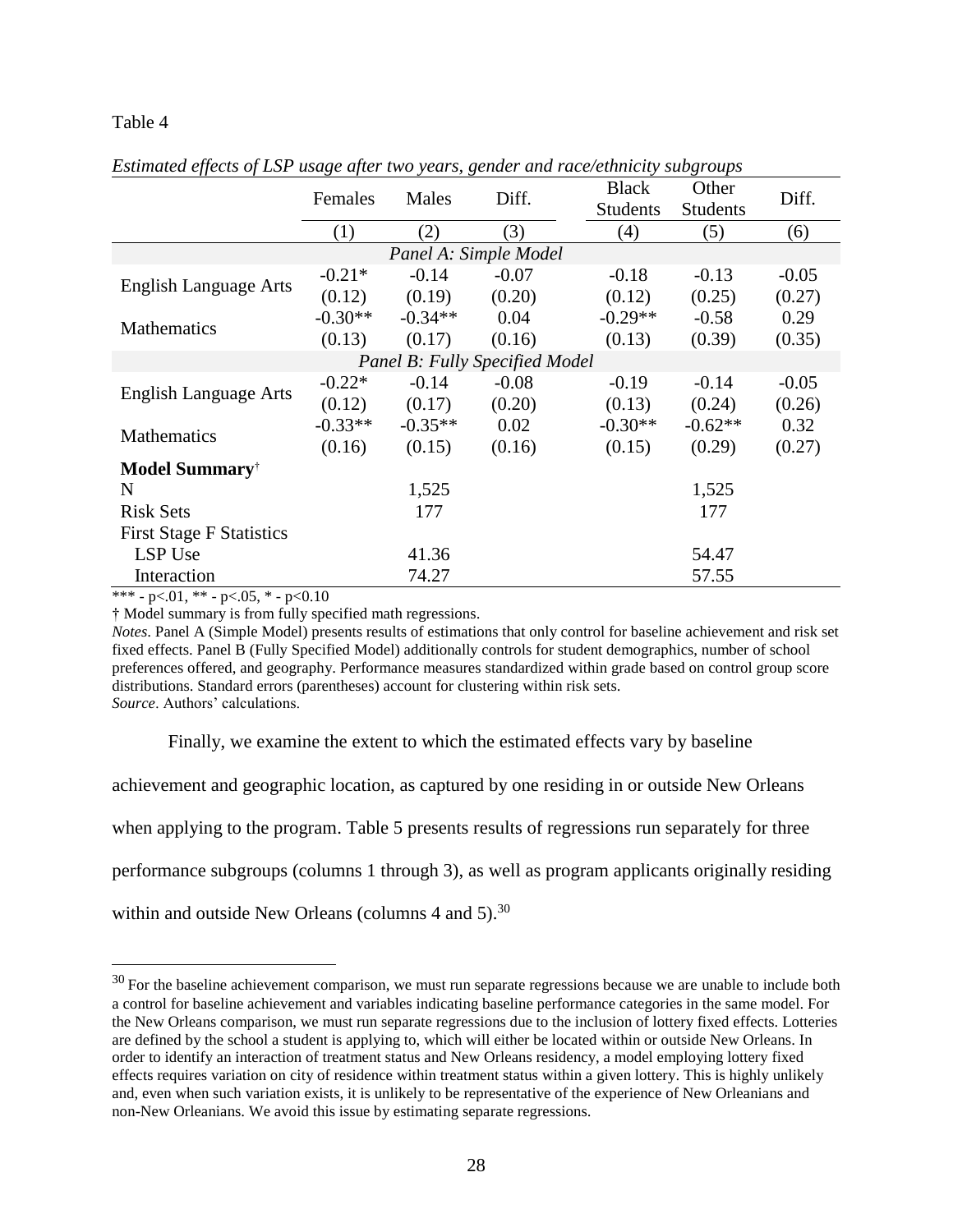# Table 5

|                                |                       | <b>Achievement Subgroups</b> |                | Geography Subgroups    |                   |  |
|--------------------------------|-----------------------|------------------------------|----------------|------------------------|-------------------|--|
|                                | Lower<br>Third        | Middle<br>Third              | Upper<br>Third | New Orleans<br>Student | Other<br>Location |  |
|                                | (1)                   | (2)                          | (3)            | (4)                    | (5)               |  |
|                                | Panel A: Simple Model |                              |                |                        |                   |  |
| <b>English Language Arts</b>   | 0.25                  | $-0.16$                      | $-0.42***$     | $-0.20$                | $-0.16$           |  |
|                                | (0.33)                | (0.16)                       | (0.16)         | (0.64)                 | (0.10)            |  |
| Mathematics                    | 0.24                  | $-0.38$                      | $-0.44**$      | $-0.82$                | $-0.27**$         |  |
|                                | (0.36)                | (0.28)                       | (0.18)         | (0.96)                 | (0.11)            |  |
| Panel B: Fully Specified Model |                       |                              |                |                        |                   |  |
| <b>English Language Arts</b>   | 0.05                  | $-0.12$                      | $-0.41***$     | $-0.32$                | $-0.15$           |  |
|                                | (0.31)                | (0.17)                       | (0.14)         | (0.62)                 | (0.10)            |  |
| Mathematics                    | 0.32                  | $-0.40*$                     | $-0.49**$      | $-0.85$                | $-0.26**$         |  |
|                                | (0.40)                | (0.21)                       | (0.19)         | (0.73)                 | (0.11)            |  |
| Model summary†                 |                       |                              |                |                        |                   |  |
| $\mathbf N$                    | 509-512               | 508-513                      | 503-505        | 254                    | 1,271             |  |
| <b>Risk Sets</b>               | 146                   | 145                          | 142            | 67                     | 142               |  |
| <b>First Stage</b>             |                       |                              |                |                        |                   |  |
| LSP Use                        | 0.57                  | 0.48                         | 0.40           | 0.34                   | 0.52              |  |
|                                | (0.05)                | (0.06)                       | (0.05)         | (0.08)                 | (0.02)            |  |
| Joint F-statistic              | 224.49                | 92.15                        | 150.89         | 29.26                  | 755.00            |  |

*Estimated effects of LSP usage after two years, achievement and geography subgroups*

\*\*\* - p<.01, \*\* - p<.05, \* - p<0.10

† Model summary is from fully specified math regressions.

*Notes*. Panel A (Simple Model) presents results of estimations that only control for baseline achievement and risk set fixed effects. Panel B (Fully Specified Model) additionally controls for student demographics, number of school preferences offered, and geography. Performance measures standardized within grade based on control group score distributions. Standard errors (parentheses) account for clustering within risk sets. *Source*. Authors' calculations.

While nearly all point estimates suggest a negative effect, the estimates themselves are often quite noisy. Among performance categories, it appears that only students performing in the upper third of the achievement distribution at baseline have statistically significant negative impacts. Students initially performing in the upper third of the achievement distribution ended up 40 percent of a standard deviation behind their control group counterparts in ELA and math after two years. In contrast, students initially scoring in the lower end of the performance distribution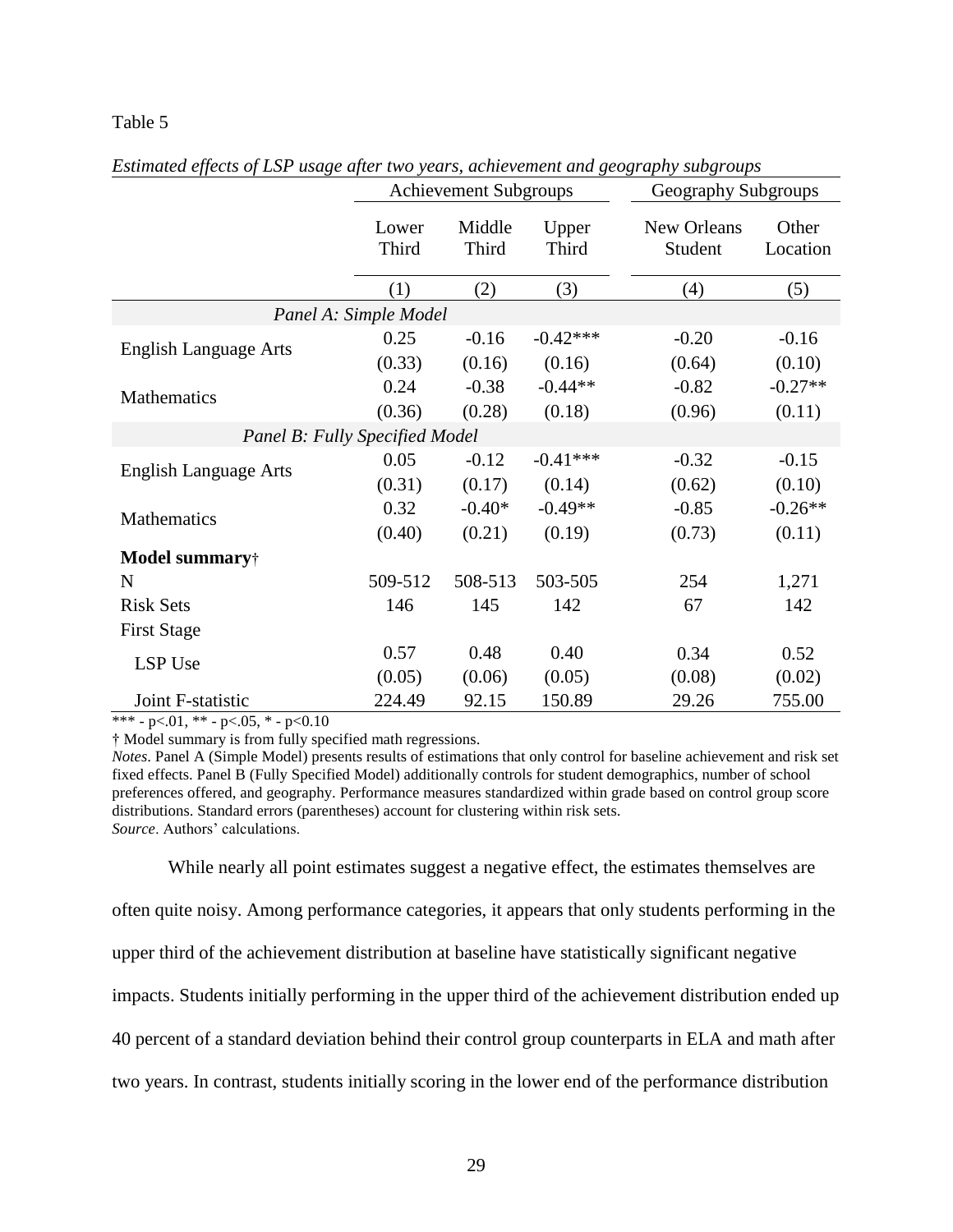do not appear to have experienced significant negative achievement impacts associated with LSP scholarship usage.

In addition, the LATE estimates are noticeably more negative for students in New Orleans (column 4); however these estimates are particularly noisy given the small number of students contributing to the analysis. The estimates for non-New Orleans students are slightly smaller than the main effects presented in Table 3, further providing some evidence that the relatively more negative, yet noisy, effects observed in the New Orleans subsample of students is pulling down the overall effect.

#### **Robustness Checks**

In general, our analyses indicate that participation in the statewide expansion of the LSP negatively impacted student achievement on Louisiana's state assessments after two years. These negative findings are unique among random assignment evaluations of school voucher programs, all of which have found insignificant or positive outcomes. In this section, we present two sensitivity analyses designed to test the robustness of our findings.

**Sensitivity of results to differential attrition.** Our first robustness check examines the extent to which our estimated effects are sensitive to the different rates of attrition observed between treatment and control group members in our sample in the 2012-13 school year. Specifically, we find that 93—or 9 percent—of students who did not win an LSP to their first choice school do not appear in the state's assessment data in 2012-13; whereas only 4 percent of LSP winners are missing. While this difference is not cause for great concern (What Works Clearinghouse, 2014), it is important to consider if differential attrition is driving our primary findings. This subsection focuses exclusively on differential attrition in 2012-13, as the sample attrition rates are roughly equal in the 2013-14 school year.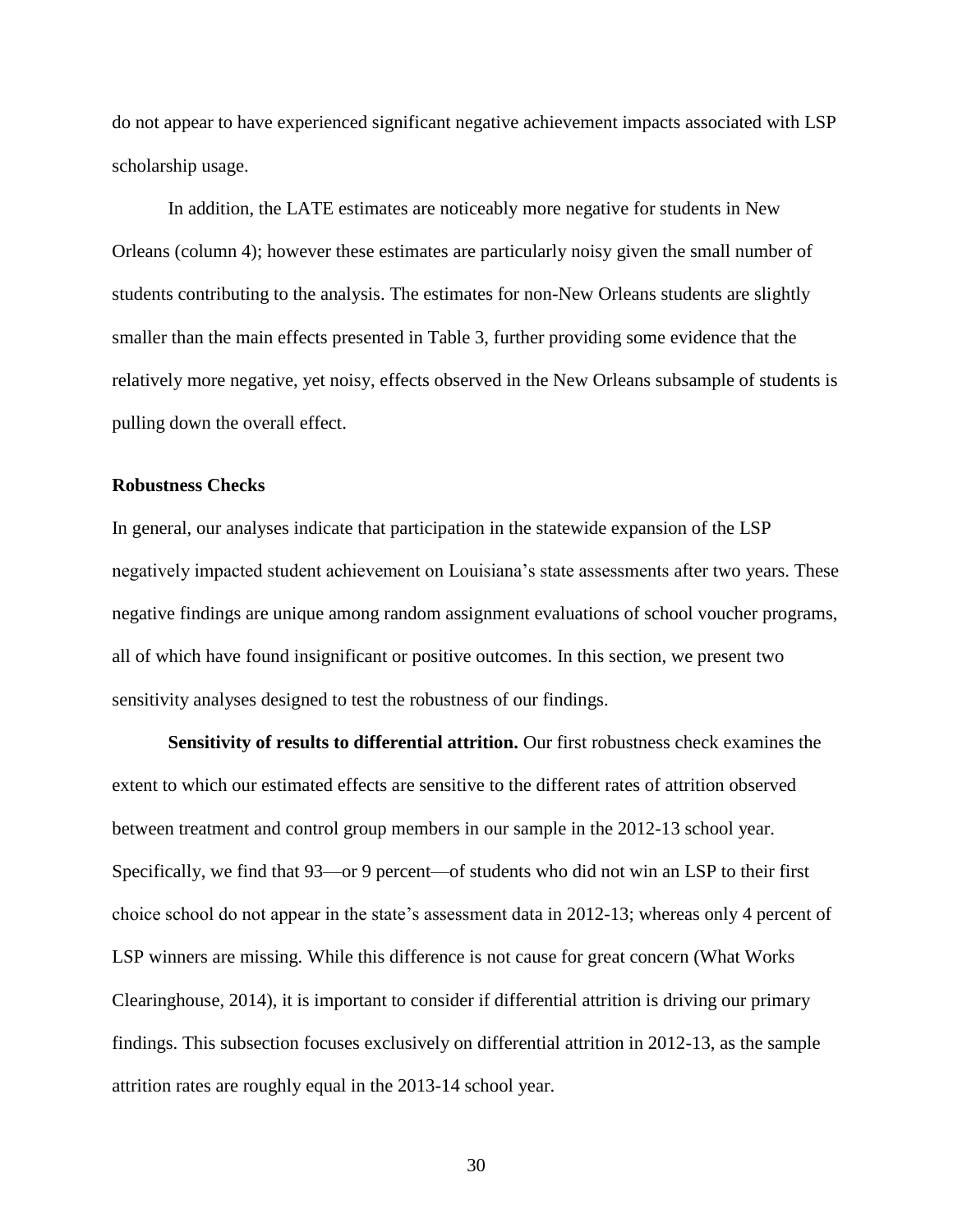If we can assume the observed differences in attrition are due to random factors, our LATE estimates are generally less precise but are not biased by differential attrition (Gerber & Green, 2012). On the other hand, if the observed differences are due to systemic, yet unobservable, sample selection effects, our primary estimates of the effect of using an LSP scholarship on student achievement are biased (Gerber & Green, 2012; Lee, 2009). If, for example, those in the control group with higher expected outcomes both in public and private school leave the sample with higher probability, our LATE estimates will be positively biased.

Here, we examine the extent to which differential attrition may be biasing our results by using a bounding strategy. In particular, we use a technique developed by Lee (2009)—hereafter referred to as "Lee Bounds"—that involves removing a subset of applicants from the treatment group in an attempt to parse out marginal individuals who have selected into the sample only because they received an LSP scholarship.<sup>31</sup> In particular, Lee shows that if one can assume that problematic attrition is only present in either the treatment or control group, then one can effectively bound the average treatment effect for individuals whose treatment status does not influence their sample selection likelihood by trimming away from that group a percentage of applicants equal to the attrition difference from the bottom and top performers. These trimming procedures produce upper and lower bounds of the effect, respectively.<sup>32</sup>

<sup>&</sup>lt;sup>31</sup> Lee's (2009) bounding method is built on two assumptions: that the assignment mechanism is random and that sample selection is a monotonic function of treatment status. The first assumption is easily satisfied by the LSP lottery process. The second assumption essentially requires that there are no LSP applicants who were assigned an LSP scholarship but decided to forgo their scholarship and instead enroll in a private school at their own expense. While we cannot validate this assumption empirically, it seems highly unlikely that such "defiers" exist in our data—especially given the program's income threshold.

 $32$  One of the primary benefits of Lee's bounding method is that it does not require strong assumptions on the selection mechanism producing the attrition problems beyond the assumption that the effect is only present in either the treatment or control groups. For example, one need not assume that control group attriters are either more- or less-academically able than students who actively choose to remain in the sample. Nevertheless, the simplicity of Lee's method comes at a cost: Lee bounds can be quite large—especially in the presence of large differences in nonresponse rates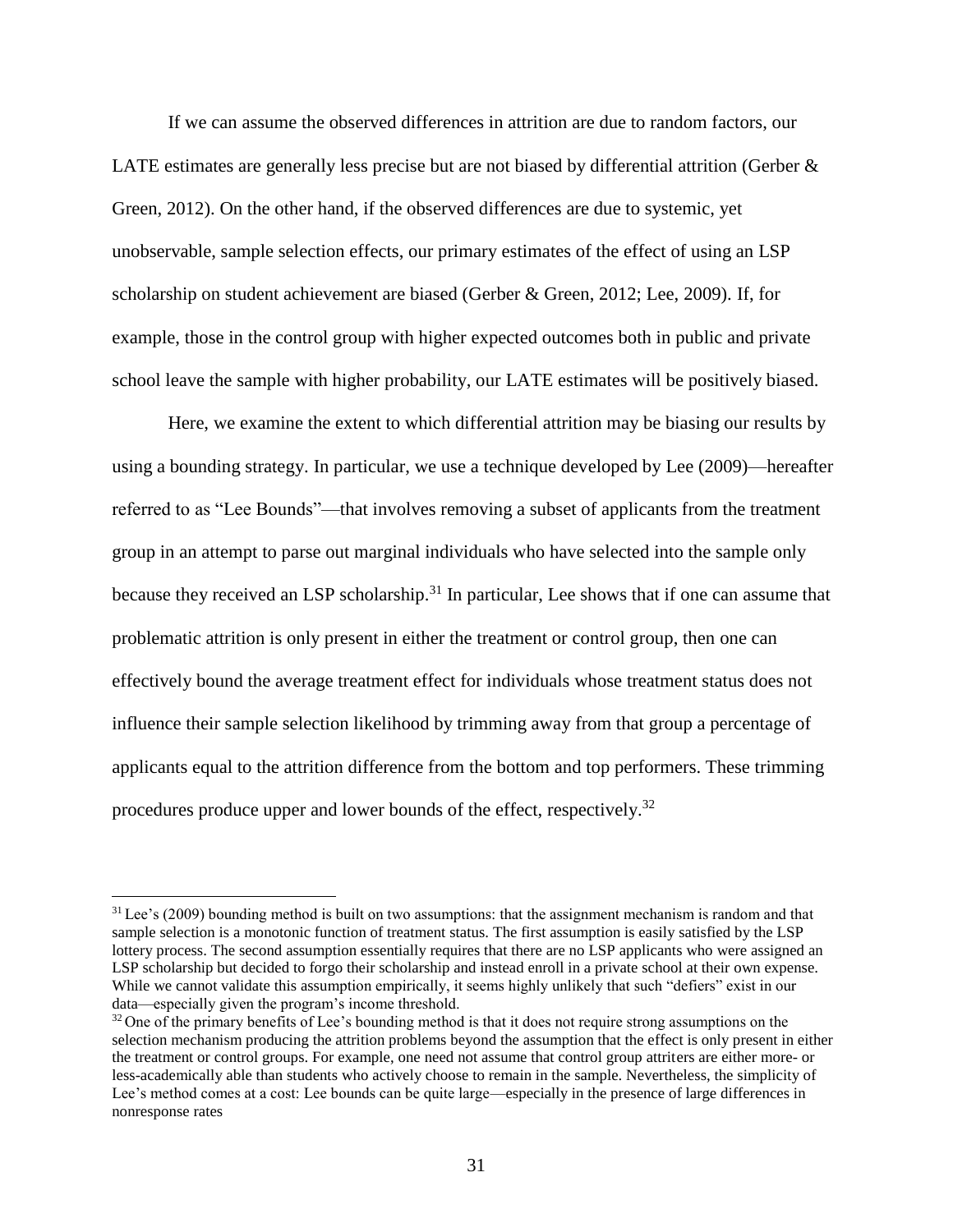Table 6 presents both the original LATE estimates produced in Table 3–included as a reference—as well as results from the two bounding exercises described. Columns 2 through 4 present models controlling only for baseline achievement and risk set while columns 5 through 7 present models that additionally include controls for demographics and residence.

As expected, the Lee bounds presented in Table 6 are quite large, with differences between lower and upper bounds of over 20 percent of a standard deviation in achievement. Despite the magnitude of these gaps, the results for math are consistent with LSP scholarship usage having a negative effect on achievement. In contrast, the results for ELA suggest that—in a best case scenario—LSP scholarship usage may have had an insignificant effect on student achievement after one year. Given the magnitude of the estimated effect, along with the knowledge that these estimates are based on removing the lowest performers from the treatment group, we are hesitant to conclude that the overall effect of the LSP on ELA achievement was null in the first year of the statewide expansion. Nevertheless, if this assumption is met, the results presented in Table 6 suggest the possibility that the two groups did not differ in ELA achievement after one year.

In general, the results presented in this section do not suggest that differential attrition has strongly biased the primary results presented in Table 3. Specifically, unless we make fairly restrictive assumptions, LSP scholarship usage continues to be associated with negative impacts in both math and ELA achievement. While our upper bound estimate of the LSP effect on ELA achievement using Lee's bounds is indeed statistically insignificant, we caution the reader against using this extreme estimate to serve as the program's effect on student achievement after one year.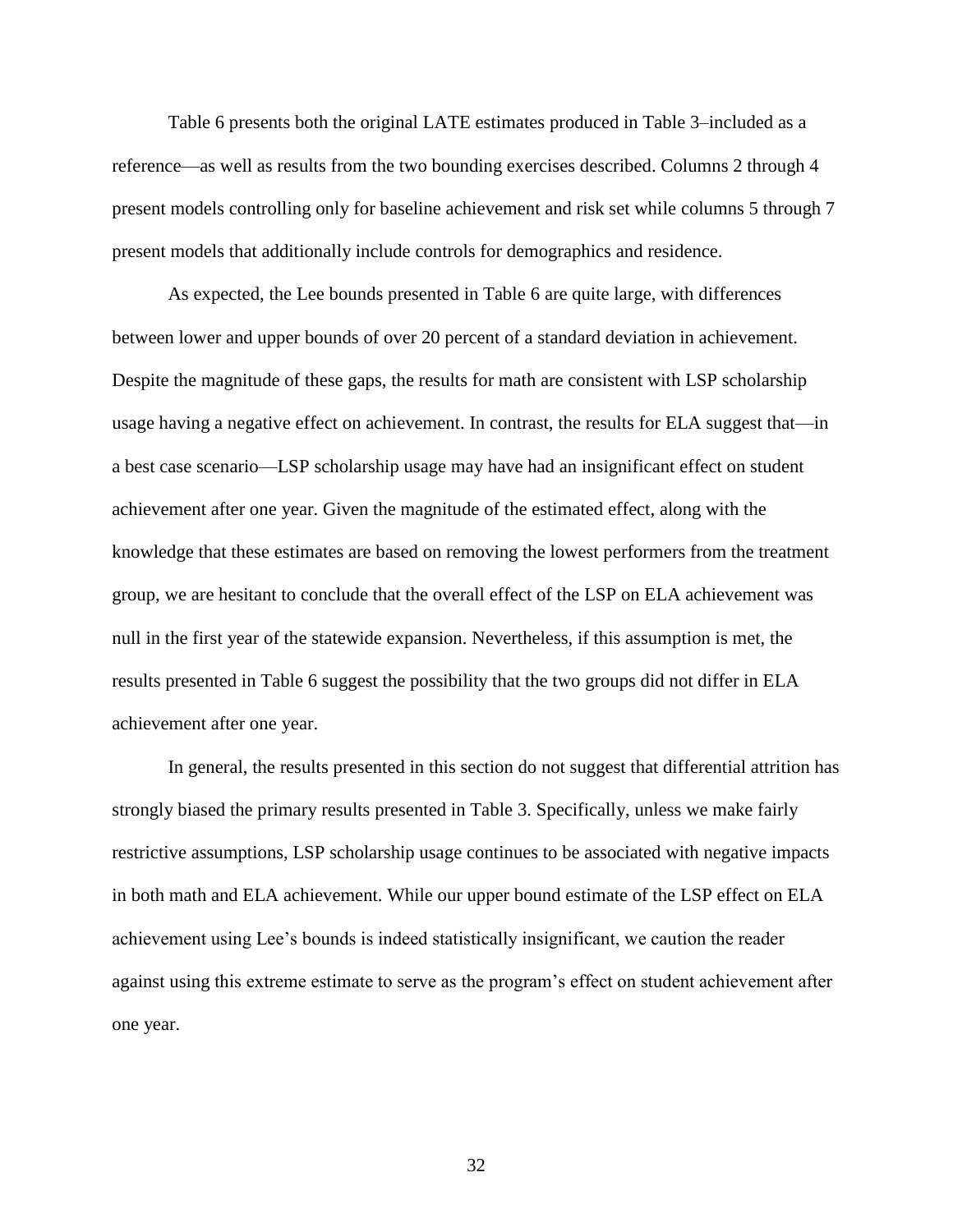# Table 6.

|                     |                 | Simple Model |                           |                | <b>Fully Specified Model</b> |                |                |
|---------------------|-----------------|--------------|---------------------------|----------------|------------------------------|----------------|----------------|
|                     | $\mathbf N$     | Primary LATE | Lower<br>Bound            | Upper<br>Bound | Primary LATE                 | Lower<br>Bound | Upper<br>Bound |
|                     | (1)             | (2)          | (3)                       | (4)            | (5)                          | (6)            | (7)            |
|                     |                 |              | Panel A: ELA Achievement  |                |                              |                |                |
| Primary LATE        | 1,537           | $-0.18***$   |                           |                | $-0.20***$                   |                |                |
|                     |                 | (0.06)       |                           |                | (0.08)                       |                |                |
| Lee Bounds          | $1,503 - 1,509$ |              | $-0.27***$                | $-0.07$        |                              | $-0.28***$     | $-0.09*$       |
|                     |                 |              | (0.06)                    | (0.06)         |                              | (0.07)         | (0.05)         |
|                     |                 |              | Panel B: Math Achievement |                |                              |                |                |
| <b>Primary LATE</b> | 1,538           | $-0.63***$   |                           |                | $-0.64***$                   |                |                |
|                     |                 | (0.07)       |                           |                | (0.09)                       |                |                |
| Lee Bounds          | $1,504 - 1,510$ |              | $-0.70***$                | $-0.49***$     |                              | $-0.71***$     | $-0.50***$     |
|                     |                 |              | (0.07)                    | (0.08)         |                              | (0.08)         | (0.08)         |

# *Accounting for differential attrition in Year 1*

\*\*\* - p<.01, \*\* - p<.05, \* - p<0.10

*Notes*. "Simple Model" refers to estimations that only control for baseline achievement and risk set fixed effects. "Fully Specified Model" refers to estimations that additionally control for student demographics, number of school preferences offered, and geography. Performance measures standardized within grade based on control group score distributions. Standard errors (parentheses) account for clustering within risk sets. *Source*. Authors' calculation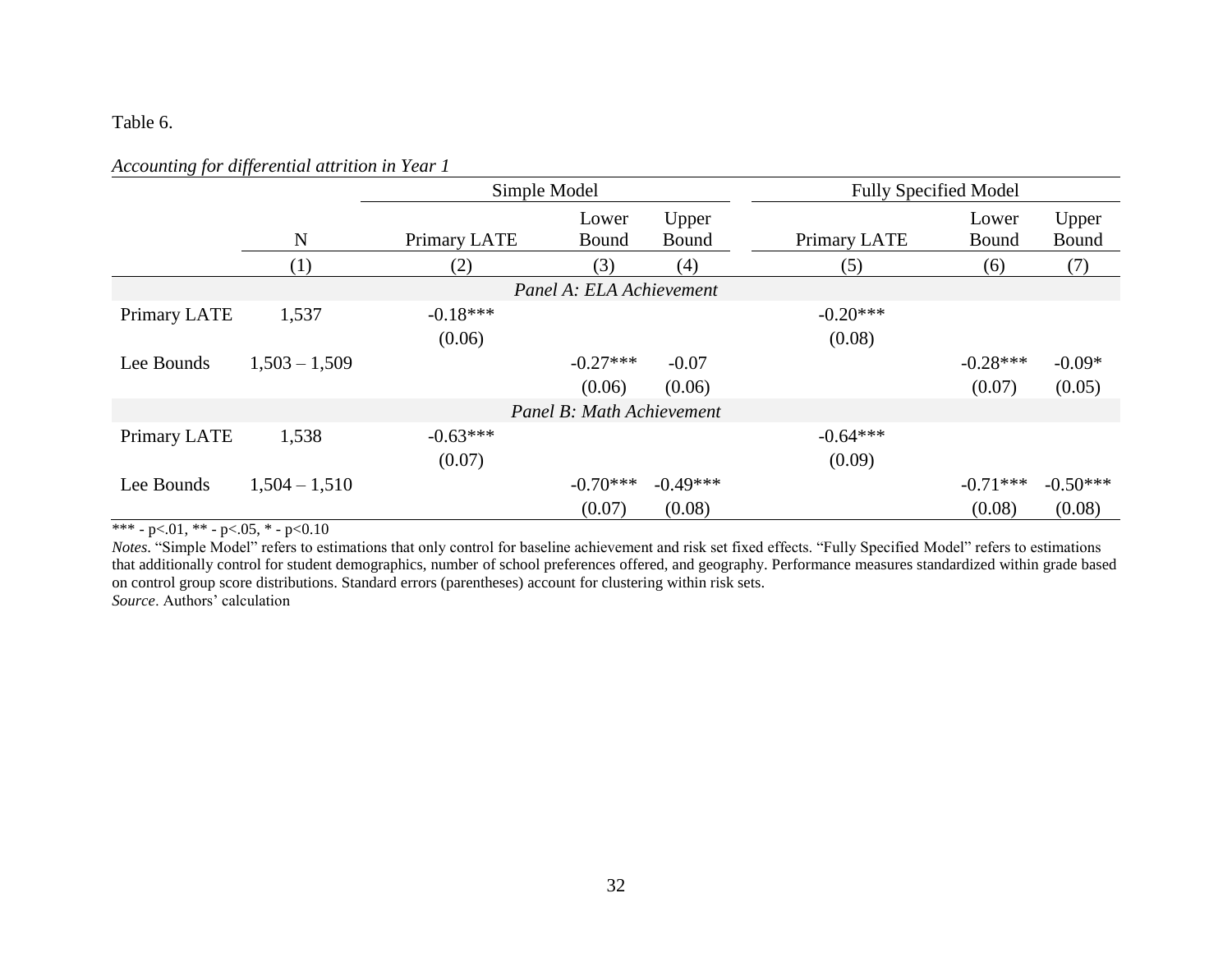**Curricular advantage.** It is important to recognize that our analyses are based on achievement on the Louisiana state assessments, rather than nationally representative exams. These results may simply reflect the fact that public schools are operating with curricula that are already aligned with the state assessments, while private schools have yet to align their curricula.

While we cannot provide an exhaustive examination of the teaching methods of the private schools in our sample, our testing data allow us to partially examine this question. We test for a curricular advantage by making use of the fact that some of the Louisiana state assessments include both criterion-referenced and norm-referenced exam questions. In particular, while the Louisiana assessments in grades four and eight only include criterion-referenced items, the iLEAP assessments offered in grades three, five, six, and seven include both criterion- and norm-referenced exam questions. If public school students experience a disproportionate curricular advantage, one would expect smaller negative LATE impact estimates on the iLEAP exams than on the LEAP exams.

Table 7 presents results from models examining the extent to which LSP usage effects differ across test type. Unlike in our earlier analyses, the results presented in Table 7 focus on the first year of program participation because we believe the shock of a curricular disadvantage to be greatest for private schools participating in the first year of the program.

For both ELA and math, we find that students taking the LEAP exam do appear to perform worse than iLEAP takers; however the estimated differences are statistically insignificant all cases. While not definitive, this pattern of results suggests that the substantial negative LATE impact estimates could be partially driven by the stronger alignment of the public school curricula to the state assessments. At the same time, it is important to note that LSP scholarship users still performed quite poorly on the hybrid iLEAP exams. Thus, while these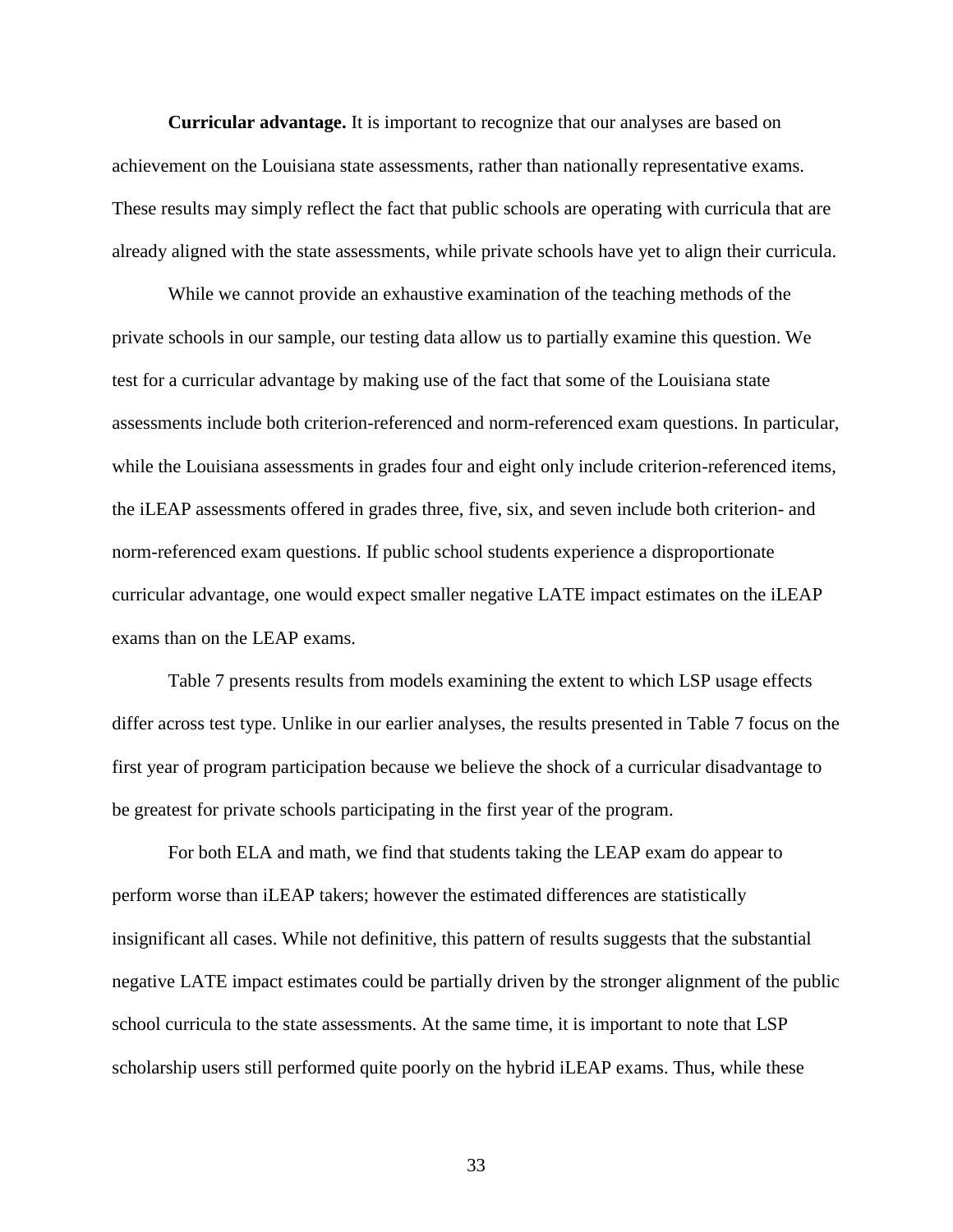findings may provide some insight into the substantial magnitude of our estimated impacts, they nevertheless support the general finding of a negative overall effect of the program after one year.

# Table 7

|                                 | <b>LEAP Takers</b><br><b>iLEAP</b> Takers |            | Diff.  |
|---------------------------------|-------------------------------------------|------------|--------|
|                                 | (1)                                       | (2)        | (3)    |
|                                 | Panel A: Simple Model                     |            |        |
| <b>English Language Arts</b>    | $-0.14*$                                  | $-0.24$    | 0.10   |
|                                 | (0.09)                                    | (0.18)     | (0.21) |
| <b>Mathematics</b>              | $-0.58***$                                | $-0.77***$ | 0.19   |
|                                 | (0.07)                                    | (0.21)     | (0.25) |
|                                 | Panel B: Fully Specified Model            |            |        |
|                                 | $-0.15*$                                  | $-0.29$    | 0.13   |
| <b>English Language Arts</b>    | (0.08)                                    | (0.20)     | (0.22) |
| Mathematics                     | $-0.59***$                                | $-0.79***$ | 0.20   |
|                                 | (0.09)                                    | (0.21)     | (0.22) |
| Model summary <sup>†</sup>      |                                           |            |        |
| N                               |                                           | 1,538      |        |
| <b>Risk Sets</b>                |                                           | 176        |        |
| <b>First Stage F Statistics</b> |                                           |            |        |
| LSP Use                         |                                           | 38.54      |        |
| Interaction                     |                                           | 121.42     |        |

# *Estimated effects of LSP usage, iLEAP vs. LEAP test takers after one year*

\*\*\* - p<.01, \*\* - p<.05, \* - p<0.10

† Model summary is from fully specified math regressions.

*Notes*. Panel A (Simple Model) presents results of estimations that only control for baseline achievement and risk set fixed effects. Panel B (Fully Specified Model) additionally controls for student demographics, number of school preferences offered, and geography. Performance measures standardized within grade based on control group score distributions. Standard errors (parentheses) account for clustering within risk sets. *Source*. Authors' calculations.

# **7. Conclusion**

This paper presents an estimation of the effects of the statewide expansion of the Louisiana

Scholarship Program (LSP)—one of the newest and largest school voucher programs in the

U.S—on student achievement after two years. This study contributes to the existing literature on

the participant effects of publicly funded voucher programs for two reasons. First, it uses a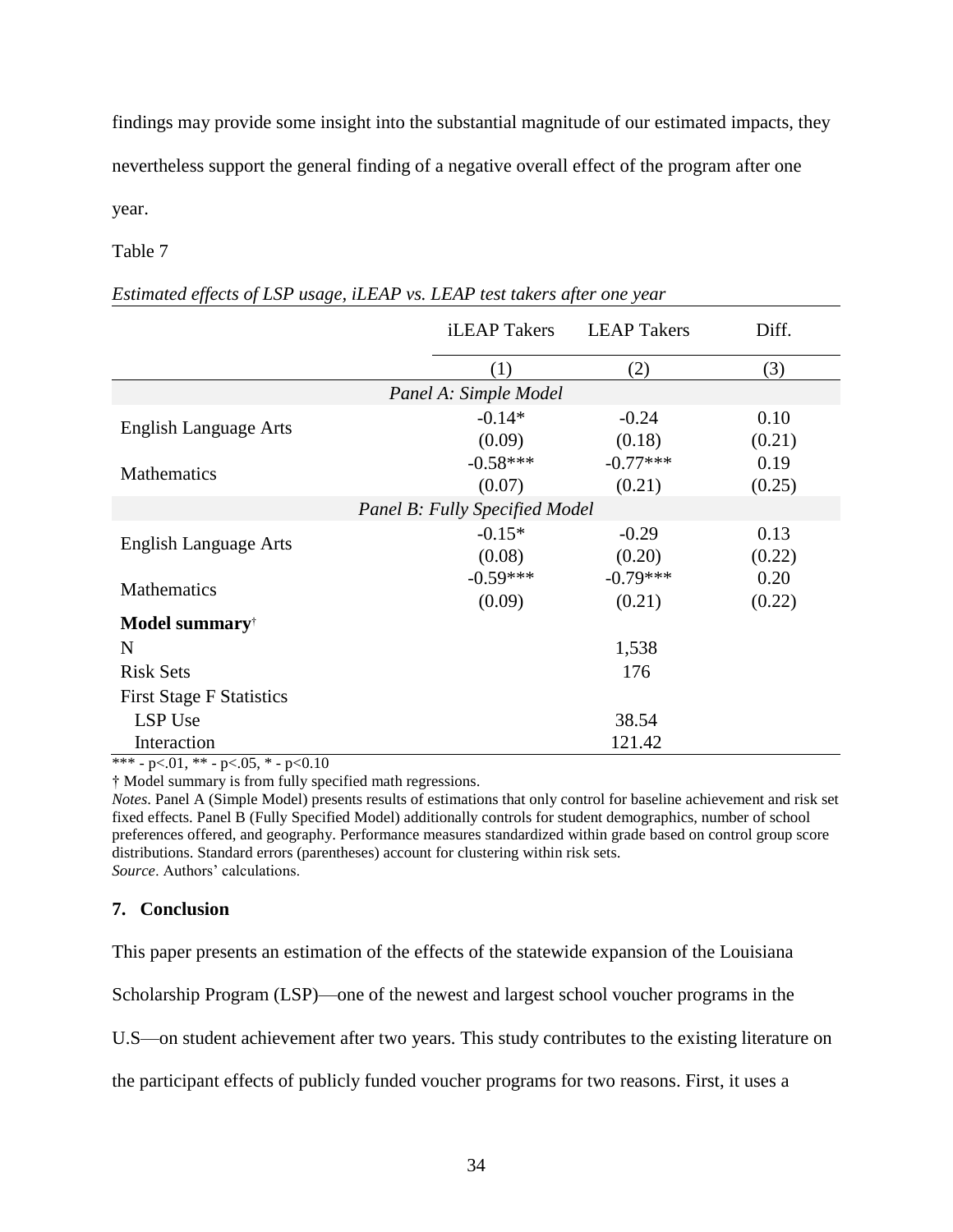highly rigorous experimental design to estimate treatment effects while avoiding self-selection bias concerns. Second, it is among the first evaluations of a statewide school voucher program. These contributions will add to the existing knowledge on the effects of private school choice programs.

The results presented in this paper indicate significant and substantial negative achievement impacts associated with using an LSP scholarship. In general, we find that LSP scholarship usage is associated with declines of 20 percent of a standard deviation in ELA achievement and 35 percent of a standard deviation in math, however only the latter finding is statistically significant. These findings are the first of their kind among random assignment evaluations of school voucher programs and are robust to several alternative specifications.<sup>33</sup>

At the same time, it is important to keep in mind that our analyses are based on a small subsample of LSP participants with performance data on the Louisiana state assessments. Specifically, our analysis sample represents approximately 20 percent of the 2012 cohort of eligible applicants. Thus, in a real sense, this paper is not an evaluation of the entire program, but an evaluation of the experiences of students in grades three through seven at baseline, who participated in actual lotteries, with testing outcomes in Year 2. The educational impact of the LSP on the many thousands of program participants who do not satisfy those criteria remains, at this point, unknown. Readers are encouraged not to draw firm conclusions from this initial analysis due to the severe threats to external validity posed by those limitations of the sample.

<sup>&</sup>lt;sup>33</sup> The estimates are not sensitive to the inclusion of baseline test data (Appendix Table A1). We find similar relationships when examining science (insignificant negative results) and social studies (significant negative estimates) (Appendix Table A2). Results do not appear to depend on our definition of what constitutes a lottery (Appendix Table A3). Finally, we find similar results in a quasi-experimental analysis examining the relationship between private school attendance and student achievement (Appendix Table A4).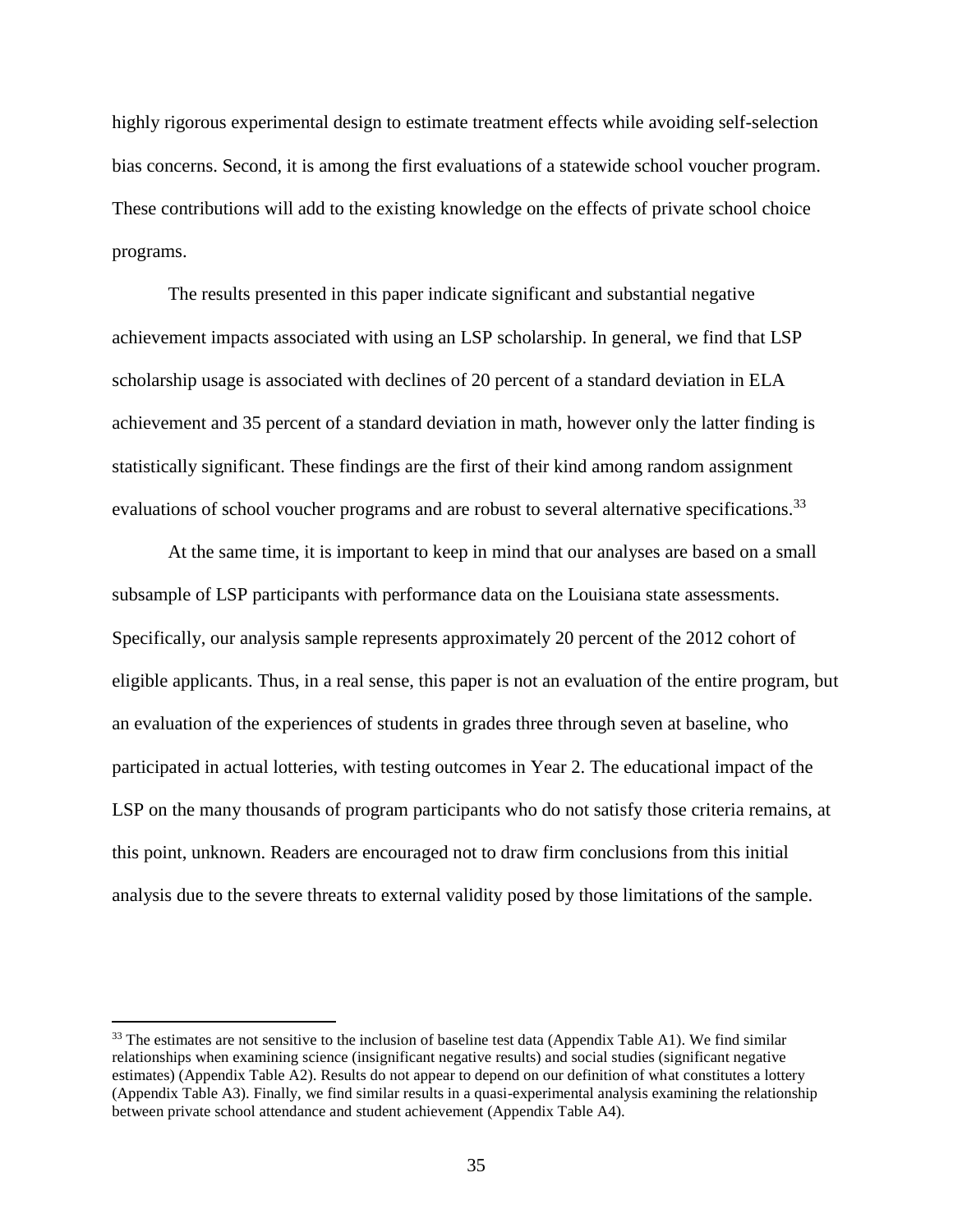At this point we can only speculate as to why our results differ so dramatically from the voucher experiments conducted previously. Specifically, we can offer four explanations that coincide with the observed findings.

The first explanation deals with the LSP's scale. As mentioned, this is the first experimental evaluation of a school voucher program implemented state-wide. In contrast, the nonsignificant and modestly positive impact estimates associated with earlier programs are drawn from programs largely serving small samples of students in urban school districts. Among these studies, the evaluation of the DC Opportunity Scholarship Program (Wolf, et al., 2013) is the most comparable experimental evaluation of a voucher program in scope and scale. While Wolf et al. (2013) found large positive attainment effects associated with the DC OSP, they found modest achievement effects, only observed in reading and largely concentrated among relatively advantaged students. Moreover, recent non-experimental yet rigorous analysis of a statewide voucher program in Indiana also reports significant negative achievement effects in the short-run that decrease in size over time (Waddington & Berends, 2015). Such findings suggest that the LSP's scale of implementation may have played a role in the significant negative effect estimates presented here.

A second explanation lies in the relatively short implementation time frame. The statewide expansion of the LSP was passed during the end of the 2012 Louisiana State Legislative Session in June and participating schools did not receive information on their incoming students until the August of 2012, giving the schools little time to prepare for their new students. Moreover, participating private schools had only six months to prepare the new students for the Louisiana state assessments, tests aligned to the state's standards and to which the private schools had never before been subject. While we do not find strong evidence that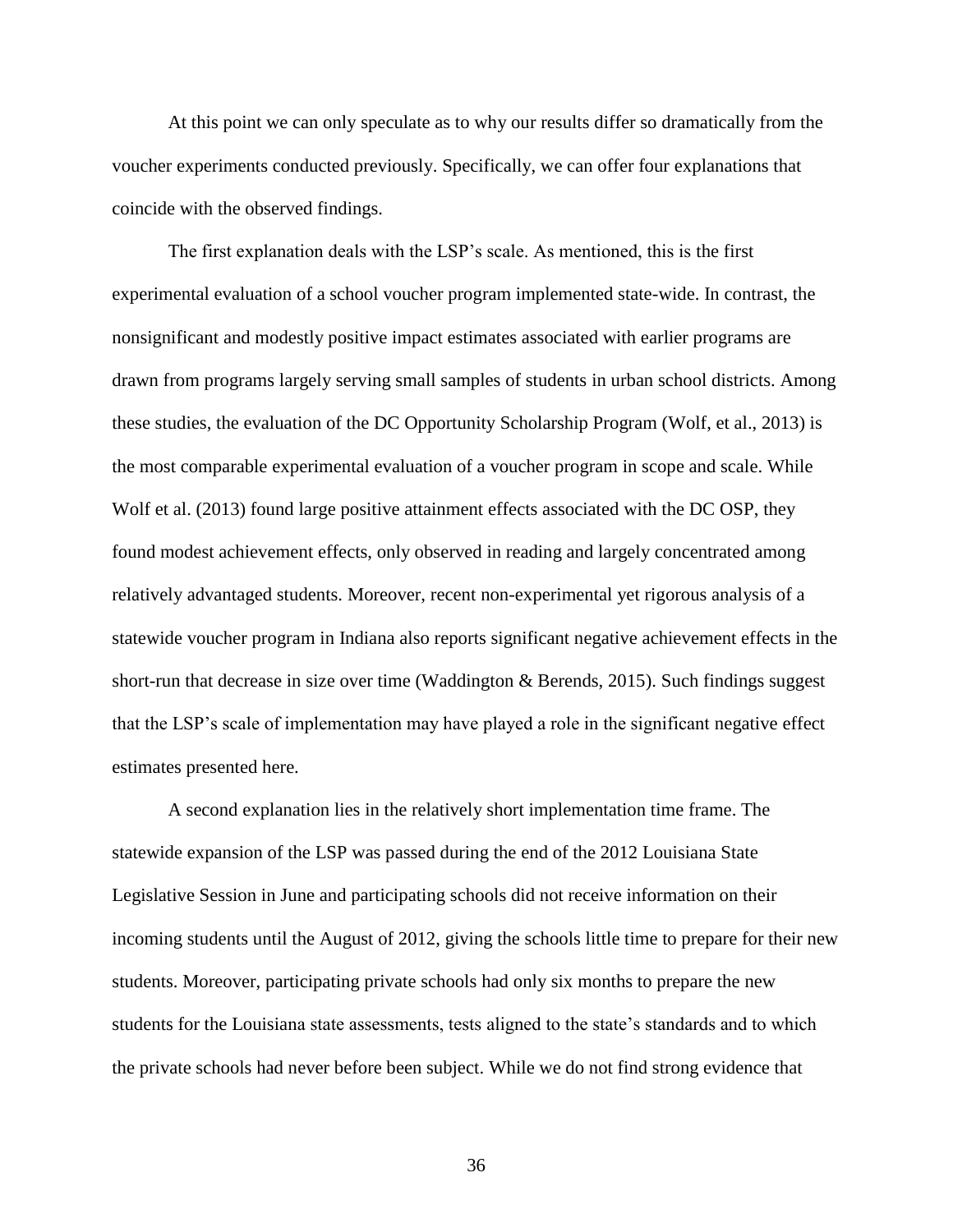private schools faced a curricular disadvantage by being subject to the state's assessments, the declining magnitude of the negative effects observed in ELA and math do coincide with an adjustment period for participating private schools. Moving forward, it will be important to determine if the negative initial impacts continue to dissipate over time.

A third explanation deals with the pool of students eligible for the LSP. While most of the earlier voucher programs examined by experimental evaluations focused on serving disadvantaged sub-populations of students, none of the students in those evaluations were required to have attended poorly performing public schools as is the case for the LSP. This additional academic requirement could explain the substantial drop off in performance if participating private schools were not adequately prepared to serve the needs of students who were both financially and academically in great need. While the doubly-disadvantaged nature of LSP participants is a possible explanation for the observed negative effects, it is not a justification for them. The LSP eligibility requirements are an important design feature of the program and are reflective of program goals. That participating private schools struggled to meet the needs of such students in the first year of the state's implementation suggests the program did not meet its goals in that first year. The fact that the large achievement gap between the LSP and control group students after Year 1 had declined somewhat in Year 2, especially in math, suggests that participating schools successfully adjusted to meet the significant needs of their new students. As with the earlier explanations, more time is needed to determine the extent to which the earlier observed negative effects persist in the long run.

Finally, it could be the case that a higher-quality set of private schools participated in earlier voucher and scholarship programs in Washington, DC; New York City; Dayton, Ohio; Milwaukee, Wisconsin; and Charlotte, North Carolina; in which more positive voucher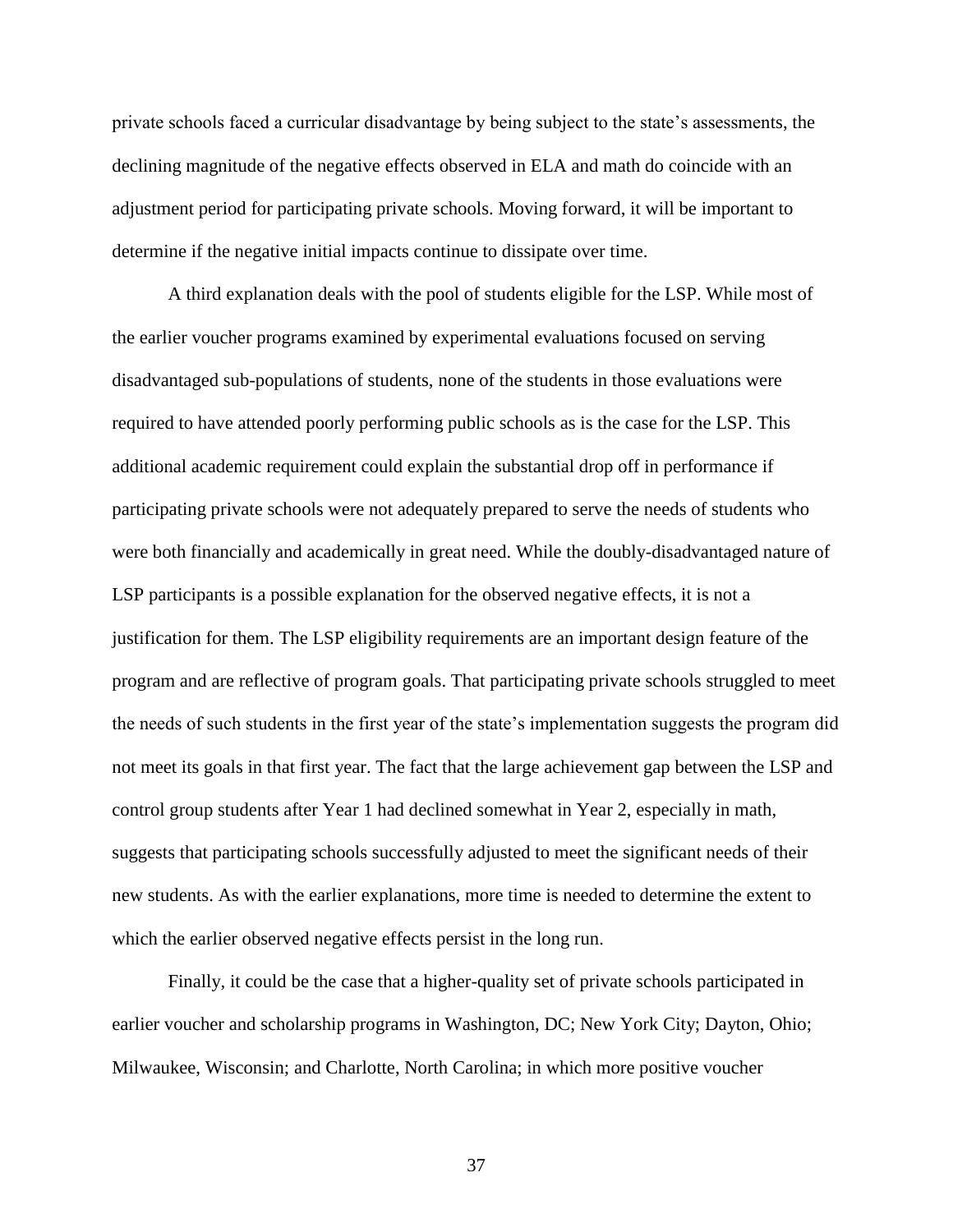experimental impacts were reported. Our initial descriptive analysis of data about participating and non-participating Louisiana private schools generally supports that hypothesis (Mills, Sude & Wolf, 2015). Less than one-third of the private schools in Louisiana chose to participate in the LSP in its first year, possibly because of the extensive regulations placed on the program by government authorities (Kisida, Wolf, & Rhinesmith, 2015) combined with the relatively modest voucher value relative to private school tuition (Mills, Sude & Wolf, 2015). Although it is only speculation at this point, the Louisiana Scholarship Program regulatory requirements may have played a role in preventing the private school choice program from attracting the kinds of private schools that would deliver better outcomes to its participants.

Nevertheless, while certain aspects of the findings presented here align with each of these explanations, it is important to recognize that they are, at this point, simply speculations. A limitation of this research is that our design cannot test these hypotheses conclusively. Instead, the purpose of this work is to provide the most rigorous assessment of the effect of the program on student achievement. In this regard, it is clear the LSP has negatively affected the achievement of the subset of eligible participating LSP students examined here. Most likely, each of the four explanations offered here played a role in the negative findings we observe. Additional research, including examination of long-run and non-cognitive effects and qualitative analyses aimed at understanding the program's implementation, is needed to help shed light on the negative achievement findings presented here.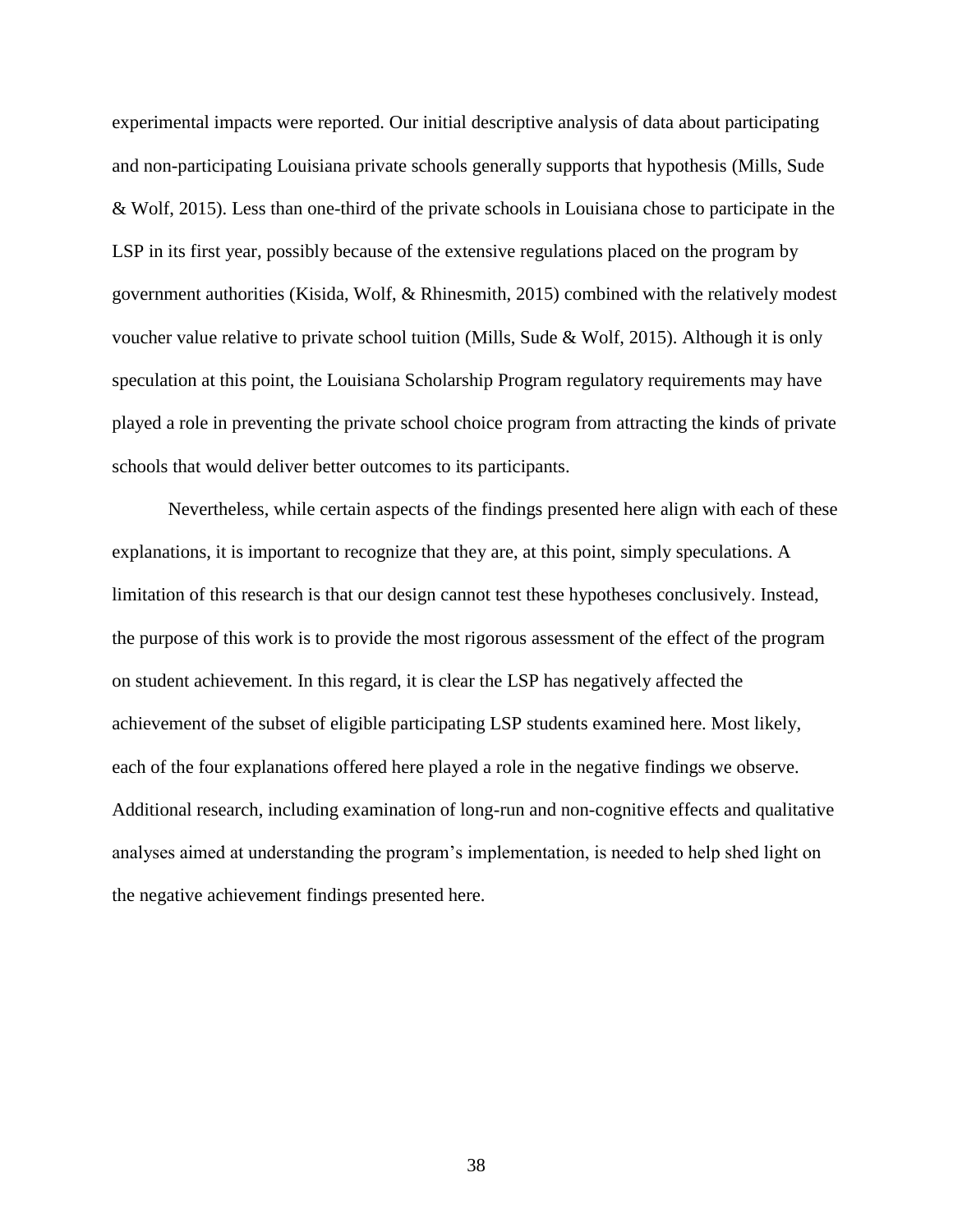#### **8. References**

- Abdulkadiroglu, A., Pathak, P. A., & Roth, A. E. (2005). The New York City high school match. *American Economic Review, Papers and Proceedings*, *95*, 364-367.
- Abdulkadiroglu, A., Angrist, J. D., Dynarski, S. M., Kane, T. J., & Pathak, P. A. (2011). Accountability and flexibility in public schools: Evidence from Boston's charters and pilots. *The Quarterly Journal of Economics*, *126*(2), 699–748.
- Abdulkadiroglu, A., Pathak, P. A., & Walters, C. R. (2016). *School vouchers and student achievement: First-year evidence from the Louisiana Scholarship Program* (NBER Working Paper No. 21839). Cambridge, MA: National Bureau of Economic Research.
- Angrist, J. D., & Pischke, J. S. (2009). *Mostly harmless econometrics: An empiricist's companion*. Princeton, NJ: Princeton University Press.
- Barnard, J., Frangakis, C. E., Hill, J. L., & Rubin, D. B. (2003). Principal stratification approach to broken randomized experiments: A case study of school choice vouchers in New York City. *Journal of the American Statistical Association*, *98*, 299-323.
- Barrow, L., & Rouse, C. E. (2008). *School vouchers: Recent findings and unanswered questions* (Economic Perspectives). Chicago, IL: Federal Reserve Bank of Chicago.
- Bitler, M. P., Domina, T., Penner, E. K., & Hoynes, H. W. (2013). *Distributional effects of a school voucher program: Evidence from New York City* (NBER Working Paper No. 19271). National Bureau of Economic Research.
- Chingos, M. M., & Peterson, P. E. (2015). Experimentally estimated impacts of school vouchers on college enrollment and degree attainment. *Journal of Public Economics*, *122*, 1–12.
- Cowen Institute for Public Education Initiatives (2013, January). Spotlight on choice: Parent opinions on school selection in New Orleans*.* Tulane University. Retrieved from [http://www.coweninstitute.com/wp-content/uploads/2013/01/Choice-Focus-Groups-](http://www.coweninstitute.com/wp-content/uploads/2013/01/Choice-Focus-Groups-FINAL-small.pdf)[FINAL-small.pdf](http://www.coweninstitute.com/wp-content/uploads/2013/01/Choice-Focus-Groups-FINAL-small.pdf)
- Cowen, J. M. (2008). School choice as a latent variable: Estimating the complier average causal effect of vouchers in Charlotte. *Policy Studies Journal*, 36, 301–315.
- Cowen, J. M., Fleming, D. J., Witte, J. F., Wolf, P. J., & Kisida, B. (2013). School vouchers and student attainment: Evidence from a state-mandated study of Milwaukee's Parental Choice Program. *Policy Studies Journal*, *41*(1), 147–168.
- Figlio, D. (2011) Evaluation of the Florida Tax Credit Scholarship Program participation, compliance, and text scores in 2009-10, Report to the Florida State Department of Education, August.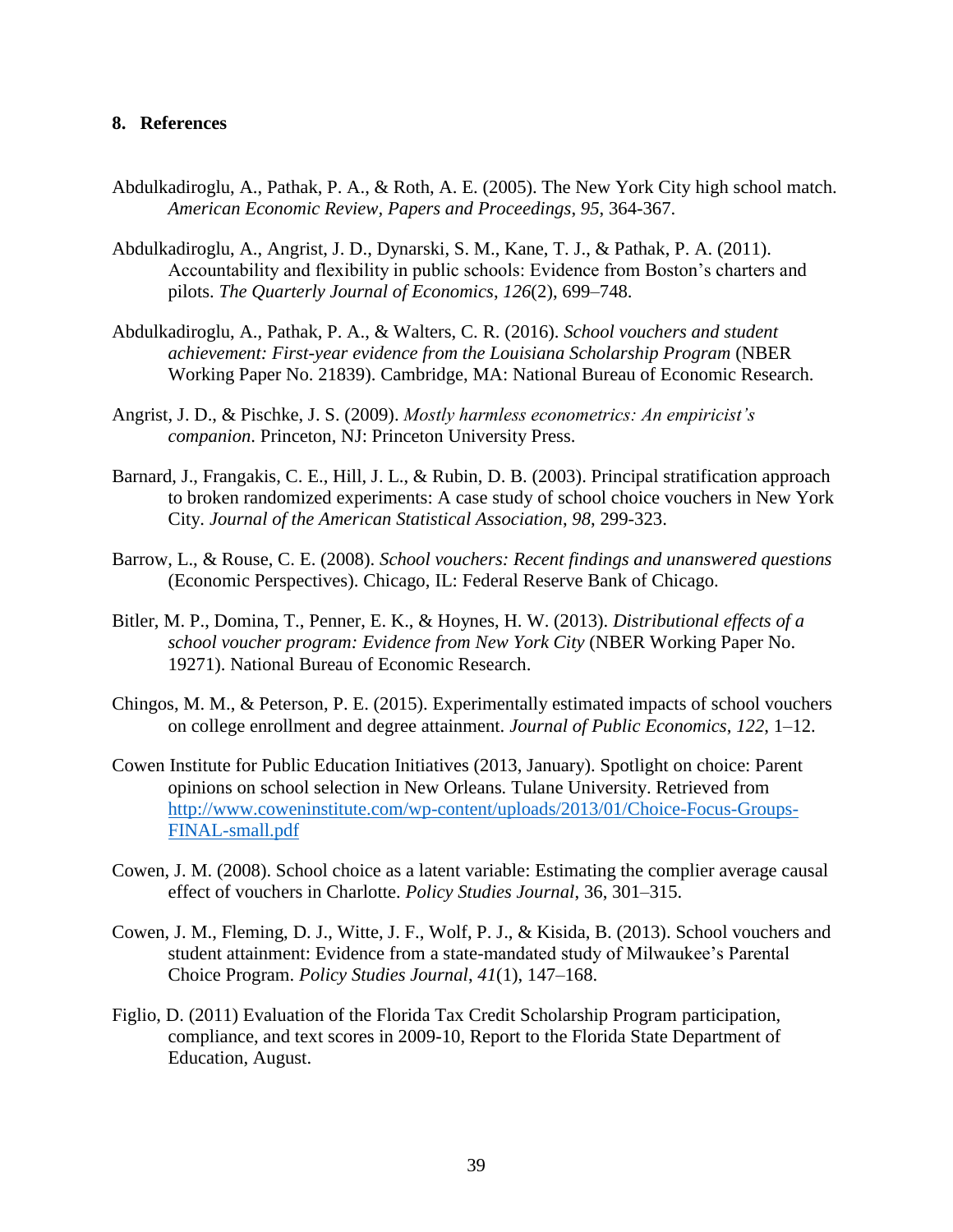- Friedman, M. (1955). The Role of Government in Education. In R. A. Solo (Ed.), *Economics and the Public Interest* (pp. 123–144). New Brunswick, NJ: Rutgers University Press.
- Friedman Foundation for Educational Choice. (2015). School Choice: Louisiana. Retrieved December 27, 2015, from <http://www.edchoice.org/school-choice/state/louisiana/>
- Gerber, A. S., & Green, D. P. (2012). *Field experiments: Design, analysis, and interpretation*. New York, NY: W. W. Norton & Company.
- Greene, J. P. (2001). Vouchers in Charlotte. *Education Matters*, *1*, 55–60.
- Greene, J. P., Peterson, P. E., & Du, J. (1999). Effectiveness of school choice: The Milwaukee experiment. *Education and Urban Society*, *31*(2), 191–213
- Harris, D. N. (2015). Good news for New Orleans: Early evidence shows reforms lifting student achievement. *Education Next*, *15*(4).
- Howell, W. G., Wolf, P. J., Campbell, D. E., & Peterson, P. E. (2002). School vouchers and academic performance: Results from three randomized field trials. *Journal of Policy Analysis and Management*, 21, 191–217.
- Howell, W. G., & Peterson, P. E. (with Wolf, P. J., & Campbell, D. E.) (2006). *The educational gap: Vouchers and urban schools* (Rev. ed.). Washington, DC: Brookings.
- Jin, H., Barnard, J., & Rubin, D. B. (2010). A modified general location model for noncompliance with missing data: Revisiting the New York City School Choice Scholarship Program using Principal Stratification. *Journal of Educational and Behavioral Statistics*, *35*(2), 154–173.
- Kisida, B., Wolf, P. J., & Rhinesmith, E. (2015). *Views from private schools: Attitudes about school choice programs in three states*. Washington, DC: American Enterprise Institute.
- Krueger, A. B., & Zhu, P. (2004). Another look at the New York City school voucher experiment. *American Behavioral Scientist*, 47, 658–698
- Lee, D. S. (2009). Training, wages, and sample selection: Estimating sharp bounds on treatment effects. *Review of Economic Studies*, 76: 1071-1102.
- Louisiana Department of Education (2013a, Spring). iLEAP Interpretive Guide, Grades 3, 5, 6, and 7. Retrieved from [http://www.louisianabelieves.com/docs/assessment/ileap](http://www.louisianabelieves.com/docs/assessment/ileap-interpretive-guide.pdf)[interpretive-guide.pdf](http://www.louisianabelieves.com/docs/assessment/ileap-interpretive-guide.pdf)
- Louisiana Department of Education (2013b, Spring). LEAP Interpretive Guide, Grades 4 and 8. Retrieved from [http://www.louisianabelieves.com/docs/assessment/leap-interpretive](http://www.louisianabelieves.com/docs/assessment/leap-interpretive-guide.pdf)[guide.pdf](http://www.louisianabelieves.com/docs/assessment/leap-interpretive-guide.pdf)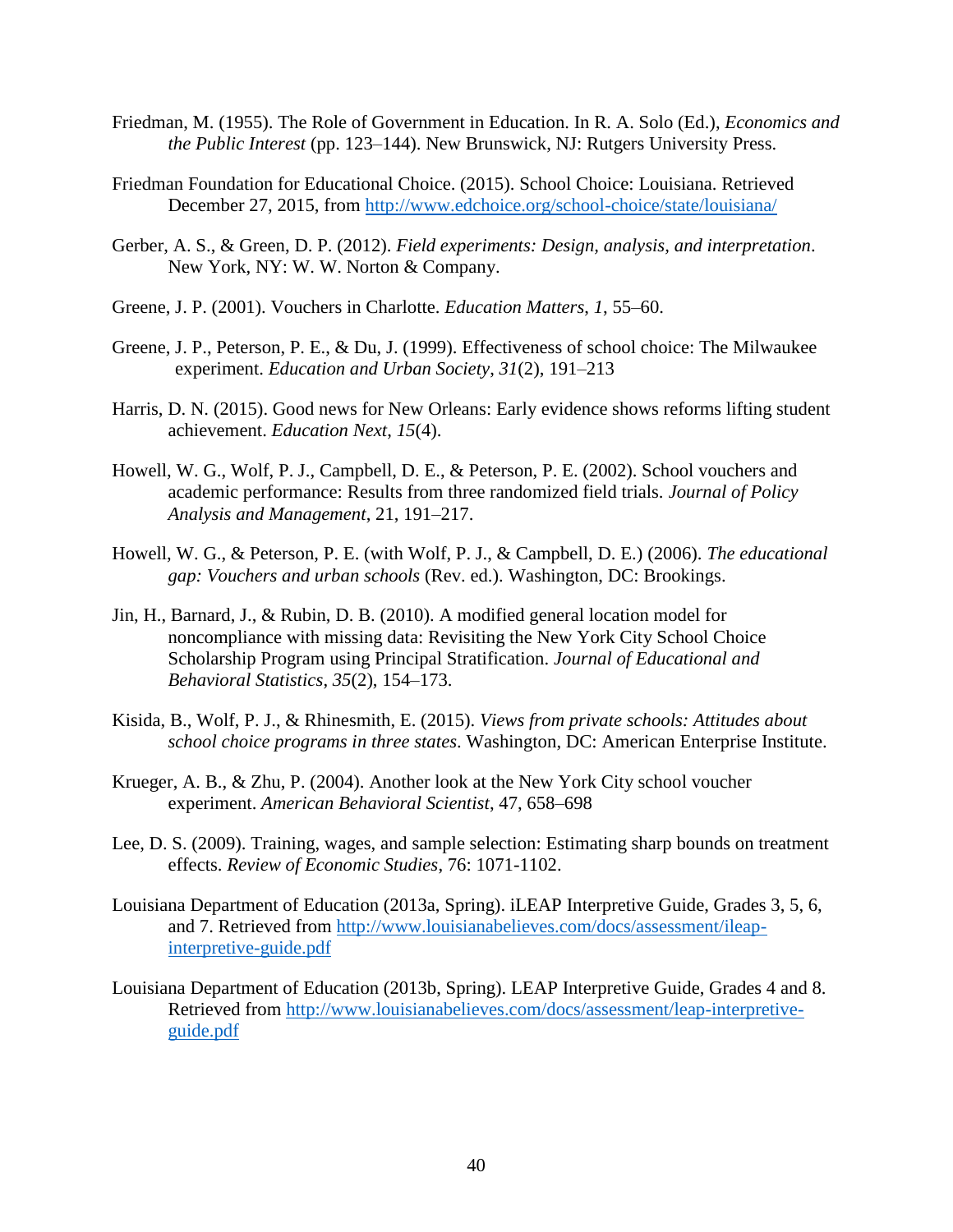- Louisiana Department of Education (2014). *Louisiana Scholarship Program: Annual Report 2013-2014*. Accessed on January 24, 2016, from [http://www.louisianabelieves.com/docs/default-source/school-choice/2013-2014](http://www.louisianabelieves.com/docs/default-source/school-choice/2013-2014-scholarship-annual-report.pdf) [scholarship-annual-report.pdf](http://www.louisianabelieves.com/docs/default-source/school-choice/2013-2014-scholarship-annual-report.pdf)
- Louisiana Department of Education (2013). *Louisiana Scholarship Program: Annual Report 201-2013*. Accessed on January 24, 2016, from [http://www.louisianabelieves.com/docs/school-choice/scholarship-annual-report-](http://www.louisianabelieves.com/docs/school-choice/scholarship-annual-report-%282013%29.pdf?sfvrsn=4) [%282013%29.pdf?sfvrsn=4](http://www.louisianabelieves.com/docs/school-choice/scholarship-annual-report-%282013%29.pdf?sfvrsn=4)
- Mayer, D. P., Peterson, P. E., Myers, D. E., Tuttle, C. C., & Howell, W. G. (2002). School choice in New York City after three years: An evaluation of the school choice scholarships program. MPR Reference No. 8404-045. Cambridge, MA: Mathematica Policy Research.
- Mill, J. S. (1962) *Utilitarianism, on liberty, essay on Bentham*. (Warnock, M. ed.) New York: Meridian.
- Mills, J. N., Sude, Y., & Wolf, P. J. (2015). An evaluation of cognitive and non-cognitive skills in the Louisiana Scholarship Program. Thirty-seventh Annual Fall Research Meetings of the Association for Public Policy Analysis and Management, November 12-14, 2015, Miami, FL.
- Mills, J. N., & Wolf, P. J. (2014). First year participant effects of the Louisiana Scholarship Program. Thirty-ninth Annual Conference of the Association for Education Finance and Policy, San Antonio, TX, March 13-15.
- Mills, J. N., Wolf, P. J., & Greene, J. P. (2015). Revised first year participant effects of the Louisiana Scholarship Program. Fourth Annual International Academic Conference on School Choice and Reform, Ft. Lauderdale, FL, January 16-19.
- Mills, J. N., Wolf, P. J., & Greene, J. P. (2014a). Private school choice for the lower middle class: Initial participant effects of the Louisiana Scholarship Program. International Conference of the Association for Public Policy Analysis and Management, Segovia, Spain, September 29-30.
- Mills, J. N., Wolf, P. J., & Greene, J. P. (2014b). When outsourcing fails: An experimental evaluation of the Louisiana Scholarship Program first-year impacts on student achievement. One Hundred Tenth Annual Meetings of the American Political Science Association, August 28-September 2, Washington, DC.
- Mills, J. N., Wolf, P. J., & Greene, J. P. (2014c). Updated achievement impacts of the Louisiana Scholarship Program after one year. Thirty-sixth Annual Fall Research Meetings of the Association for Public Policy Analysis and Management, November 6-8, Albuquerque, NM.
- Murnane, R. J. (2005). The role of markets in American K-12 education. *The limits of market organization* (Nelson, R. R., ed.). New York: Russell Sage.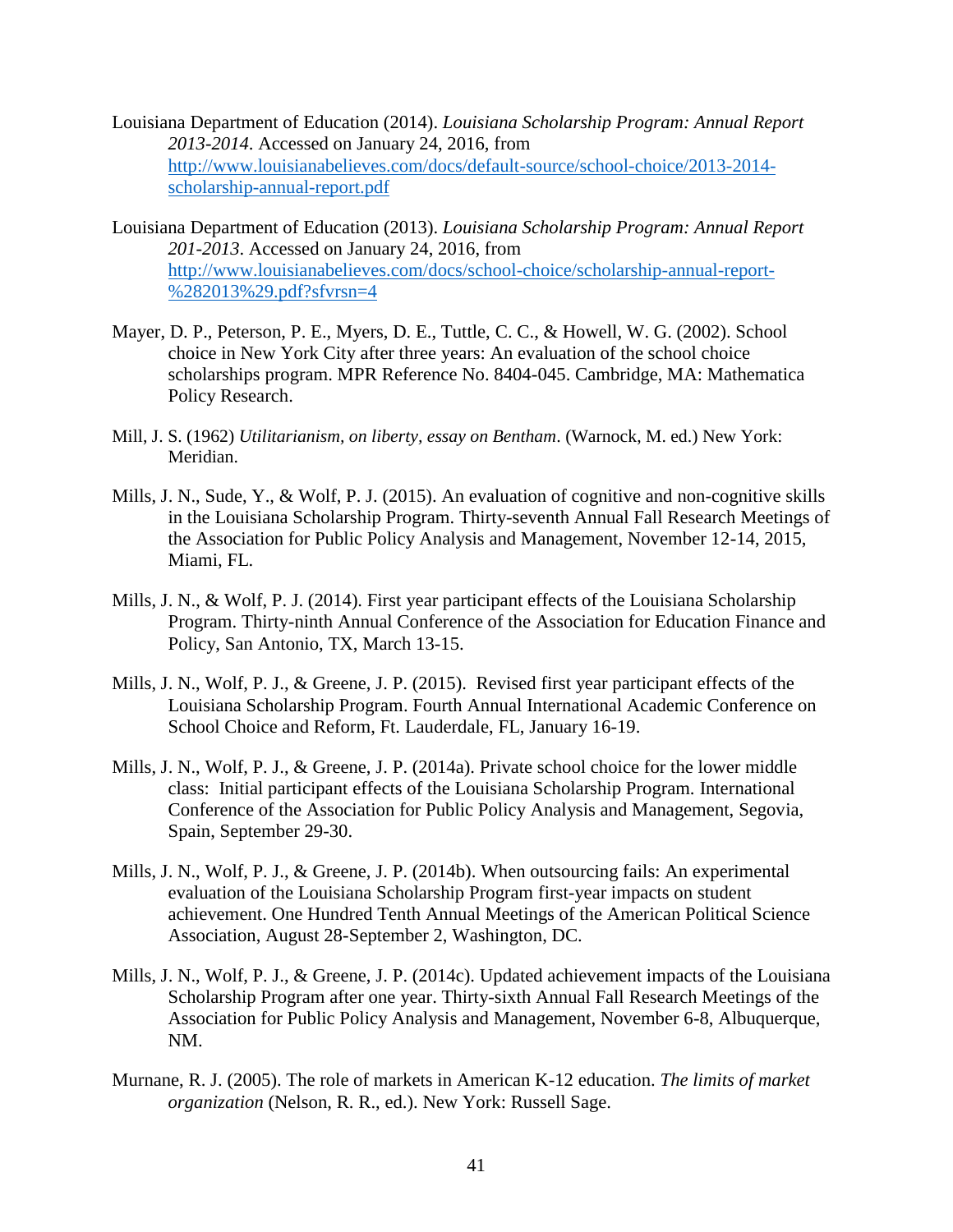- Murray, M. P. (2006). Avoiding invalid instruments and coping with weak instruments. *Journal of Economic Perspectives*, 20(4), 111-132.
- Paine, T. (1791) *The rights of man: Answer to Mr. Burke's attack on the French Revolution*. London: J. S. Jordan.
- Rouse, C. E. (1998). Private school vouchers and student achievement: An evaluation of the Milwaukee Parental Choice Program. *Quarterly Journal of Economics*, 113, 553–602.
- Waddington, R. J., & Berends, M. (2015). *Vouchers in the crossroads: Heterogeneous impacts on student achievement and attendance across private schools in Indiana*. Paper presented at the annual meeting of the Association for Public Policy Analysis and Management. Miami, FL.
- Warren, J. R. (2011). Graduation rates for choice and public school students in Milwaukee, 2003-2009. School Choice Wisconsin.
- What Works Clearinghouse (2014). *Procedure and Standards Handbook, Version 3.0*. Washington, DC: Institute of Education Sciences.
- Witte, J. F., Wolf, P. J., Cowen, J. M., Carlson, D., & Fleming, D. F. (2014). High stakes choice: Achievement and accountability in the nation's oldest urban voucher program. *Education Evaluation and Policy Analysis*, 36(4), 437-456.
- Wolf, P. J. (2008). School voucher programs: What the research says about parental school choice. *Brigham Young University Law Review*, 2008, 415–446.
- Wolf, P., Gutmann, B., Puma, M, Kisida, B., Rizzo, L., & Eissa, N. O. (2009) Evaluation of the DC Opportunity Scholarship Program: Impacts after three years, U.S. Department of Education, Institute for Education Sciences, National Center for Education Evaluation and Regional Assistance, Washington, DC: U.S. Government Printing Office, NCEE 2009-4050, March.<http://ies.ed.gov/ncee/pubs/20094050/>
- Wolf, P., Gutmann, B., Puma, M, Kisida, B., Rizzo, L., & Eissa, N. O., & Carr, M. (2010) Evaluation of the DC Opportunity Scholarship Program: Final report, U.S. Department of Education, Institute for Education Sciences, National Center for Education Evaluation and Regional Assistance, Washington, DC: U.S. Government Printing Office, NCEE 2010-4018, June.<http://ies.ed.gov/ncee/pubs/20104018/pdf/20104018.pdf>
- Wolf, P., Kisida, B., Gutmann, B., Puma, M, Eissa, N. O., & Rizzo, L., (2013) School vouchers and student outcomes: Experimental evidence from Washington, DC. *Journal of Policy Analysis and Management*, 32, 246-270.
- Wolf, P. J., & Macedo, S. (eds.) (2004). *Educating citizens: International perspectives on school choice and civic values*. Washington, DC: Brookings Press.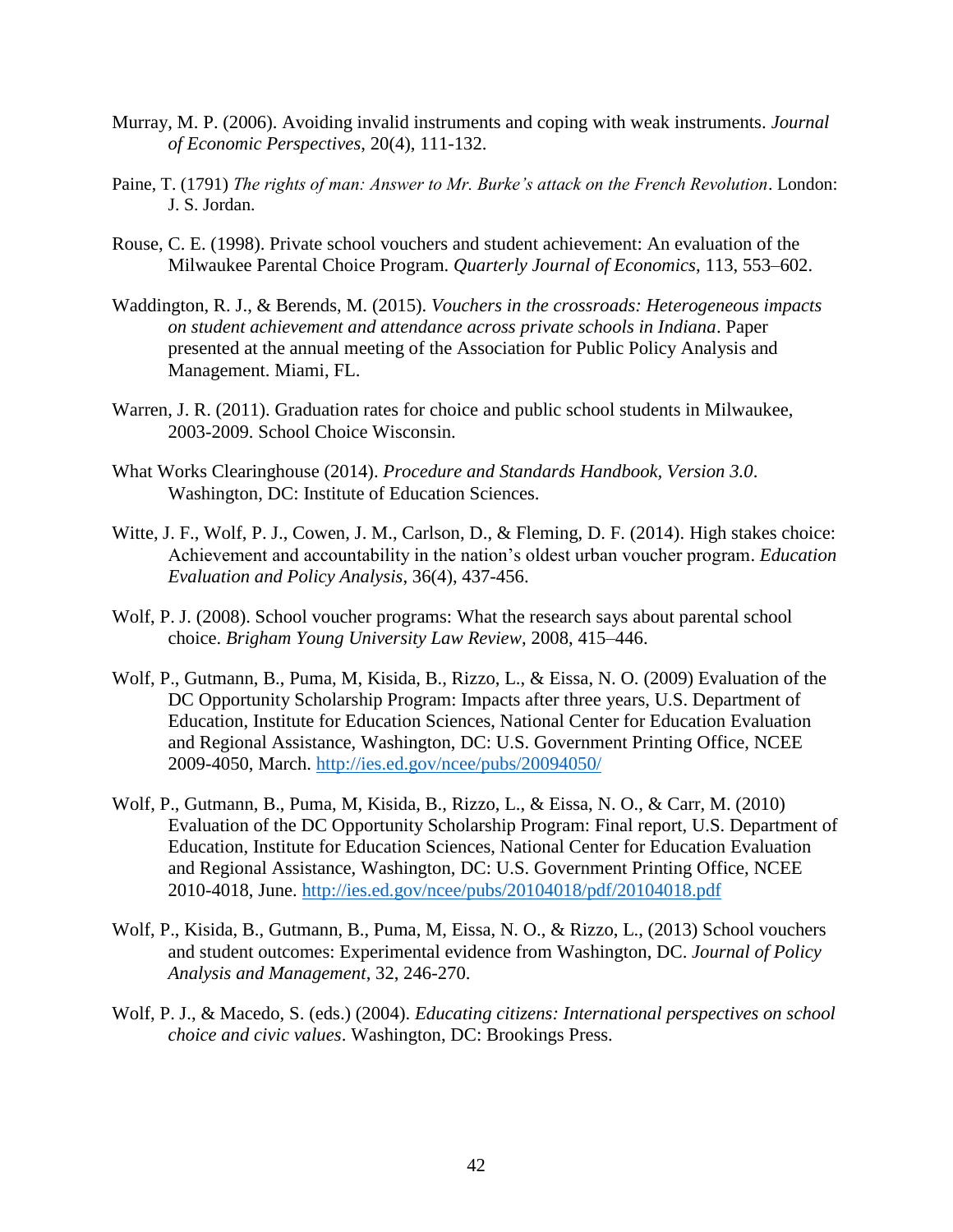Wolf, P. J., & Mills, J. N. (2014) "I won the lottery!" The initial participant effects of the Louisiana school voucher program. Third Annual International Academic Conference on School Choice and Reform, Ft. Lauderdale, FL, January 17-20, 2014.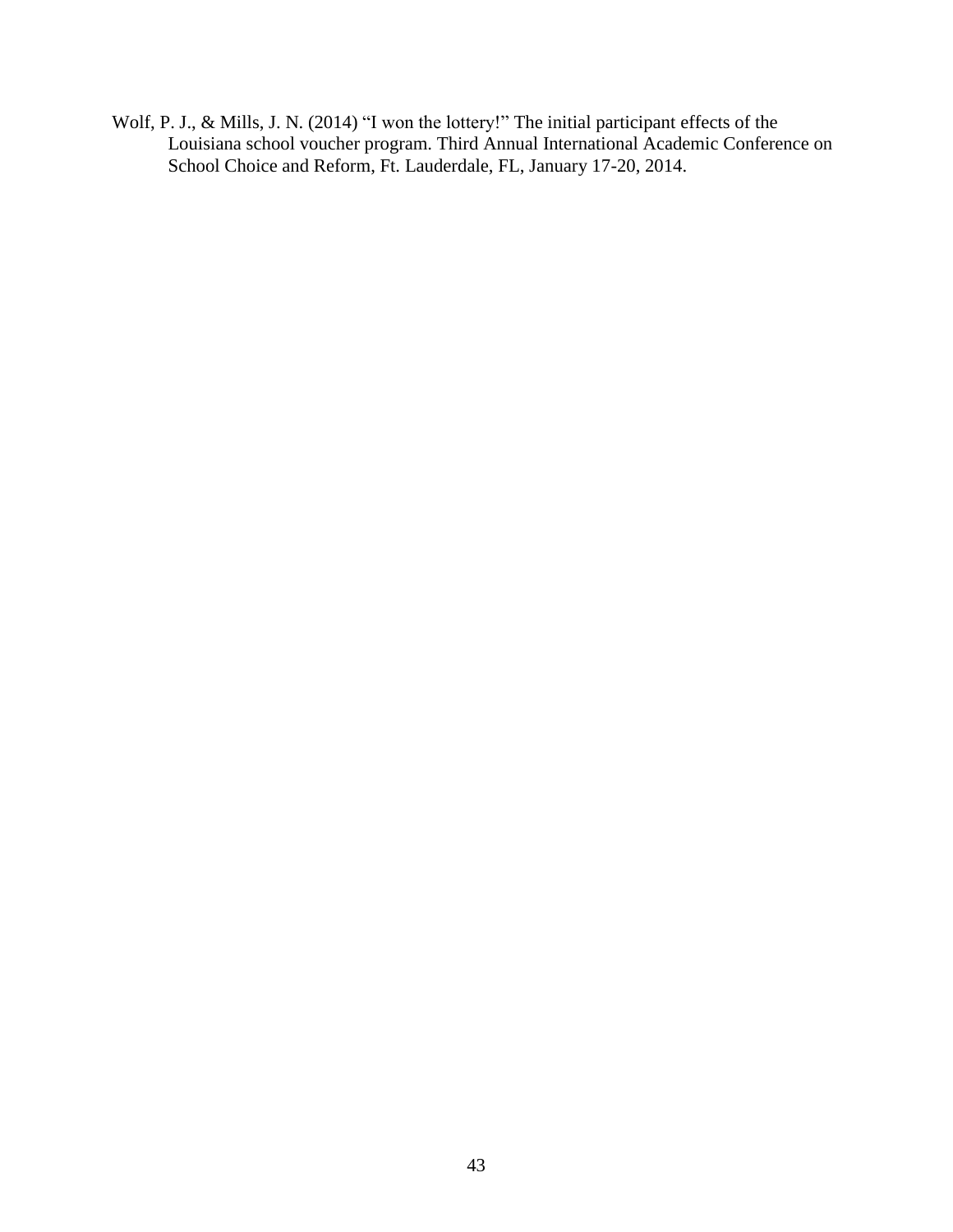# **Appendix**



*Figure A1*. Comparison of treatment and control group average ELA performance over time. Achievement has been standardized by grade and year to the Louisiana state test taking distribution. Dotted lines represent 95% confidence intervals for the performance averages. These results indicate that control group students did experience a mild improvement relative to the state over time; however treatment group students experienced a large decline in performance between 2011-12 and 2012-13. By 2013-14, treatment group students appear to have been making small gains on the control group.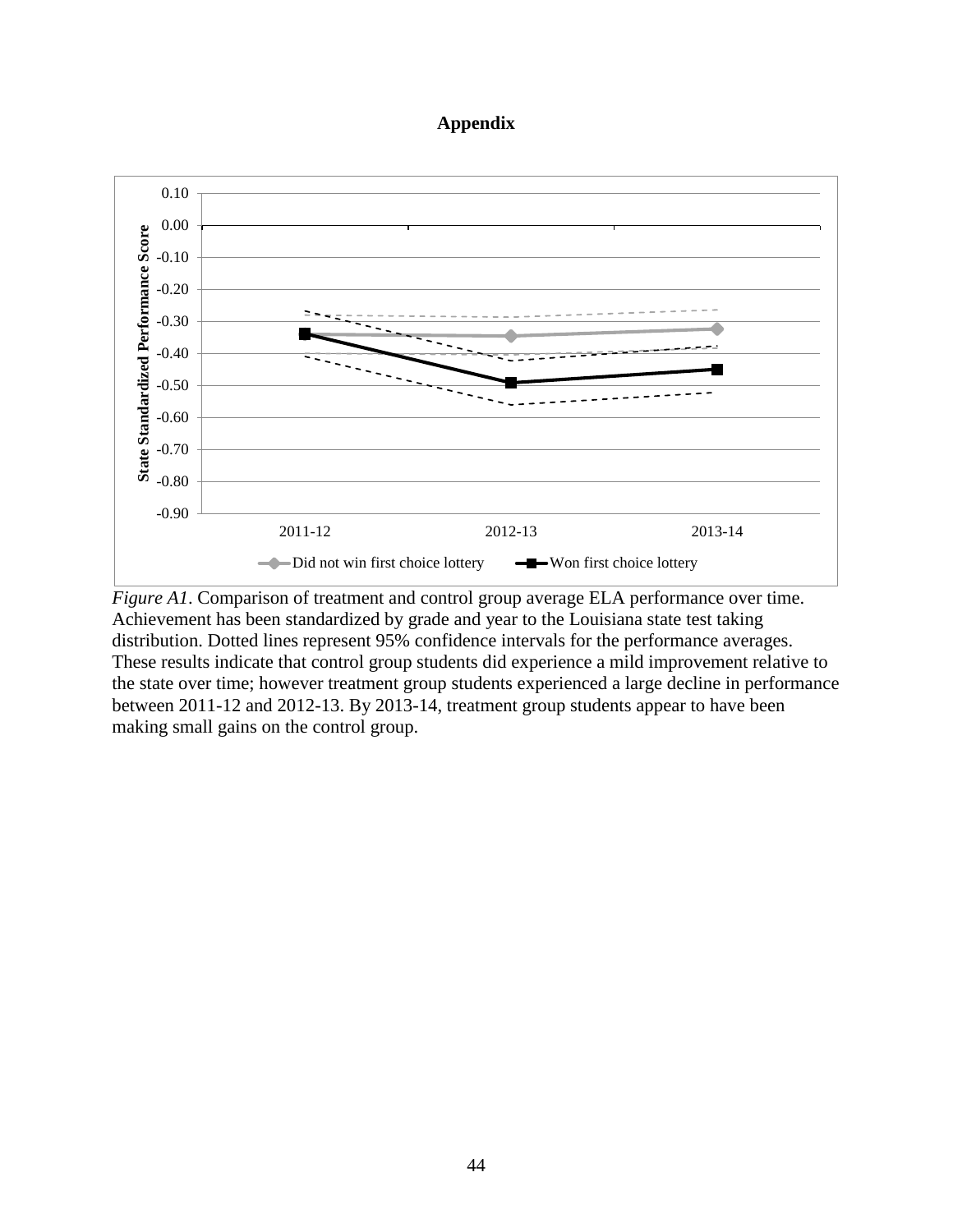

*Figure A2*. Comparison of treatment and control group average math performance over time. Achievement has been standardized by grade and year to the Louisiana state test taking distribution. Dotted lines represent 95% confidence intervals for the performance averages. These results indicate that control group students did experience a mild improvement relative to the state over time; however treatment group students experienced a large decline in performance between 2011-12 and 2012-13. By 2013-14, treatment group students appear to have made small gains on the control group.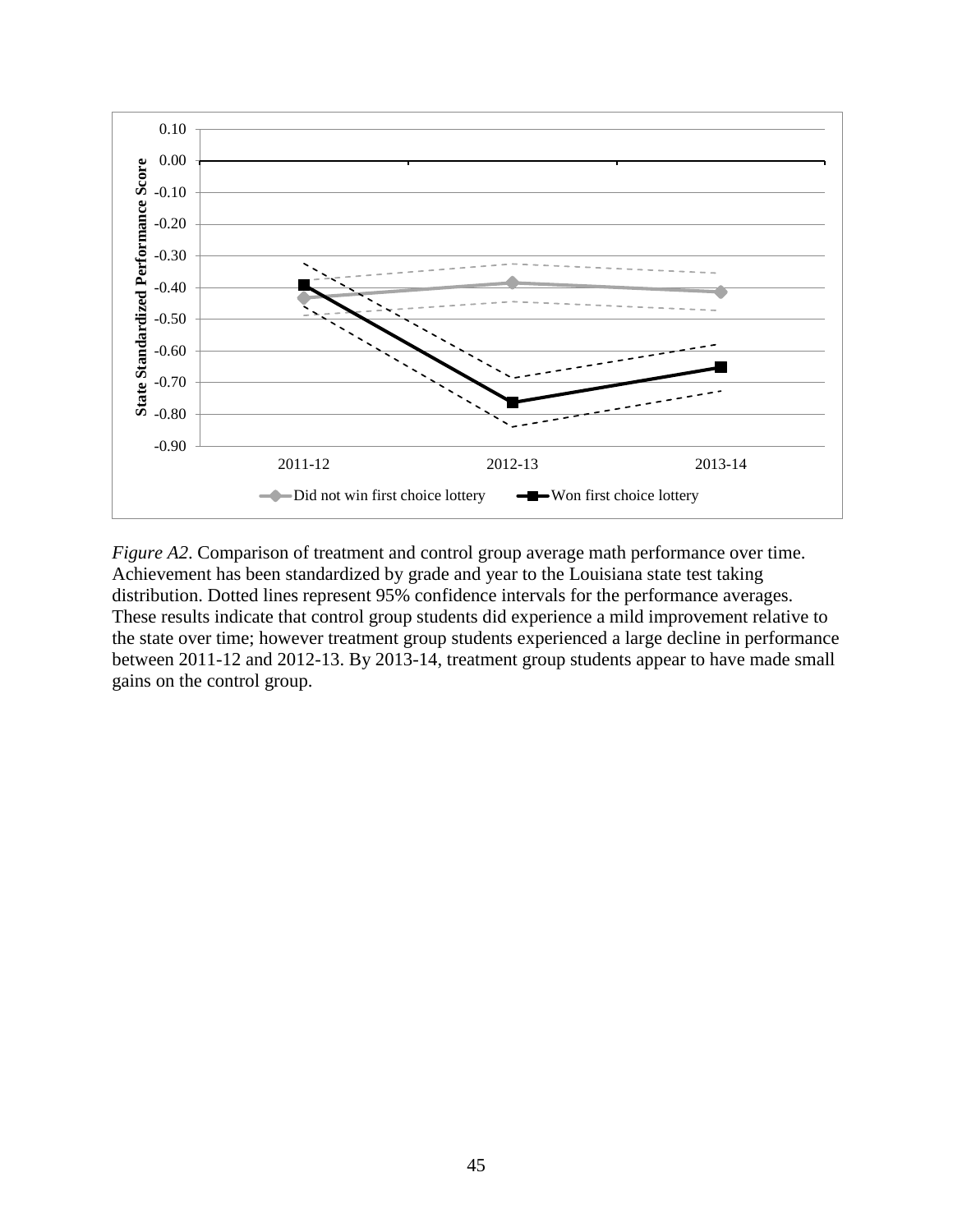# Table A1

|                       | Year 1                    |             |            | Year 2      |             |  |
|-----------------------|---------------------------|-------------|------------|-------------|-------------|--|
|                       | No Baseline<br>w/Baseline |             | w/Baseline | No Baseline |             |  |
|                       | Achievement               | Achievement |            | Achievement | Achievement |  |
| <b>Outcome</b>        | (1)                       | (2)         |            | (3)         | (4)         |  |
| English Language Arts | $-0.20***$                | $-0.23***$  |            | $-0.18$     | $-0.21*$    |  |
|                       | (0.08)                    | (0.08)      |            | (0.12)      | (0.11)      |  |
| <b>Mathematics</b>    | $-0.64***$                | $-0.54***$  |            | $-0.34**$   | $-0.53***$  |  |
|                       | (0.09)                    | (0.08)      |            | (0.14)      | (0.15)      |  |
|                       |                           |             |            |             |             |  |
| N                     | 1,537                     | 2,363       |            | 1,525       | 2,239       |  |
| <b>Risk Sets</b>      | 176                       | 258         |            | 177         | 256         |  |

# *Removing the baseline achievement requirement*

\*\*\* - p<.01, \*\* - p<.05, \* - p<0.10

*Notes*. All models are fully specified. Performance measures standardized within grade based on control group score distributions. All models include risk set fixed effects. Standard errors (parentheses) account for clustering within risk sets.

*Source*. Authors' calculations.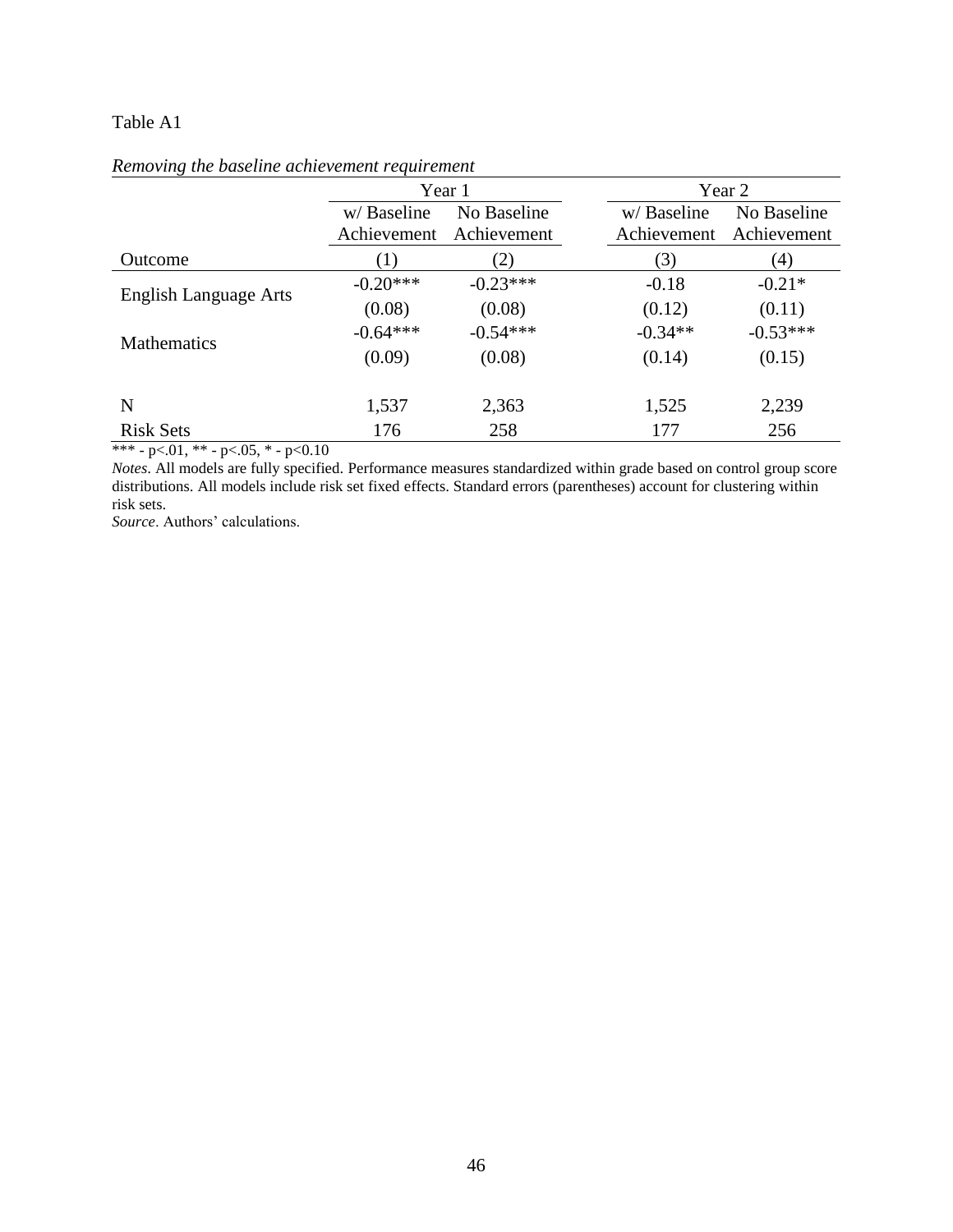# Table A2.

|                             |                  | <b>LATE</b> Estimates |           |            |  |  |  |  |
|-----------------------------|------------------|-----------------------|-----------|------------|--|--|--|--|
| Outcome                     | $\left(1\right)$ | (2)                   | (3)       | (4)        |  |  |  |  |
| English Language Arts       | $-0.18$          | $-0.18$               | $-0.17$   | $-0.18$    |  |  |  |  |
|                             | (0.12)           | (0.12)                | (0.11)    | (0.12)     |  |  |  |  |
| <b>Mathematics</b>          | $-0.32***$       | $-0.33**$             | $-0.33**$ | $-0.34**$  |  |  |  |  |
|                             | (0.11)           | (0.16)                | (0.14)    | (0.14)     |  |  |  |  |
| Science                     | $-0.16$          | $-0.15$               | $-0.15$   | $-0.16$    |  |  |  |  |
|                             | (0.13)           | (0.12)                | (0.10)    | (0.11)     |  |  |  |  |
| <b>Social Studies</b>       | $-0.40***$       | $-0.40***$            | $-0.39**$ | $-0.40***$ |  |  |  |  |
|                             | (0.13)           | (0.13)                | (0.15)    | (0.12)     |  |  |  |  |
| Controls                    |                  |                       |           |            |  |  |  |  |
| <b>Baseline Achievement</b> | X                | X                     | X         | X          |  |  |  |  |
| Demographics                |                  | X                     | X         | X          |  |  |  |  |
| Number of Choices           |                  |                       | X         | X          |  |  |  |  |
| New Orleans                 |                  |                       |           | X          |  |  |  |  |
| N                           |                  | 1,525                 |           |            |  |  |  |  |
| <b>Risk Sets</b>            | 177              |                       |           |            |  |  |  |  |

*Estimated effects of LSP usage on student achievement after two years, multiple outcomes*

\*\*\* - p<.01, \*\* - p<.05, \* - p<0.10

*Notes*. Performance measures standardized within grade based on control group score distributions. All models include risk set fixed effects. Standard errors (parentheses) account for clustering within risk sets. First stage Fstatistics all exceed Staiger and Stock's (1997) recommended threshold of 10. *Source*. Authors' calculations.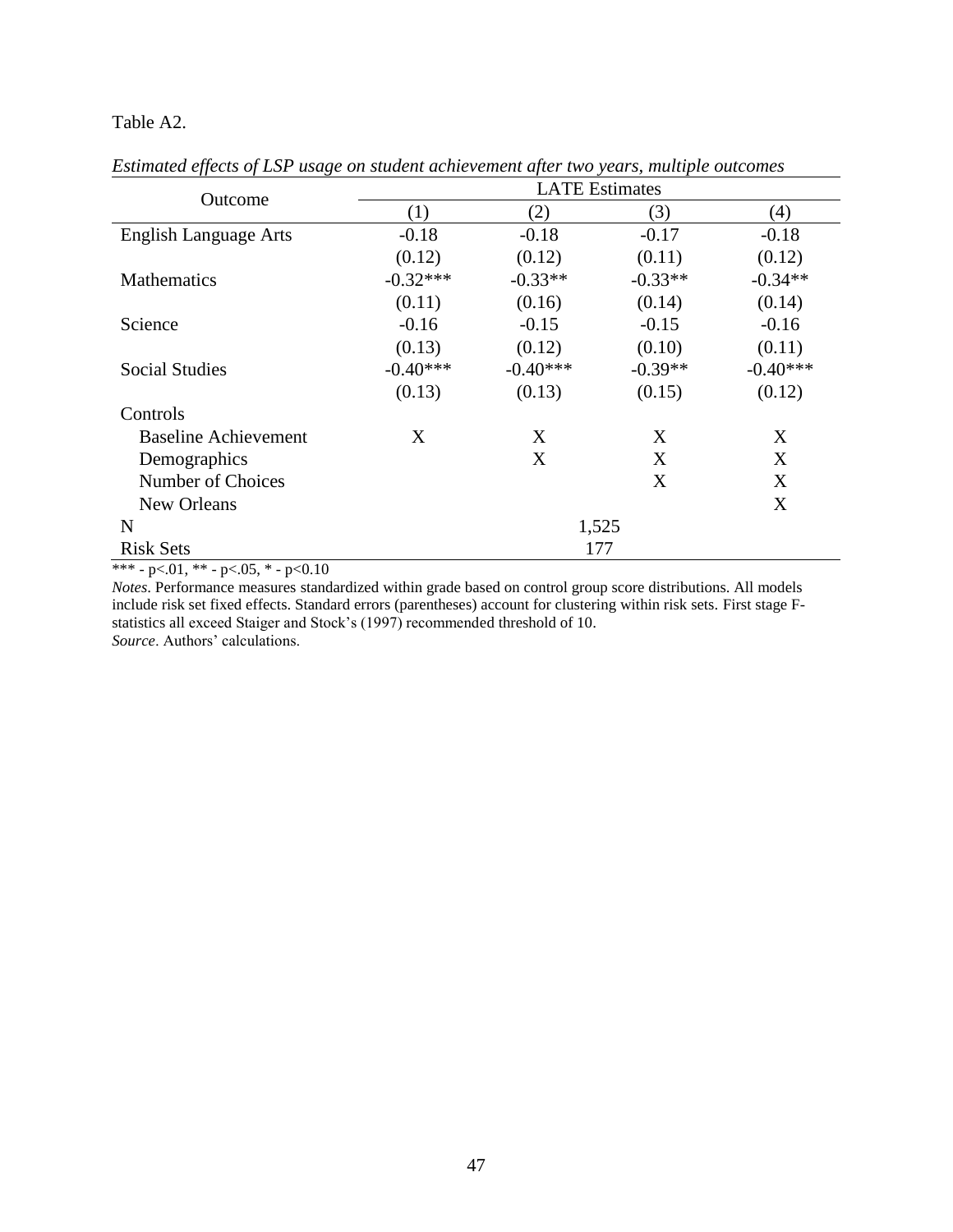# Table A3.

|                              |                                | <b>Risk Set Win Percentage</b> |            |            |          |
|------------------------------|--------------------------------|--------------------------------|------------|------------|----------|
|                              |                                | $0 - 100$                      | 5-95       | 10-90      | 20-80    |
|                              |                                | (1)                            | (2)        | (3)        | (4)      |
|                              | Panel A: Simple Model          |                                |            |            |          |
| <b>English Language Arts</b> |                                | $-0.18$                        | $-0.18$    | $-0.16$    | $-0.19*$ |
|                              |                                | (0.12)                         | (0.11)     | (0.11)     | (0.11)   |
| Mathematics                  |                                | $-0.32**$                      | $-0.32**$  | $-0.32**$  | $-0.25*$ |
|                              |                                | (0.15)                         | (0.16)     | (0.14)     | (0.13)   |
|                              | Panel B: Fully Specified Model |                                |            |            |          |
|                              |                                | $-0.18$                        | $-0.18$    | $-0.18*$   | $-0.22*$ |
| <b>English Language Arts</b> |                                | (0.12)                         | (0.12)     | (0.09)     | (0.12)   |
|                              |                                | $-0.34***$                     | $-0.34***$ | $-0.35***$ | $-0.30*$ |
| Mathematics                  |                                | (0.12)                         | (0.12)     | (0.13)     | (0.17)   |
| Model summary*               |                                |                                |            |            |          |
| N                            |                                | 1,525                          | 1,512      | 1,329      | 919      |
| <b>Risk Sets</b>             |                                | 177                            | 176        | 169        | 136      |
| <b>First Stage</b>           |                                |                                |            |            |          |
| LSP Use                      |                                | 0.49                           | 0.49       | 0.45       | 0.50     |
|                              |                                | (0.03)                         | (0.03)     | (0.02)     | (0.03)   |
| Joint F-statistic            |                                | 478.74                         | 381.22     | 534.53     | 309.91   |

*Estimated effects of LSP usage across different lottery specifications*

\*\*\* - p<.01, \*\* - p<.05, \* - p<0.10

† Model summary is from fully specified math regressions.

*Notes*. Table examines sensitivity of results to alternative definitions of lotteries that use more restrictive range for risk set win percentages. Panel A (Simple Model) presents results of estimations that only control for baseline achievement and risk set fixed effects. Panel B (Fully Specified Model) additionally controls for student demographics, number of school preferences offered, and geography. Performance measures standardized within grade based on control group score distributions. Standard errors (parentheses) account for clustering within risk sets.

*Source*. Authors' calculations.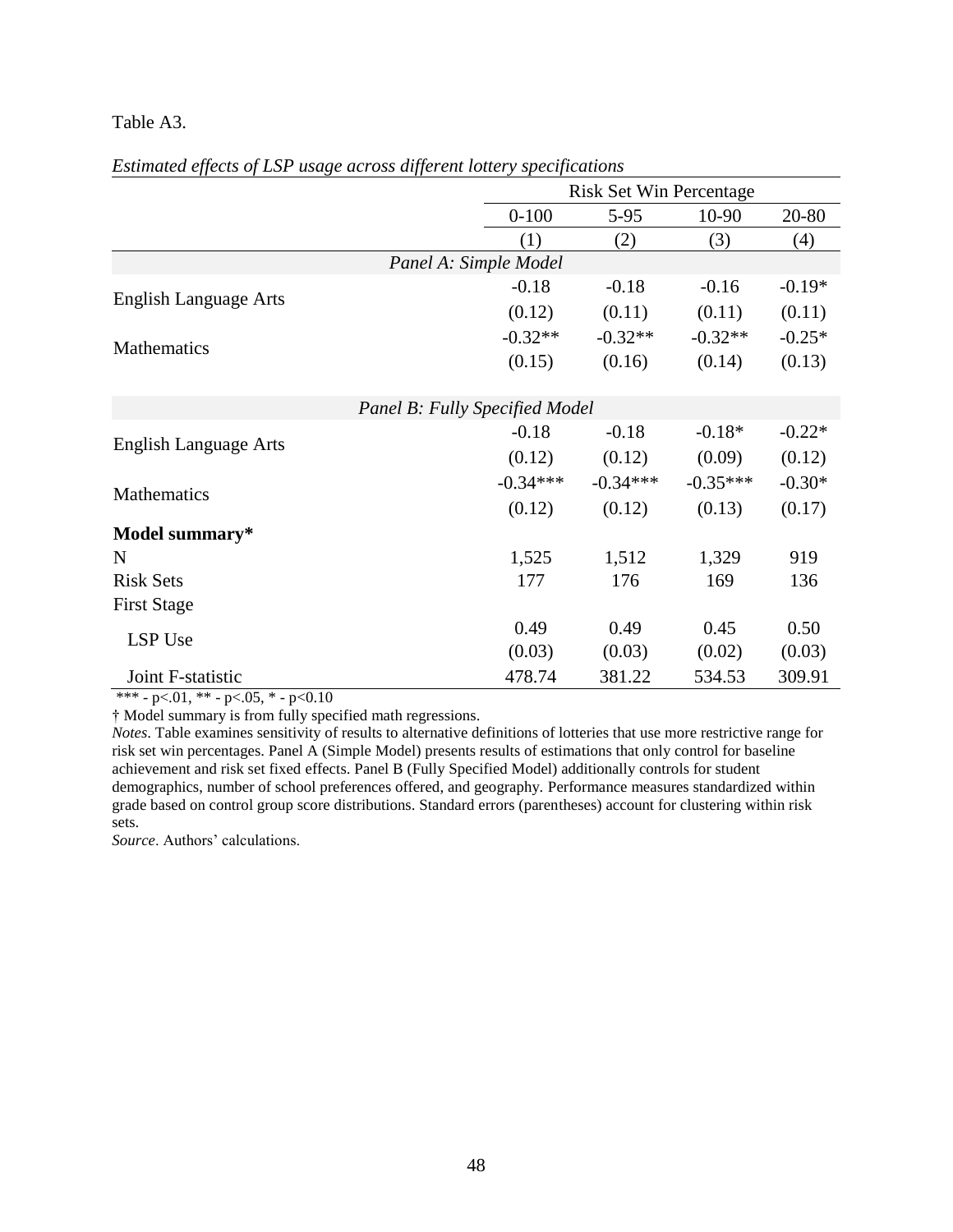#### Table A4.

|                       |                                        | Year 1     |                 | Year 2                 |  |  |  |
|-----------------------|----------------------------------------|------------|-----------------|------------------------|--|--|--|
|                       | <b>Fully Specified</b><br>Simple Model |            | Simple Model    | <b>Fully Specified</b> |  |  |  |
|                       | (1)                                    | (2)        | (3)             | (4)                    |  |  |  |
|                       | $-0.19***$                             | $-0.19***$ | $-0.18***$      | $-0.19***$             |  |  |  |
| English Language Arts | (0.04)                                 | (0.03)     | (0.04)          | (0.04)                 |  |  |  |
| <b>Mathematics</b>    | $-0.52***$                             | $-0.52***$ | $-0.44***$      | $-0.44***$             |  |  |  |
|                       | (0.04)                                 | (0.05)     | (0.05)          | (0.04)                 |  |  |  |
| <b>Model summary</b>  |                                        |            |                 |                        |  |  |  |
| N                     | $2,315 - 2,322$                        |            | $2,249 - 2,255$ |                        |  |  |  |
| R-squared             | $0.60 - 0.61$                          |            | $0.49 - 0.52$   |                        |  |  |  |

*Quasi-experimental analysis of private school attendance*

\*\*\* - p<.01, \*\* - p<.05, \* - p<0.10

*Notes*. Results are based on OLS models examining the relationship between *private school attendance* and student achievement. Performance measures standardized within grade based on the performance of all test takers in the state of Louisiana in the given year. This differs from our primary analysis, which standardizes performance relative to the control group test distributions. "Simple Model" refers to estimations that only control for baseline achievement and risk set fixed effects. "Fully Specified Model" refers to estimations that additionally control for student demographics, number of school preferences offered, and geography. All models include risk set fixed effects. Standard errors (parentheses) account for clustering within risk sets. *Source*. Authors' calculations.